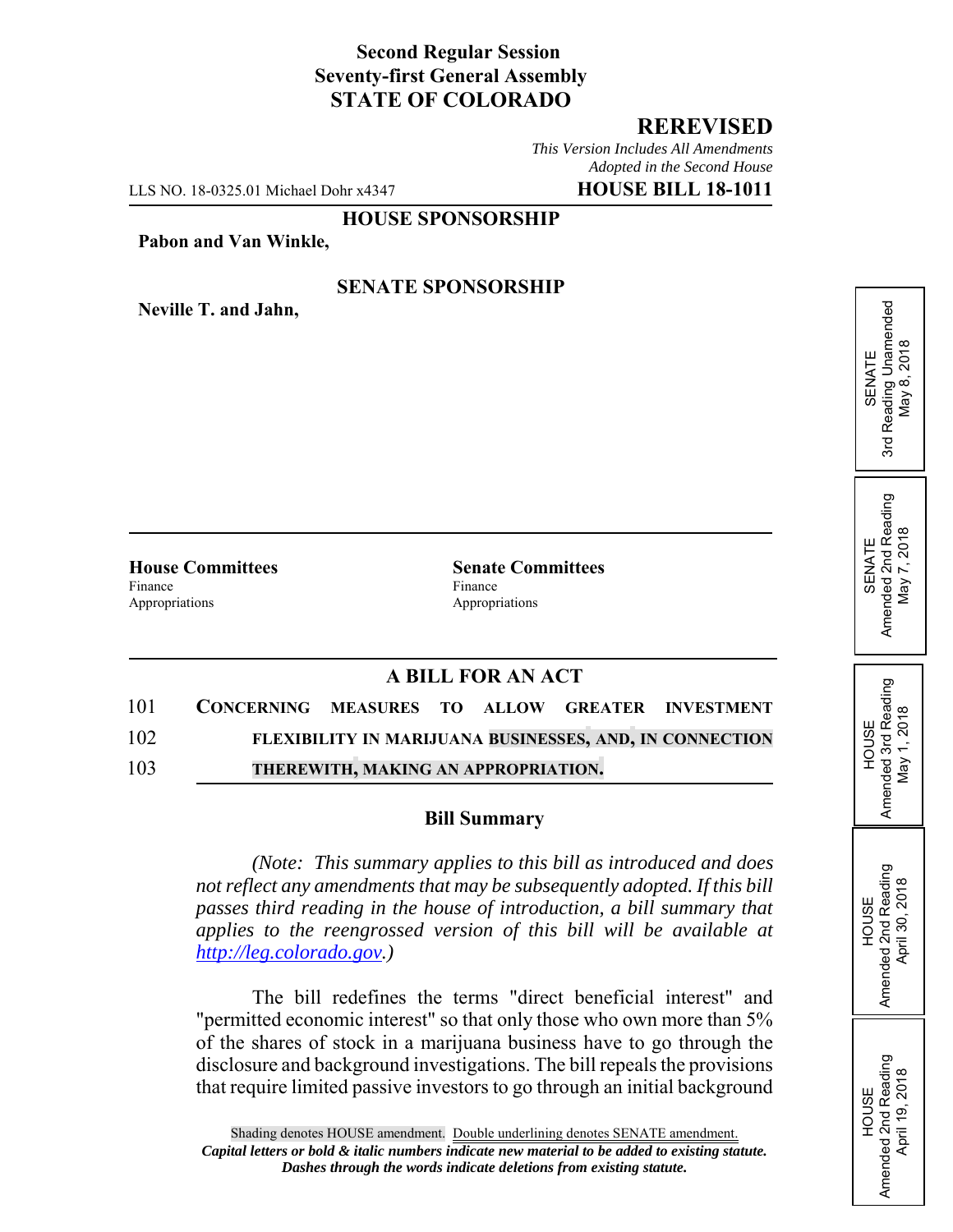check. The bill repeals the provisions that limit the number of out-of-state direct beneficial owners to 15 persons. The bill repeals the provision that prohibits publicly traded entities from holding a marijuana license.

The bill states that, when the marijuana state licensing authority adopts rules related to ownership by and licensing of publicly traded companies, the rules must be substantively identical to the gaming commission rules for ownership by and licensing of publicly traded companies.

 *Be it enacted by the General Assembly of the State of Colorado:* **SECTION 1.** In Colorado Revised Statutes, 12-43.3-104, **amend** (1), (1.3), (1.7), (7.5), and (13); **repeal** (12.4) and (14.3); and **add** (1.1), 4 (1.2), (1.4), (7.3), (12.1), (14.2), and (17) as follows: **12-43.3-104. Definitions.** As used in this article 43.3, unless the context otherwise requires: (1) "Direct beneficial interest owner" means a person or closely held business entity that owns a share or shares of stock in a licensed medical marijuana business, including the officers, directors, managing members, or partners of the licensed medical marijuana business or closely held business entity, or a qualified limited passive investor "AFFILIATE" OF, OR PERSON "AFFILIATED WITH", A SPECIFIED PERSON MEANS A PERSON THAT DIRECTLY, ORINDIRECTLY THROUGH ONE OR MORE INTERMEDIARIES,CONTROLS ORISCONTROLLED BY, OR IS UNDER COMMON CONTROL WITH, THE PERSON SPECIFIED. 16 (1.1) "BENEFICIAL OWNER" OF A SECURITY SHALL BE DETERMINED 17 IN ACCORDANCE WITH SECTION 13 (d) OF THE FEDERAL "SECURITIES EXCHANGEACT OF 1934", AS AMENDED, AND RULE 13d-3 PROMULGATED THEREUNDER.

20 (1.2) "CONTROL", INCLUDING THE TERMS "CONTROLS", 21 "CONTROLLED", "CONTROLLING", "CONTROLLED BY", AND "UNDER"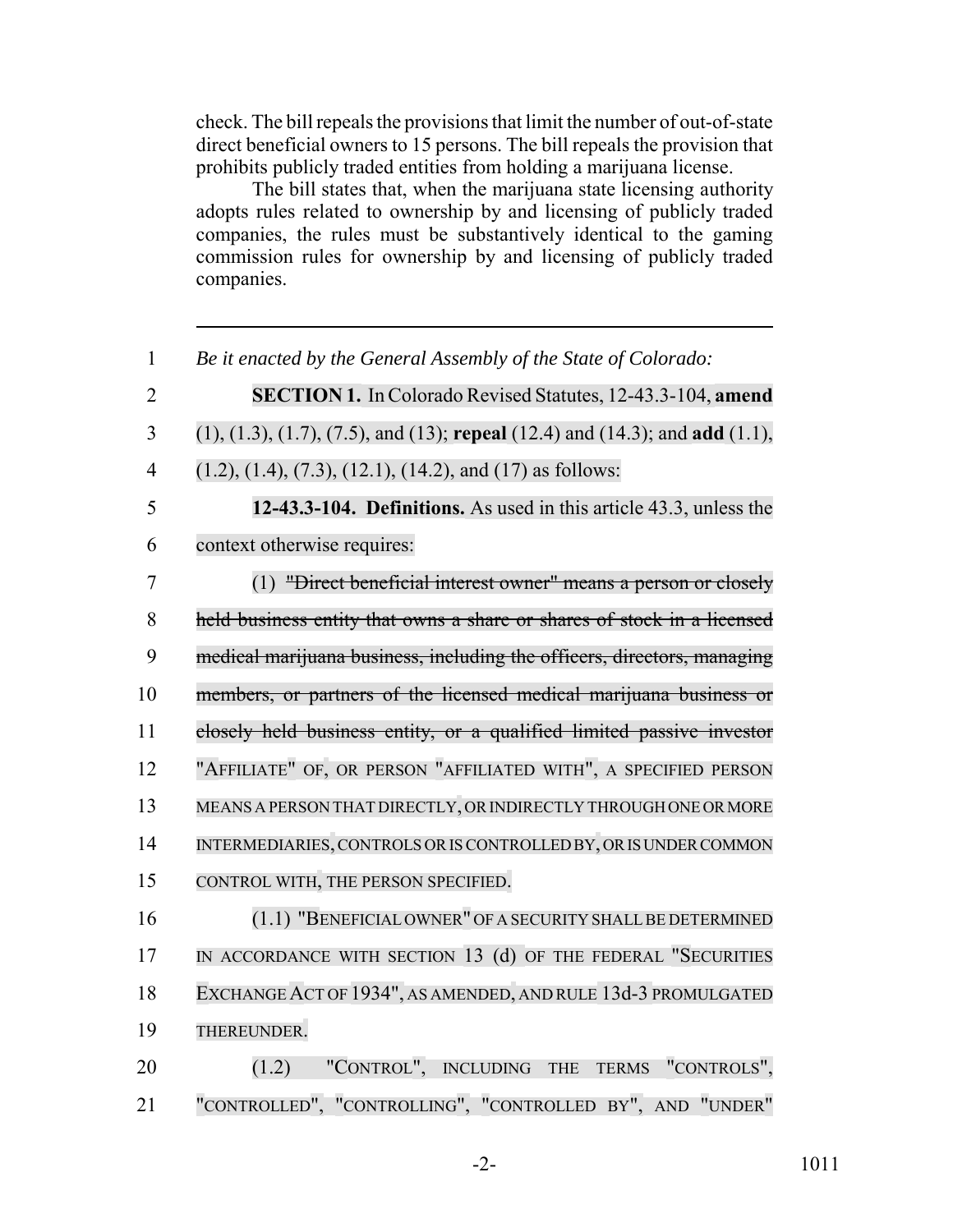COMMON CONTROL WITH", MEANS THE POSSESSION, DIRECT OR INDIRECT, OF THE POWERTO DIRECT ORCAUSE THE DIRECTION OF THE MANAGEMENT 3 OR POLICIES OF A PERSON, WHETHER THROUGH THE OWNERSHIP OF VOTING SECURITIES, BY CONTRACT, OR OTHERWISE.

 (1.3) "Good cause", for purposes of refusing or denying a license renewal, reinstatement, or initial license issuance, means "CONTROLLING BENEFICIAL OWNER" MEANS A PERSON THAT:

 (a) The licensee or applicant has violated, does not meet, or has failed to comply with any of the terms, conditions, or provisions of this article; anyrules promulgated pursuant to this article; or any supplemental 11 local law, rules, or regulations Is THE BENEFICIAL OWNER OF FIVE PERCENT OR MORE OF THE SECURITIES OF A MEDICAL MARIJUANA BUSINESS;

 (b) The licensee or applicant hasfailed to complywith any special 15 terms or conditions that were placed on its license pursuant to an order of 16 the state or local licensing authority; IS AN AFFILIATE, WHICH INCLUDES WITHOUT LIMITATION ANY OFFICER, DIRECTOR, MANAGING MEMBER, GENERAL PARTNER, OR TRUSTEE, OF A MEDICAL MARIJUANA BUSINESS OR OF ANY OTHER CONTROLLING BENEFICIAL OWNER OF A MEDICAL MARIJUANA BUSINESS; OR

 (c) The licensed premises have been operated in a manner that 22 adversely affects the public health or welfare or the safety of the immediate neighborhood in which the establishment is located IS OTHERWISE IN A POSITION TO EXERCISE CONTROL OVER THE MEDICAL MARIJUANA BUSINESS, EXCEPT AS AUTHORIZED BY SECTION 12-43.3-407. 26 (1.4) "GOOD CAUSE", FOR PURPOSES OF REFUSING OR DENYING A LICENSE RENEWAL, REINSTATEMENT, OR INITIAL LICENSE ISSUANCE,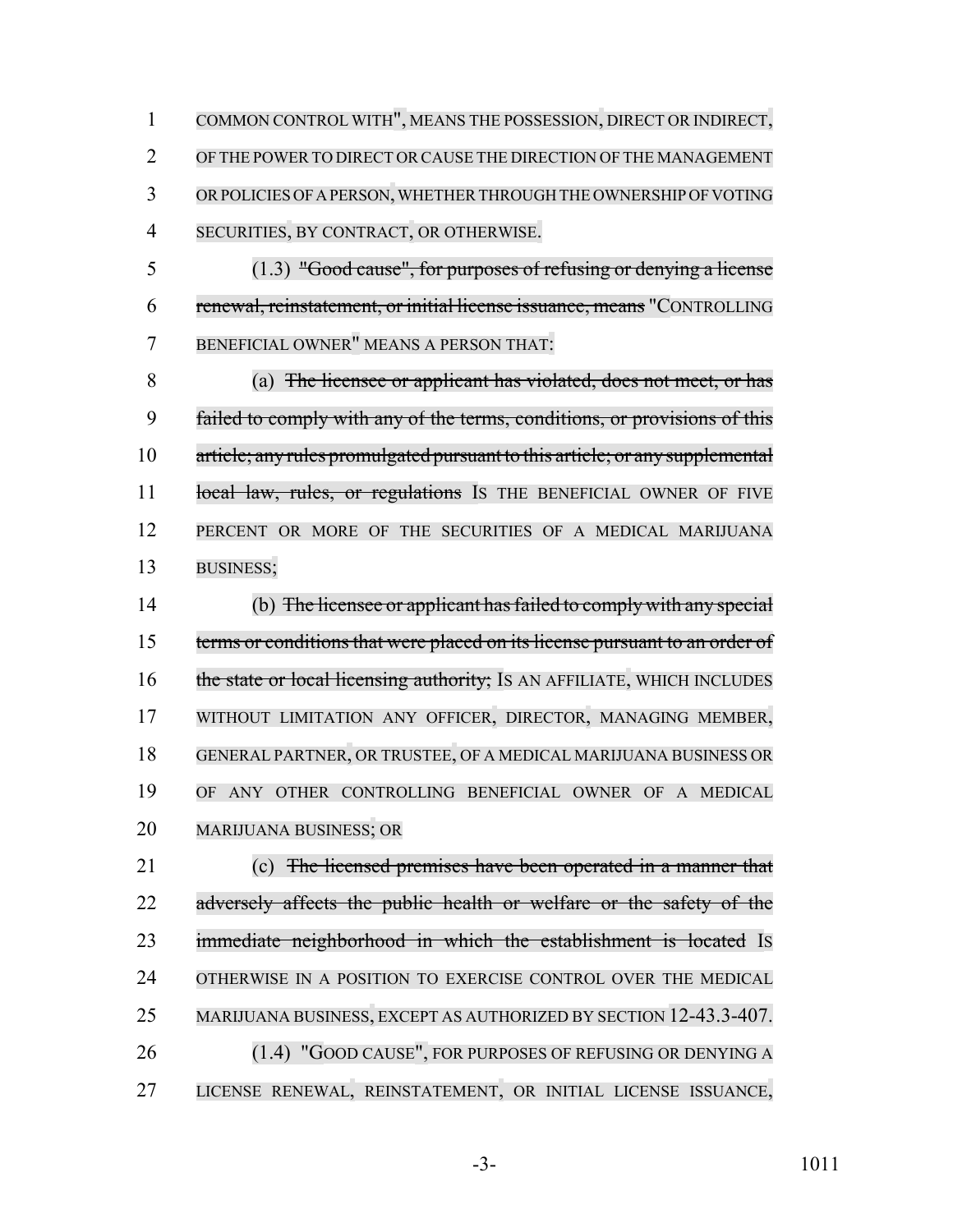MEANS:

| $\overline{2}$ | (a) THE LICENSEE OR APPLICANT HAS VIOLATED, DOES NOT MEET,                               |
|----------------|------------------------------------------------------------------------------------------|
| 3              | OR HAS FAILED TO COMPLY WITH ANY OF THE TERMS, CONDITIONS, OR                            |
| $\overline{4}$ | PROVISIONS OF THIS ARTICLE 43.3; ANY RULES PROMULGATED PURSUANT                          |
| 5              | TO THIS ARTICLE 43.3; OR ANY SUPPLEMENTAL LOCAL LAW, RULES, OR                           |
| 6              | REGULATIONS;                                                                             |
| 7              | (b) THE LICENSEE OR APPLICANT HAS FAILED TO COMPLY WITH ANY                              |
| 8              | SPECIAL TERMS OR CONDITIONS THAT WERE PLACED ON ITS LICENSE                              |
| 9              | PURSUANT TO AN ORDER OF THE STATE OR LOCAL LICENSING AUTHORITY;                          |
| 10             | <b>OR</b>                                                                                |
| 11             | (c) THE LICENSED PREMISES HAVE BEEN OPERATED IN A MANNER                                 |
| 12             | THAT ADVERSELY AFFECTS THE PUBLIC HEALTH OR WELFARE OR THE                               |
| 13             | <b>SAFETY</b><br>IMMEDIATE NEIGHBORHOOD<br><b>THE</b><br>OF<br><b>THE</b><br>IN<br>WHICH |
| 14             | ESTABLISHMENT IS LOCATED.                                                                |
|                |                                                                                          |
| 15             | "Indirect beneficial interest owner" means a holder of a<br>(1.7)                        |
| 16             | permitted economic interest, a recipient of a commercially reasonable                    |
| 17             | royalty associated with the use of intellectual property by a licensee, a                |
| 18             | licensed employee who receives a share of the profits from an employee                   |
| 19             | benefit plan, a qualified institutional investor, or another similarly                   |
| 20             | situated person or entity as determined by the state licensing authority.                |
| 21             | "INDIRECT FINANCIAL INTEREST HOLDER" MEANS A PERSON THAT IS NOT                          |
| 22             | AN AFFILIATE OF A MEDICAL MARIJUANA BUSINESS AND IS NOT OTHERWISE                        |
| 23             | IN A POSITION TO EXERCISE CONTROL OVER THE MEDICAL MARIJUANA                             |
| 24             | <b>BUSINESS AND THAT:</b>                                                                |
| 25             | (a) HOLDS A COMMERCIALLY REASONABLE ROYALTY INTEREST IN                                  |
| 26             | EXCHANGE FOR A MEDICAL MARIJUANA BUSINESS'S USE OF THE PERSON'S                          |

-4- 1011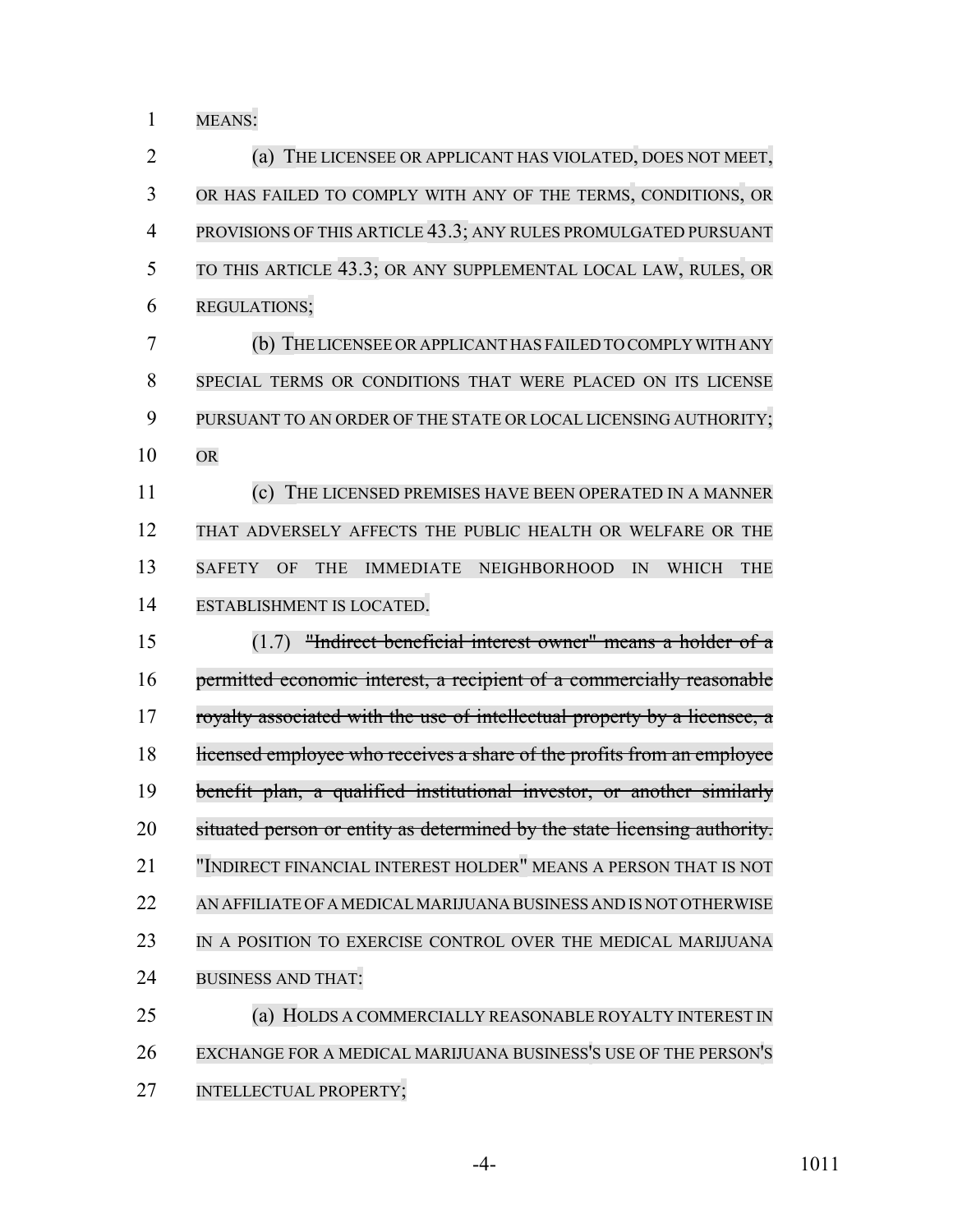(b) HOLDS A PERMITTED ECONOMIC INTEREST THAT WAS ISSUED PRIORTO JANUARY 1,2019, AND THAT HAS NOT BEEN CONVERTED INTO AN OWNERSHIP INTEREST; OR

 (c) IS A CONTRACT COUNTERPARTY WITH A MEDICAL MARIJUANA BUSINESS THAT HAS A DIRECT NEXUS TO THE CULTIVATION, MANUFACTURE, OR SALE OF MARIJUANA,INCLUDING,BUT NOT LIMITED TO, A LEASE OF REAL PROPERTY ON WHICH THE MEDICAL MARIJUANA BUSINESS OPERATES, A LEASE OFEQUIPMENT USED IN THECULTIVATION OFMEDICAL MARIJUANA, A SECURED OR UNSECURED FINANCING AGREEMENT WITH THE MEDICAL MARIJUANA BUSINESS, A SECURITY CONTRACT WITH THE MEDICAL MARIJUANA BUSINESS, OR A MANAGEMENT AGREEMENT WITH THE MEDICALMARIJUANA BUSINESS, PROVIDED THAT NO SUCH CONTRACT COMPENSATES THE CONTRACT COUNTERPARTY WITH A PERCENTAGE OF REVENUE OR PROFITS OF THE MEDICAL MARIJUANA BUSINESS.

 (7.3) "MEDICAL MARIJUANA BUSINESS" MEANS ANY OF THE FOLLOWING ENTITIES LICENSED PURSUANT TO THIS ARTICLE 43.3: A MEDICAL MARIJUANA CENTER, A MEDICAL MARIJUANA OPTIONAL PREMISES CULTIVATION OPERATION, A MEDICAL MARIJUANA-INFUSED PRODUCTS MANUFACTURER, A MEDICAL MARIJUANA TESTING FACILITY, A MEDICAL 20 MARIJUANA BUSINESS OPERATOR, A MEDICAL MARIJUANA TRANSPORTER, A MARIJUANA RESEARCH AND DEVELOPMENT FACILITY, OR A MARIJUANA RESEARCH AND DEVELOPMENT CULTIVATION FACILITY.

23 (7.5) "Medical marijuana business operator" means an entity or A 24 person who is not an owner and who THAT is licensed to provide 25 professional operational services to a medical marijuana establishment BUSINESS for direct remuneration from the medical marijuana 27 establishment BUSINESS. A MEDICAL MARIJUANA BUSINESS OPERATOR IS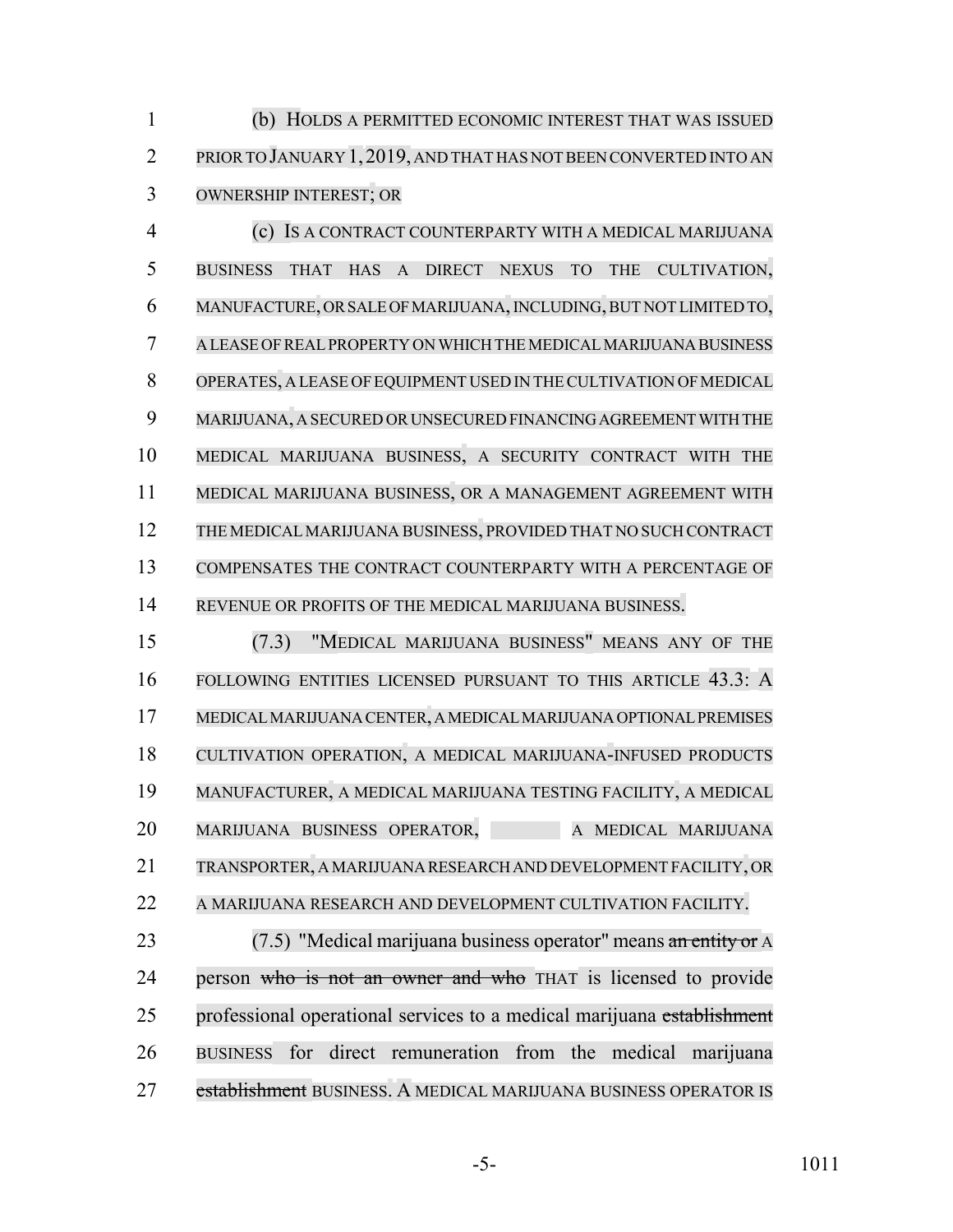1 NOT, BY VIRTUE OF ITS STATUS AS A MEDICAL MARIJUANA BUSINESS OPERATOR, A CONTROLLING BENEFICIAL OWNER, A PASSIVE BENEFICIAL OWNER, OR AN INDIRECT FINANCIAL INTEREST HOLDER OF ANY MEDICAL MARIJUANA BUSINESS IT OPERATES.

 (12.1) "PASSIVE BENEFICIAL OWNER" MEANS A PERSON THAT IS NOT AN AFFILIATE OF A MEDICAL MARIJUANA BUSINESS,IS NOT OTHERWISE IN A POSITION TO EXERCISE CONTROL OVER THE MEDICAL MARIJUANA BUSINESS, AND IS THE BENEFICIAL OWNER OF LESS THAN FIVE PERCENT OF THE SECURITIES OF THE MEDICAL MARIJUANA BUSINESS.

 (12.4) "Permitted economic interest" means any unsecured convertible debt instrument, option agreement, warrant, or any otherright to obtain an ownership interest when the holder of such interest is a 13 natural person who is a lawful United States resident and whose right to convert into an ownership interest is contingent on the holder qualifying and obtaining a license as an owner under this article; or such other agreements as may be permitted by rule of the state licensing authority.

 (13) "Person" means a natural person AN INDIVIDUAL, A partnership, association, JOINT-STOCK company, corporation, limited 19 liability company, or ANY OTHER UNINCORPORATED organization; or a 20 manager, agent, owner, director, servant, officer, or employee thereof EXCEPT THAT "PERSON" DOES NOT INCLUDE ANY GOVERNMENTAL ORGANIZATION.

23 (14.2) (a) "PUBLICLY TRADED CORPORATION" MEANS ANY PERSON 24 OTHER THAN AN INDIVIDUAL THAT:

25 (I) HAS A CLASS OF SECURITIES REGISTERED UNDER SECTION 12 OF THE FEDERAL "SECURITIES EXCHANGE ACT OF 1934", AS AMENDED,THAT: (A) CONSTITUTE "COVERED SECURITIES" UNDER SECTION 18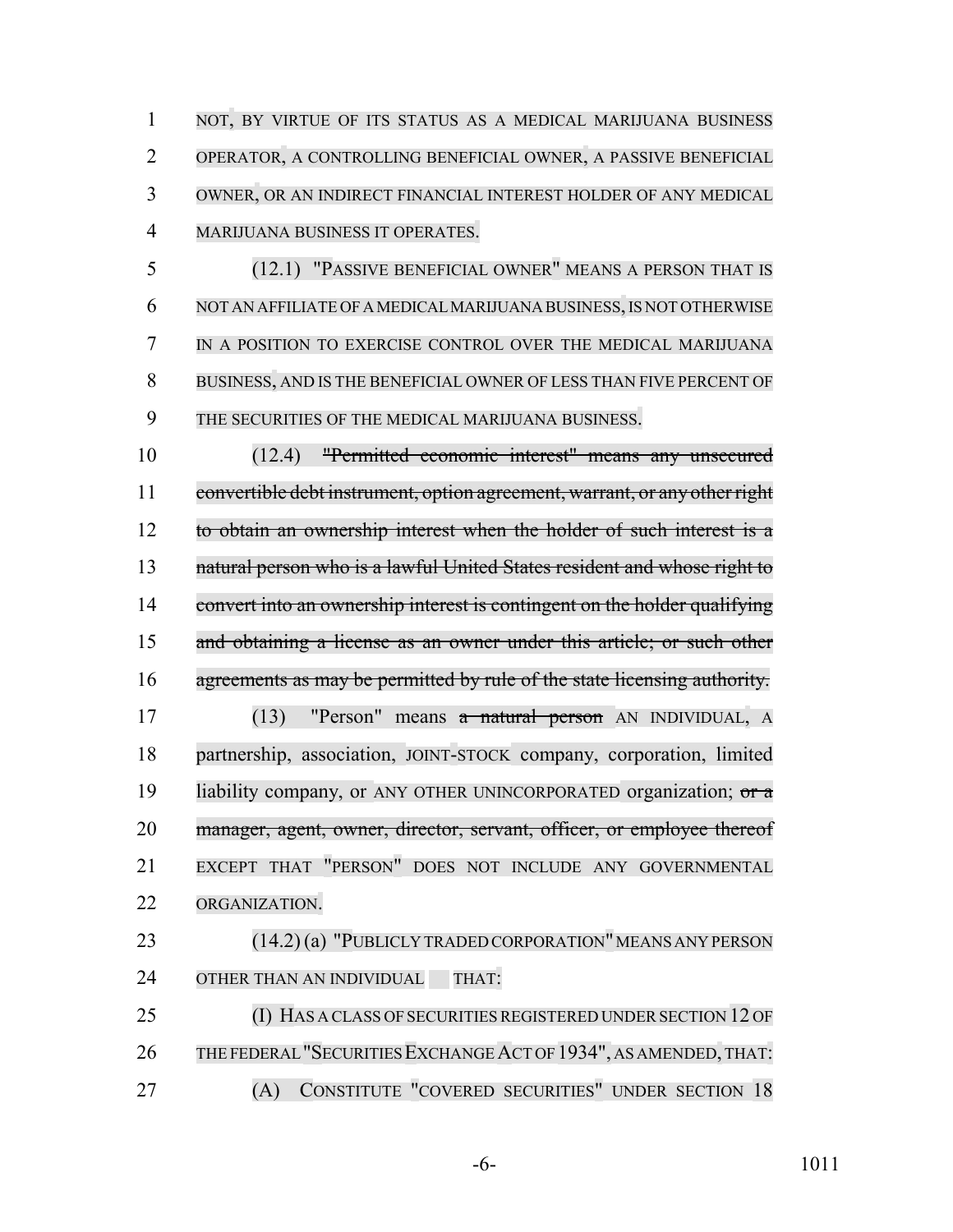(b)(1)(A) OF THE FEDERAL "SECURITIES ACT OF 1933", AS AMENDED; OR (B) ARE QUALIFIED AND QUOTED ON THE OTCQX TIER OF THE OTC MARKETS, OR ANY LIKE TIER OF ANY SUCCESSOR TO THE ENTITY, IF THE PERSON IS THEN REQUIRED TO FILE REPORTS AND IS FILING REPORTS ON A CURRENT BASIS WITH THE FEDERAL SECURITIES AND EXCHANGE COMMISSION UNDER THE FEDERAL "SECURITIES EXCHANGEACT OF 1934", AS AMENDED, AS IF THE SECURITIES CONSTITUTED "COVERED 8 SECURITIES" AS DESCRIBED IN SUBSECTION  $(14.2)(a)(I)(A)$  of this SECTION; (II) IS A "FOREIGN PRIVATE ISSUER", AS DEFINED IN RULE 405 11 PROMULGATED UNDER THE FEDERAL "SECURITIES ACT OF 1933", AS AMENDED, WHOSE SECURITIES ARE EXEMPT FROM REGISTRATION UNDER 13 SECTION 12 OF THE FEDERAL "SECURITIES EXCHANGE ACT OF 1934", AS AMENDED, PURSUANT TO RULE 12g3-2(b) PROMULGATED UNDER THE FEDERAL "SECURITIES EXCHANGE ACT OF 1934", AS AMENDED; OR (III) IS IDENTIFIED BY RULE BY THE STATE LICENSING AUTHORITY 18 AS A PUBLICLY TRADED CORPORATION. (b) NOTWITHSTANDING ANY PROVISION TO THE CONTRARY, A "PUBLICLY TRADED CORPORATION" DOES NOT INCLUDE: (I) A PERSON THAT HAS LISTED OR QUOTED SECURITIES THAT NO 22 LONGER COMPLY WITH THE REQUIREMENTS OF SUBSECTION  $(14.2)(a)(I)$  OF THIS SECTION OR A PERSON THAT HAS LISTED OR QUOTED SECURITIES CONSTITUTING "PENNY STOCK", AS DEFINED BY 17 CFR 240.3a51-1; OR **(II) A PERSON THAT CONSTITUTES AN "INELIGIBLE ISSUER", AS**  DEFINED IN 17 CFR 230.405. (14.3) "Qualified limited passive investor"means a natural person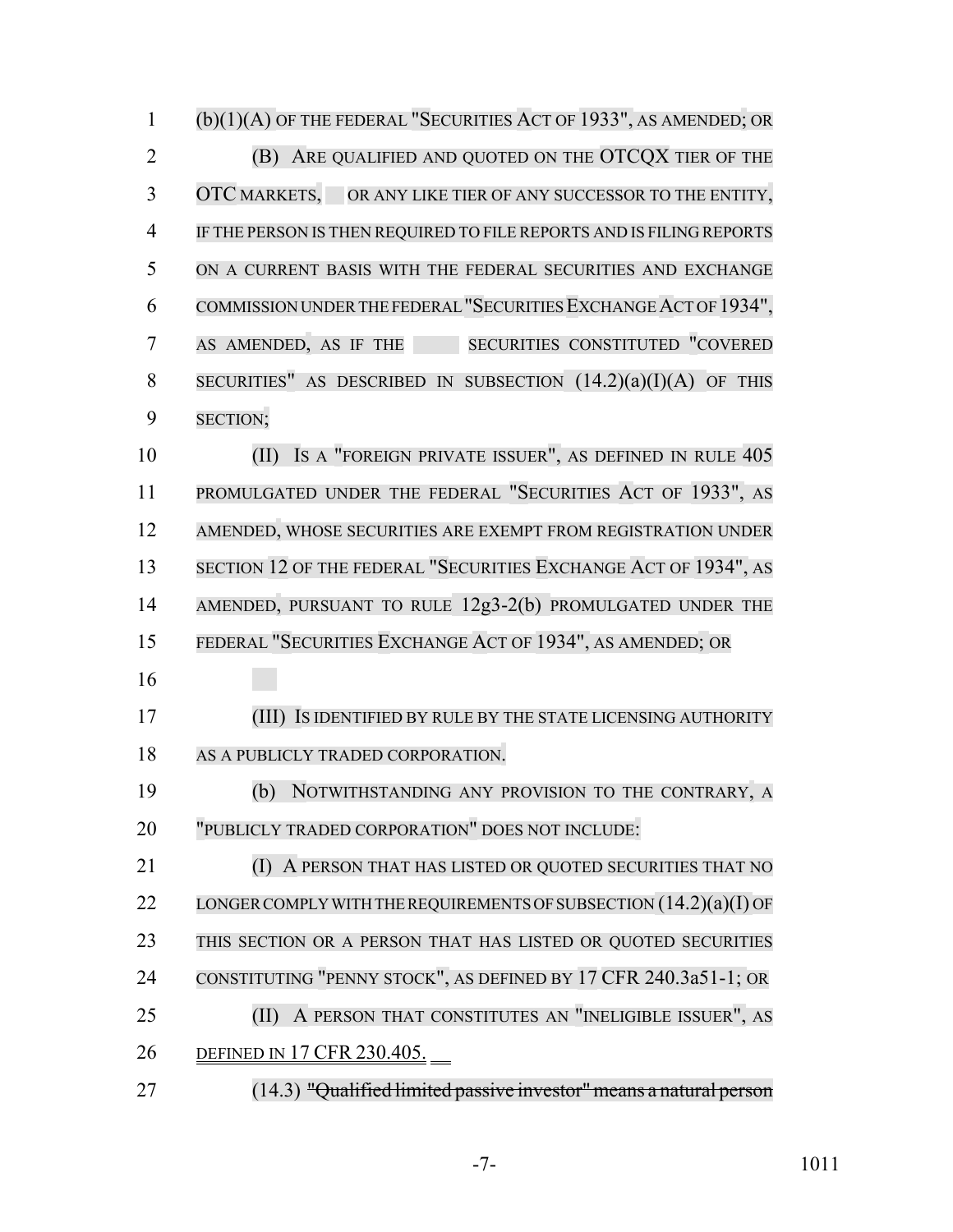who is a United States citizen and is a passive investor who owns less than a five percent share or shares of stock in a licensed medical marijuana business.

 (17) "SECURITY" MEANS ANY NOTE; STOCK; TREASURY STOCK; BOND; DEBENTURE; EVIDENCE OF INDEBTEDNESS; CERTIFICATE OF INTEREST OR PARTICIPATION IN ANY PROFIT-SHARING AGREEMENT; COLLATERAL-TRUST CERTIFICATE; PREORGANIZATION CERTIFICATE OF SUBSCRIPTION;TRANSFERABLE SHARE;INVESTMENT CONTRACT; VIATICAL SETTLEMENT INVESTMENT; VOTING-TRUST CERTIFICATE; CERTIFICATE OF DEPOSIT FOR A SECURITY; CERTIFICATE OF INTEREST OR PARTICIPATION IN 11 AN OIL, GAS, OR MINING TITLE OR LEASE OR IN PAYMENTS OUT OF PRODUCTION UNDER SUCH A TITLE OR LEASE; OR, IN GENERAL, ANY 13 INTEREST OR INSTRUMENT COMMONLY KNOWN AS A "SECURITY" OR ANY CERTIFICATE OF INTEREST OR PARTICIPATION IN, TEMPORARY OR INTERIM CERTIFICATE FOR, GUARANTEE OF, OR WARRANT OR RIGHT TO SUBSCRIBE TO ORPURCHASE ANY OFTHE FOREGOING. "SECURITY" DOES NOT INCLUDE ANY INSURANCE OR ENDOWMENT POLICY OR ANNUITY CONTRACT UNDER WHICH AN INSURANCE COMPANY PROMISES TO PAY A SUM OF MONEY EITHER IN A LUMP SUM OR PERIODICALLY FOR LIFE OR SOME OTHER 20 SPECIFIED PERIOD. FOR PURPOSES OF THIS ARTICLE 43.3, AN "INVESTMENT CONTRACT" NEED NOT INVOLVE MORE THAN ONE INVESTOR NOR BE LIMITED TO THOSE CIRCUMSTANCES WHEREIN THERE ARE MULTIPLE INVESTORS WHO ARE JOINT PARTICIPANTS IN THE SAME ENTERPRISE.

 **SECTION 2.** In Colorado Revised Statutes, 12-43.3-202, **amend** (1)(d), (2)(a)(VIII), (2)(a)(XVIII.7); **repeal** (2)(a)(XXI); and **add** (2)(a)(XXIII) as follows:

**12-43.3-202. Powers and duties of state licensing authority -**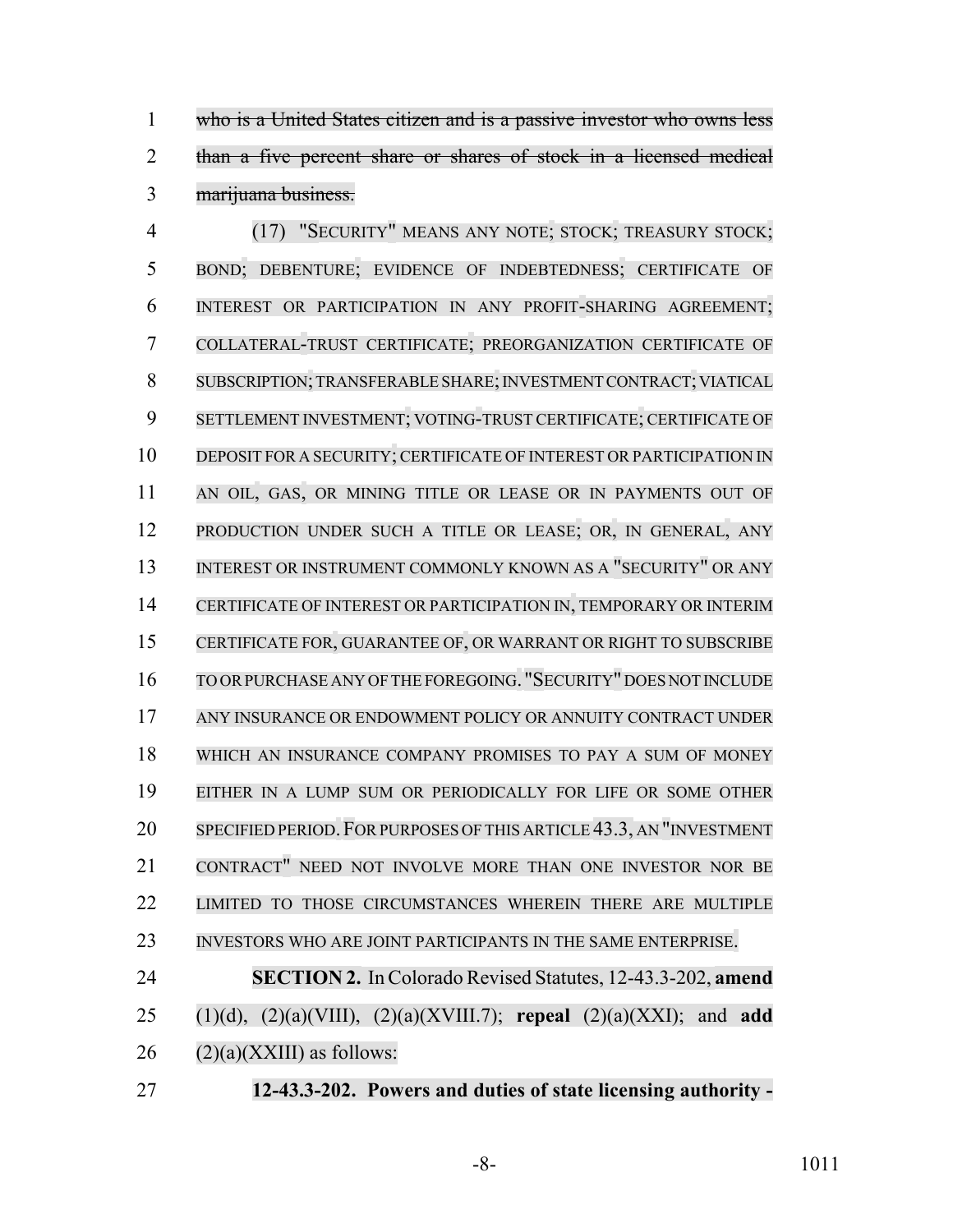**rules.** (1) The state licensing authority shall:

 (d) Maintain the confidentiality of reports or other information obtained from a medical or retail licensee containing any individualized data, information, or records related to the licensee or its operation, including sales information, financial records, tax returns, credit reports, cultivation information, testing results, and security information and plans, or revealing any patient information, or any other records that are 8 exempt from public inspection pursuant to state law. Such reports or other 9 information may be used only for a purpose authorized by this article 10 ARTICLE 43.3 OR article 43.4 of this title TITLE 12, FOR INVESTIGATION OR ENFORCEMENT OF ANY INTERNATIONAL, FEDERAL, STATE, OR LOCAL 12 SECURITIES LAW OR REGULATIONS, or for any other state or local law enforcement purpose. Any information released related to patients may be used only for a purpose authorized by this article, article 43.4 of this title, or to verify that a person who presented a registry identification card to a state or local law enforcement official is lawfully in possession of such card.

 (2) (a) Rules promulgated pursuant to subsection (1)(b) of this section may include, but need not be limited to, the following subjects: (VIII) Development of individual identification cards for owners, 21 officers CONTROLLING BENEFICIAL OWNERS, managers, contractors, employees, and other support staff of entities licensed pursuant to this 23 article ARTICLE43.3, including a fingerprint-based criminal history record check as may be required by the state licensing authority prior to issuing a card;

 (XVIII.7) Medical marijuana business operator licensees, including the form and structure of allowable agreements between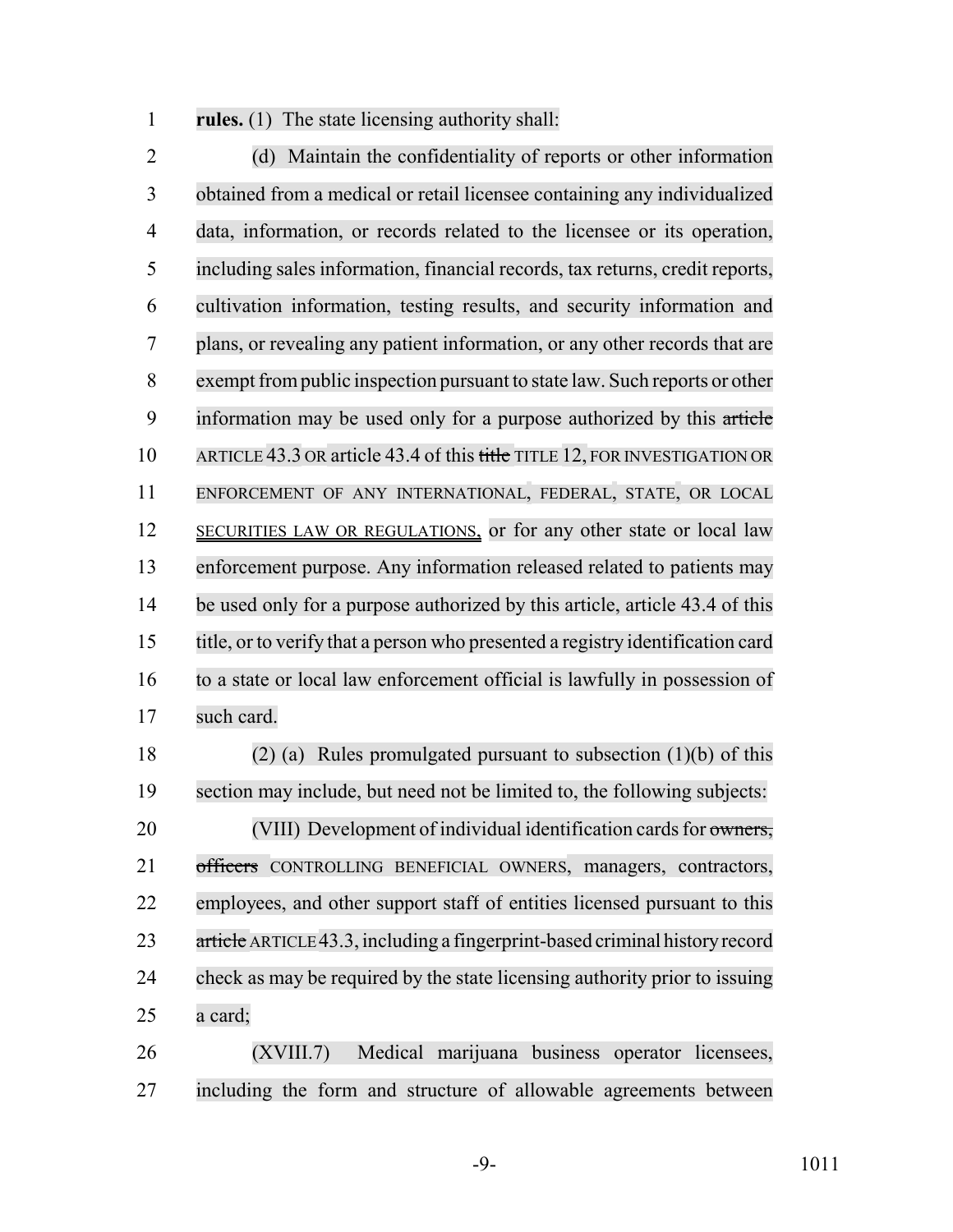operators and owners THE MEDICAL MARIJUANA BUSINESS BEING OPERATED; (XXI) The parameters and qualifications of an indirect beneficial interest owner and a qualified limited passive investor; (XXIII) OWNERSHIP AND FINANCIAL INTEREST REQUIREMENTS, INCLUDING BUT NOT LIMITED TO: (A) PARAMETERS OF, QUALIFICATIONS OF, DISCLOSURE OF, REQUIREMENTS FOR, AND SUITABILITY OF A CONTROLLING BENEFICIAL OWNER, A PASSIVE BENEFICIAL OWNER, AND AN INDIRECT FINANCIAL INTEREST HOLDER; AND (B) PARAMETERS OF, QUALIFICATIONS OF, DISCLOSURE OF, REQUIREMENTS FOR, AND SUITABILITY OF A PUBLICLY TRADED CORPORATION THAT IS A MEDICAL MARIJUANA BUSINESS OR THAT IS A CONTROLLING BENEFICIAL OWNER OR PASSIVE BENEFICIAL OWNER. **SECTION 3.** In Colorado Revised Statutes, 12-43.3-307, **amend** (1) introductory portion, (1)(c), and (1)(l); **repeal** (1)(n); and **add** (1)(o) 17 and  $(1)(p)$  as follows: **12-43.3-307. Persons prohibited as licensees.** (1) A license 19 provided by this article ARTICLE 43.3 shall not be issued to or held by: 20 (c) A corporation, PERSON OTHER THAN AN INDIVIDUAL if the criminal history of any of its officers, directors, or stockholders 22 CONTROLLING BENEFICIAL OWNERS indicates that the officer, director, or 23 stockholder A CONTROLLING BENEFICIAL OWNER is not of good moral 24 character AFTER CONSIDERING THE FACTORS IN SECTION 24-5-101 (2), OR ANY PERSON THAT WOULD BE DISQUALIFIED AS A "BAD ACTOR" UNDER RULE 506 (d) PROMULGATED UNDER THE FEDERAL "SECURITIES ACT OF 1933";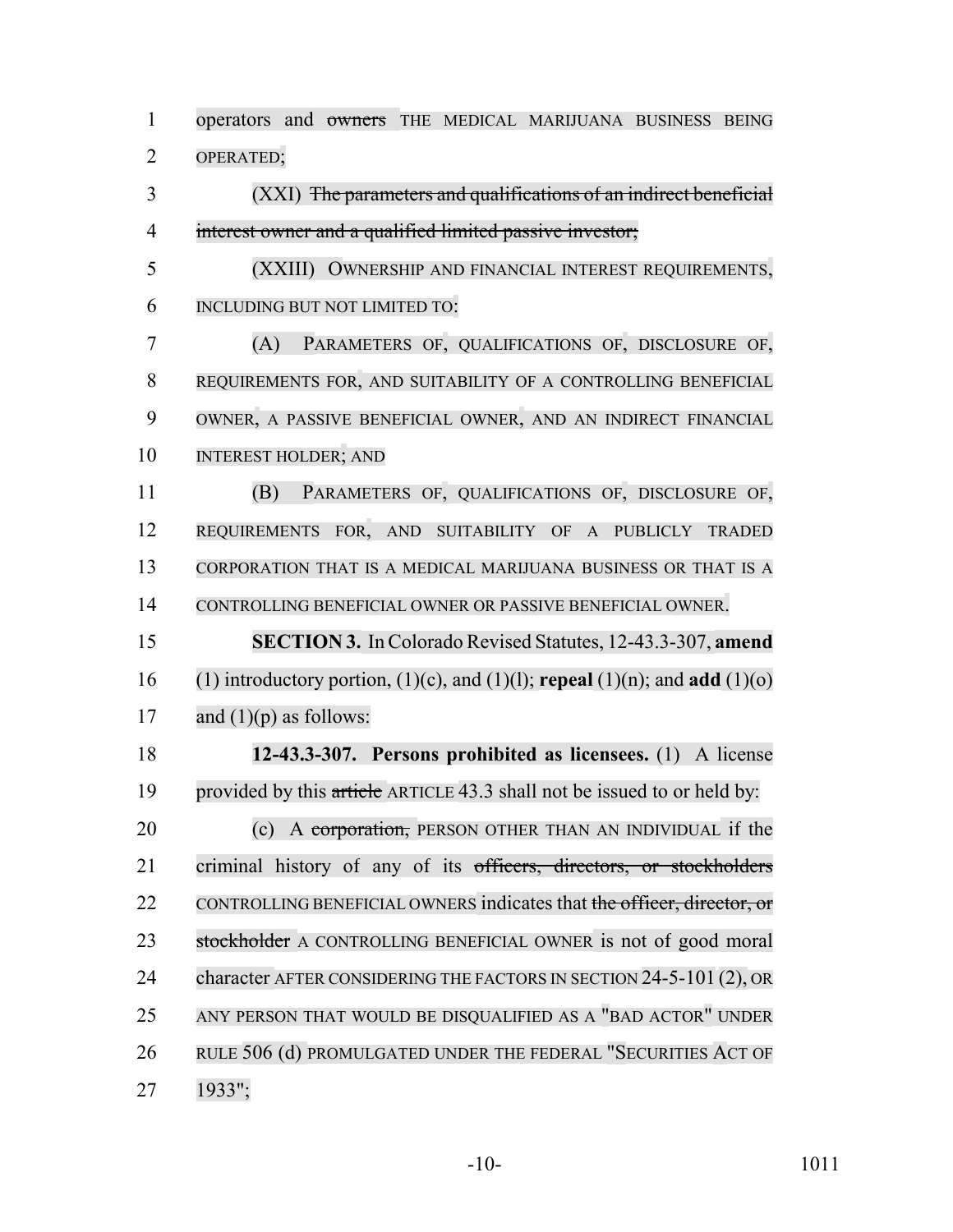| 1              | (1) A person APPLYING for a license for a location that is currently                                   |
|----------------|--------------------------------------------------------------------------------------------------------|
| $\overline{2}$ | licensed as a retail food establishment or wholesale food registrant; or                               |
| 3              | A publicly traded company.<br>(n)                                                                      |
| 4              | $\circ$<br>A PERSON WHOSE CONTROLLING BENEFICIAL OWNER OR                                              |
| 5              | PASSIVE BENEFICIAL OWNER IS FOUND UNSUITABLE BY THE STATE                                              |
| 6              | LICENSING AUTHORITY. TO DETERMINE WHETHER A PERSON IS SUITABLE,                                        |
| 7              | THE STATE LICENSING AUTHORITY MAY CONSIDER, BUT IS NOT LIMITED TO,                                     |
| 8              | A PERSON'S FINANCIAL CHARACTER OR RECORD, CRIMINAL CHARACTER OR                                        |
| 9              | RECORD, OR LICENSING CHARACTER OR RECORD.                                                              |
| 10             | A PERSON, OTHER THAN AN INDIVIDUAL, ORGANIZED OR<br>(p)                                                |
| 11             | FORMED UNDER THE LAWS OF A COUNTRY DETERMINED BY THE UNITED                                            |
| 12             | STATES SECRETARY OF STATE TO HAVE REPEATEDLY PROVIDED SUPPORT                                          |
| 13             | FOR ACTS OF INTERNATIONAL TERRORISM OR INCLUDED AMONG THE LIST                                         |
| 14             | "COVERED COUNTRIES"<br>1502<br>IN<br><b>OF</b><br><b>SECTION</b><br>OF<br><b>THE</b><br><b>FEDERAL</b> |
| 15             | "DODD-FRANK WALL STREET REFORM AND CONSUMER PROTECTION                                                 |
| 16             | $ACT"$ .                                                                                               |
| 17             | SECTION 4. In Colorado Revised Statutes, 12-43.3-307.5,                                                |
| 18             | amend (1), (3), and (5); repeal (2), (4), (6), and (7); and add (4.5), (5.5),                          |
| 19             | $(5.7)$ , and $(6.5)$ as follows:                                                                      |
| 20             | 12-43.3-307.5. Business and owner requirements - legislative                                           |
| 21             | <b>declaration.</b> $(1)(a)$ The general assembly hereby finds and declares that:                      |
| 22             | (I) Medical marijuana businesses need to be able to access capital                                     |
| 23             | in order to effectively grow their businesses and remain competitive in the                            |
| 24             | marketplace;                                                                                           |
| 25             | (II) The current regulatory structure for medical marijuana creates                                    |
| 26             | a substantial barrier to investment from out-of-state interests AND                                    |
| 27             | PUBLICLY TRADED CORPORATIONS;                                                                          |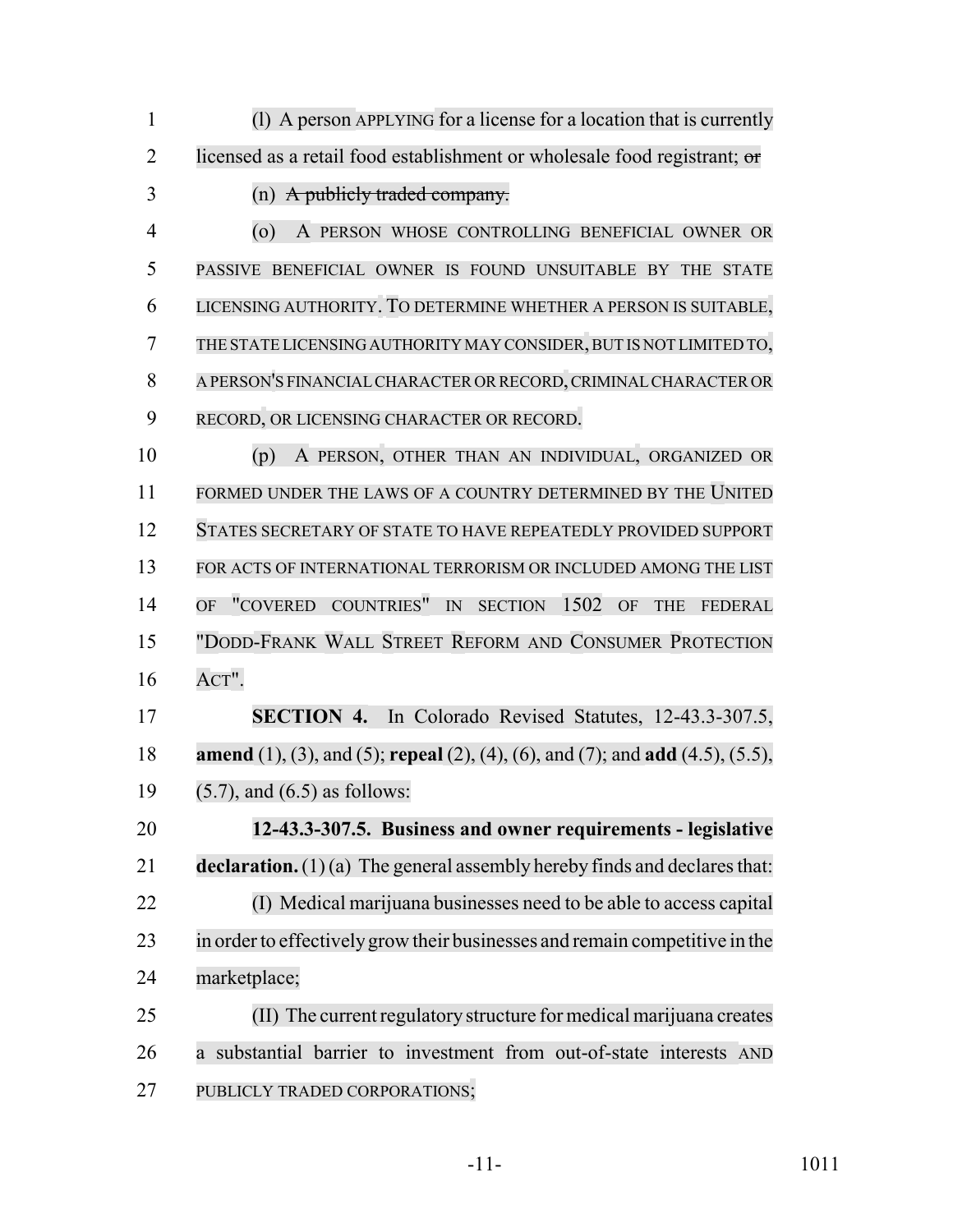(III) There is insufficient capital in the state to properly fund the capital needs of Colorado medical marijuana businesses;

 (IV) Colorado medical marijuana businesses need to have ready 4 access to capital from investors in states FROM outside of Colorado; and (IV.5) UNDER CERTAIN CIRCUMSTANCES, PERMITTING PUBLICLY TRADED CORPORATIONS TO HOLD AN INTEREST IN MEDICAL MARIJUANA BUSINESSES WILL BENEFIT COLORADO'S MEDICAL MARIJUANA MARKET; (V) Providing access to legitimate sources of capital helps prevent the opportunity for those who engage in illegal activity to gain entry into the state's regulated medical marijuana market;

 (VI) ACCESS TO CAPITAL MUST BE BALANCED WITH PROMOTING CONTROL OVER MEDICAL MARIJUANA BUSINESSES BY SUITABLE PERSONS WHO ARE LEGITIMATE, TAXPAYING BUSINESSPEOPLE, AND NOT CRIMINAL ACTORS; PREVENTING REVENUE FROM THE SALE OF MARIJUANA FROM GOING TO CRIMINAL ENTERPRISES, GANGS, AND CARTELS; AND PREVENTING STATE-AUTHORIZED MARIJUANA ACTIVITY FROM BEING USED AS A COVER OR PRETEXT FOR THE TRAFFICKING OF OTHER ILLEGAL DRUGS OR OTHER ILLEGAL ACTIVITY;

 (VII) PUBLICLY TRADED CORPORATIONS OFFERING SECURITIES FOR INVESTMENT IN MEDICAL MARIJUANA BUSINESSES MUST TELL THE PUBLIC THE TRUTH ABOUT THEIR BUSINESS, THE SECURITIES THEY ARE SELLING, AND THE RISKS INVOLVED WITH INVESTING IN MEDICAL MARIJUANA BUSINESSES, AND PERSONS WHO SELL AND TRADE SECURITIES RELATED TO MEDICAL MARIJUANA BUSINESSES ARE PROHIBITED FROM ENGAGING IN DECEIT, MISREPRESENTATIONS, AND OTHER FRAUD IN THE SALE OF THE SECURITIES.

(VIII) RECOGNIZING THAT PARTICIPATION BY PUBLICLY TRADED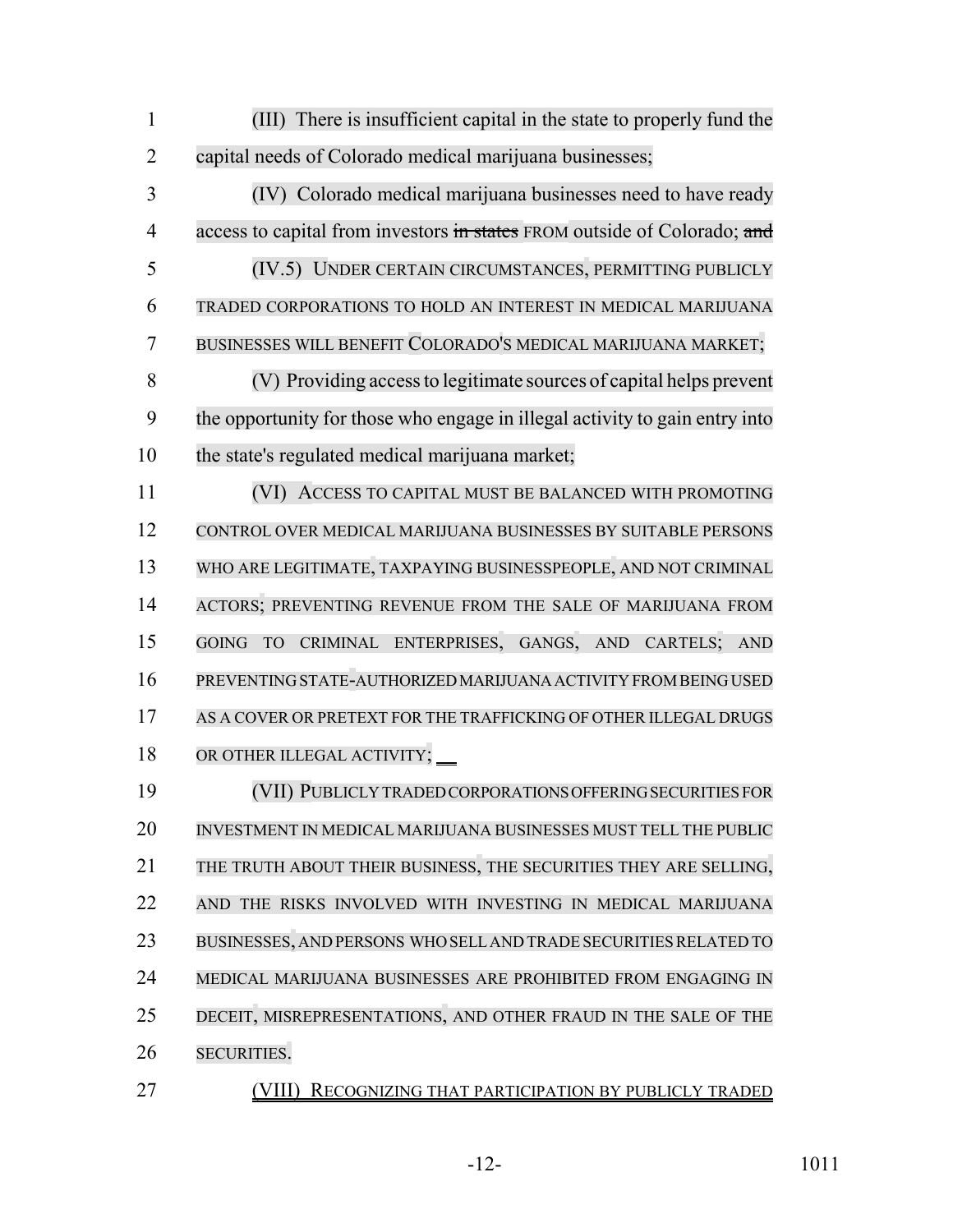| 1              | CORPORATIONS IN COLORADO'S MEDICAL MARIJUANA INDUSTRY CREATES                 |
|----------------|-------------------------------------------------------------------------------|
| $\overline{2}$ | AN INCREASED NEED TO ASSESS BARRIERS OF ENTRY FOR MINORITY-AND                |
| 3              | WOMAN-OWNED BUSINESSES, WITH SUCH EFFORTS BEING MADE TO                       |
| $\overline{4}$ | IDENTIFY SOLUTIONS TO ARRIVE AT A GREATER BALANCE AND FOR                     |
| 5              | FURTHER EQUITY FOR MINORITY- AND WOMAN-OWNED BUSINESSES, AND                  |
| 6              | IN A MANNER THAT IS CONSISTENT WITH THE PUBLIC SAFETY AND                     |
| 7              | ENFORCEMENT GOALS AS STATED HEREIN, IT IS THEREFORE OF                        |
| 8              | SUBSTANTIVE IMPORTANCE TO ADDRESS THE LACK OF MINORITY- AND                   |
| 9              | WOMAN-OWNED BUSINESSES' INCLUSION IN COLORADO'S MEDICAL                       |
| 10             | MARIJUANA INDUSTRY, SOCIAL INJUSTICE ISSUES ASSOCIATED WITH                   |
| 11             | MARIJUANA PROHIBITION, SUITABILITY ISSUES RELATING TO PAST                    |
| 12             | CONVICTIONS FOR POTENTIAL LICENSEES, LICENSING FEES, AND ECONOMIC             |
| 13             | CHALLENGES THAT ARISE WITH THE APPLICATION PROCESSES;                         |
| 14             | (IX) COORDINATION BETWEEN THE STATE LICENSING AUTHORITY                       |
| 15             | AND OTHER STATE AND LOCAL LAW ENFORCEMENT AGENCIES SUPPORTS                   |
| 16             | THESE GOALS; AND                                                              |
| 17             | IN THE EVENT THAT PASSAGE OF HOUSE BILL 18-1011,<br>(X)                       |
| 18             | ENACTED IN 2018, LEADS TO AN INCREASE IN GRAY AND BLACK MARKET                |
| 19             | INVESTIGATIONS, THE DEPARTMENT OF LOCAL AFFAIRS SHOULD CONSIDER               |
| 20             | CONVENING A STAKEHOLDER PROCESS TO EXAMINE HOW TO IMPROVE LAW                 |
| 21             | ENFORCEMENT ACCESS TO GRANTS FROM THE GRAY AND BLACK MARKET                   |
| 22             | MARIJUANA ENFORCEMENT GRANT PROGRAM CREATED<br>$\mathbb{N}$<br><b>SECTION</b> |
| 23             | 24-32-119, INCLUDING:                                                         |
| 24             | WHETHER THE ELIGIBILITY CRITERIA FOR THE AWARDING OF<br>(A)                   |
| 25             | GRANTS REFLECTS THE REALITY OF THE INVESTIGATIONS UNDERTAKEN;                 |
| 26             | (B)<br>WHETHER THE GRANTS SHOULD BE AVAILABLE ON A                            |
| 27             | PROSPECTIVE BASIS AND WHETHER THE GRANT PROCESS IS ACCESSIBLE TO              |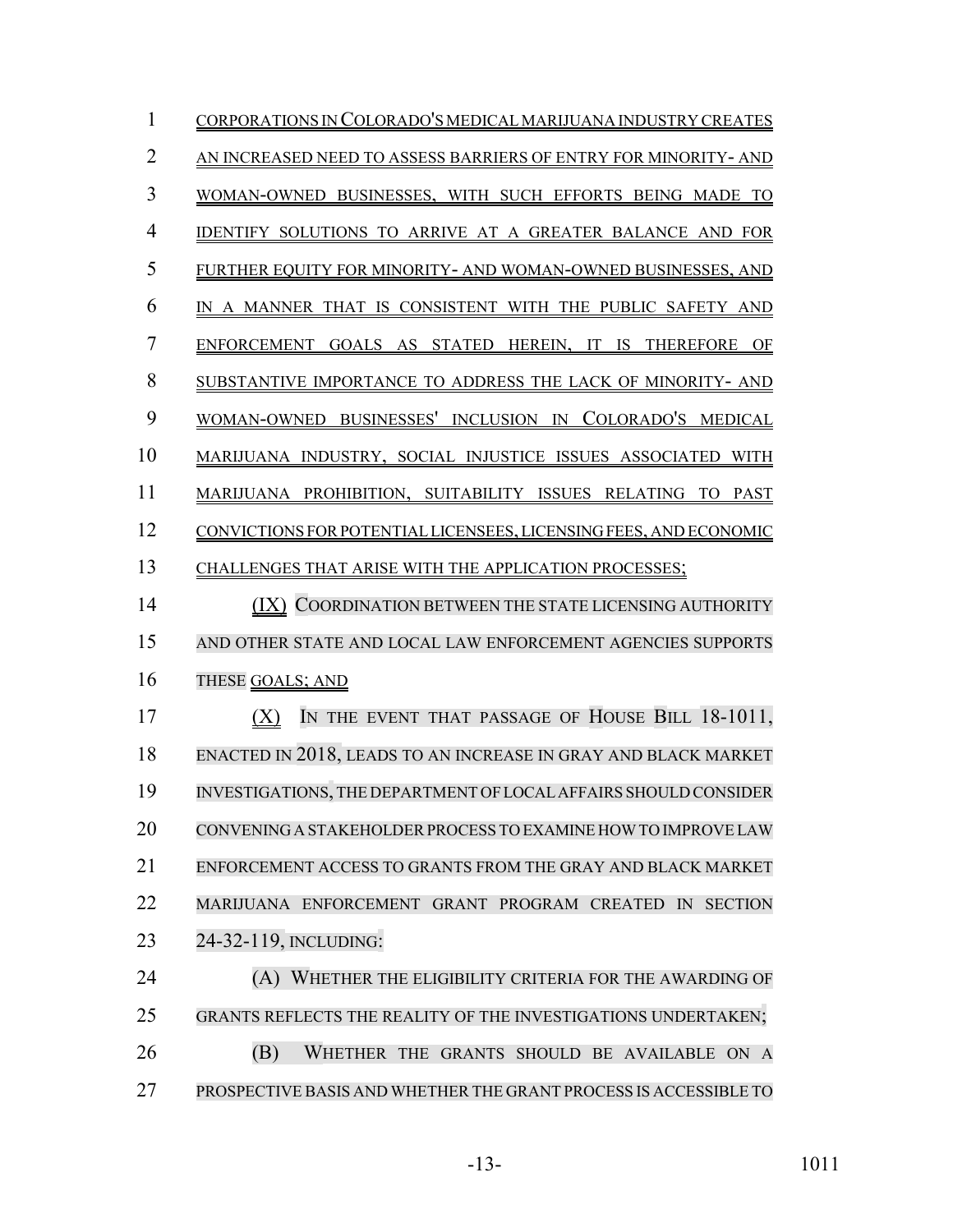| $\mathbf{1}$   | LOCAL LAW ENFORCEMENT DEPARTMENTS WITH MINIMAL STAFF; AND                   |
|----------------|-----------------------------------------------------------------------------|
| $\overline{2}$ | (C) WHETHER THE AMOUNT OF MONEY AVAILABLE IS SUFFICIENT.                    |
| 3              | (b) Therefore, the general assembly is providing a mechanism for            |
| $\overline{4}$ | Colorado medical marijuana businesses to access capital from investors      |
| 5              | in other states AND FROM CERTAIN PUBLICLY TRADED CORPORATIONS               |
| 6              | PURSUANT TO THIS SECTION AND SECTION 12-43.3-307.6.                         |
| 7              | $(2)$ A direct beneficial interest owner who is a natural person must       |
| 8              | either:                                                                     |
| 9              | (a) Have been a resident of Colorado for at least one year prior to         |
| 10             | the date of the application; or                                             |
| 11             | (b) Be a United States citizen prior to the date of the application.        |
| 12             | $(3)$ (a) A medical marijuana business may be comprised of an               |
| 13             | unlimited number of direct beneficial interest owners that have been        |
| 14             | residents of Colorado for at least one year prior to the date of the        |
| 15             | application.                                                                |
| 16             | (b) $\Theta$ n and after January 1, 2017, A medical marijuana business      |
| 17             | that is comprised of one or more direct beneficial interest owners who      |
| 18             | have not been Colorado residents for at least one year prior to application |
| 19             | shall have at least one officer who has been a Colorado resident for at     |
| 20             | least one year prior to application, and all officers with day-to-day       |
| 21             | operational control over the business must be Colorado residents for at     |
| 22             | least one year prior to application. A medical marijuana business under     |
| 23             | this paragraph (b) is limited to no more than fifteen direct beneficial     |
| 24             | interest owners, including all parent and subsidiary entities, all of whom  |
| 25             | are natural persons.                                                        |
| 26             | Notwithstanding the requirements of paragraph (b) of this<br>(c)            |
|                |                                                                             |

27 subsection (3), the state licensing authority may review the limitation on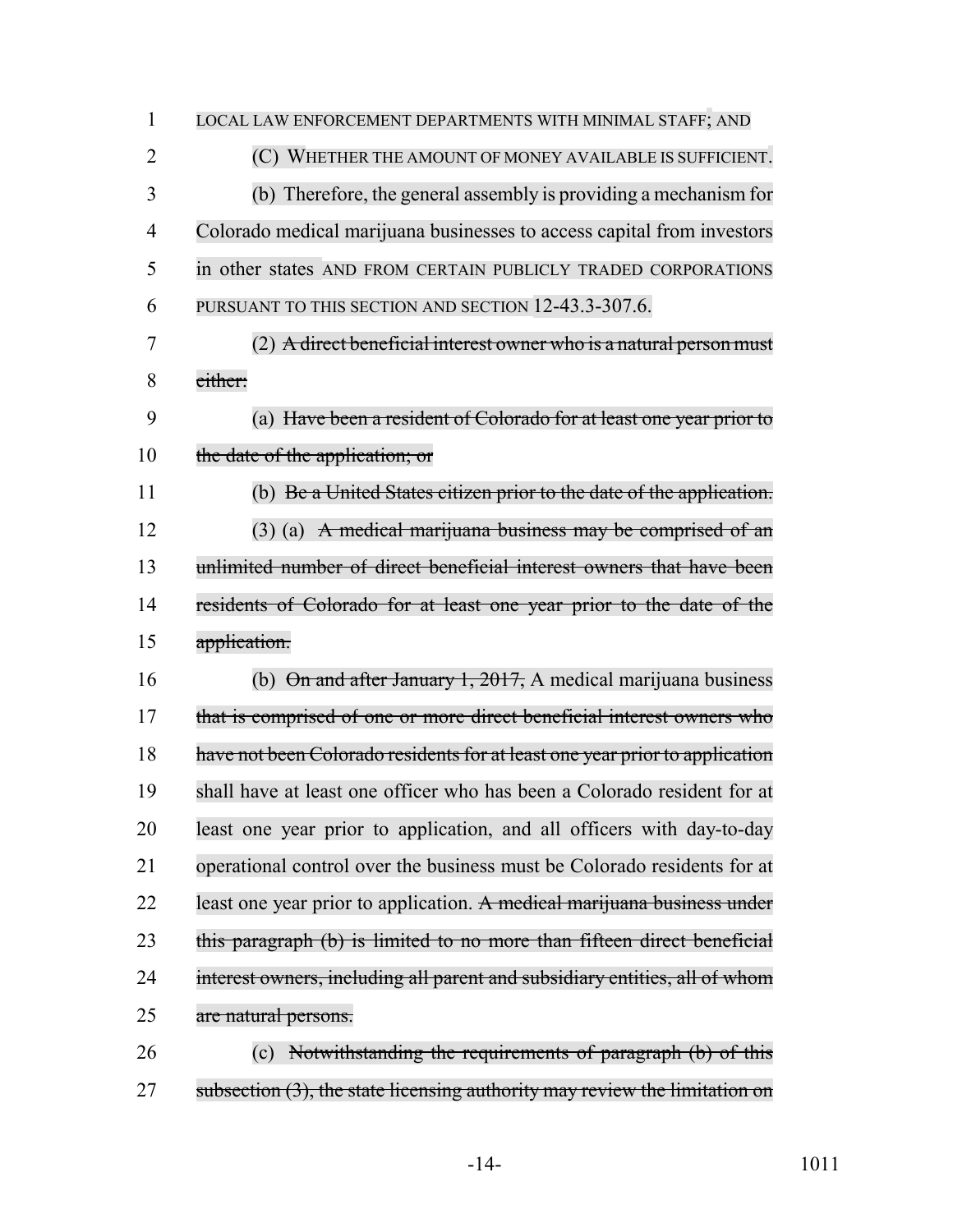| 1  | the number of direct beneficial interest owners and may increase the           |
|----|--------------------------------------------------------------------------------|
| 2  | number of allowable interests above fifteen based on reasonable                |
| 3  | considerations such as developments in state and federal financial             |
| 4  | regulations, market conditions, and the licensee's ability to access           |
| 5  | legitimate sources of capital.                                                 |
| 6  | A direct beneficial interest owner that is a closely held<br>(d)               |
| 7  | business entity must consist entirely of natural persons who are United        |
| 8  | States citizens prior to the date of the application, including all parent and |
| 9  | subsidiary entities.                                                           |
| 10 | A medical marijuana business may include qualified<br>(4)                      |
| 11 | institutional investors that own thirty percent or less of the medical         |
| 12 | marijuana business.                                                            |
| 13 | (4.5) PRIOR TO SUBMITTING AN INITIAL APPLICATION AND AT ANY                    |
| 14 | TIME THEREAFTER WHEN REQUESTED BY THE STATE LICENSING AUTHORITY                |
| 15 | IN ITS REASONABLE DISCRETION, A PERSON THAT IS OR INTENDS TO                   |
| 16 | BECOME A MEDICAL MARIJUANA BUSINESS SHALL DISCLOSE TO THE STATE                |
| 17 | LICENSING AUTHORITY A COMPLETE AND ACCURATE LIST OF THE                        |
| 18 | FOLLOWING:                                                                     |
| 19 | ALL OF THE MEDICAL MARIJUANA BUSINESS'S OFFICERS,<br>$\left( a\right)$         |
| 20 | DIRECTORS, AND AFFILIATES;                                                     |
| 21 | ALL OF THE MEDICAL MARIJUANA BUSINESS'S CONTROLLING<br>(b)                     |
| 22 | BENEFICIAL OWNERS, AND:                                                        |
| 23 | IF THE CONTROLLING BENEFICIAL OWNER IS A PUBLICLY                              |
| 24 | TRADED CORPORATION, ALL OFFICERS, DIRECTORS, FIVE-PERCENT OR MORE              |
| 25 | BENEFICIAL OWNERS, AND AFFILIATES OF THE CONTROLLING BENEFICIAL                |
| 26 | OWNER; OR                                                                      |
|    |                                                                                |

**(II) IF THE CONTROLLING BENEFICIAL OWNER IS NOT A PUBLICLY**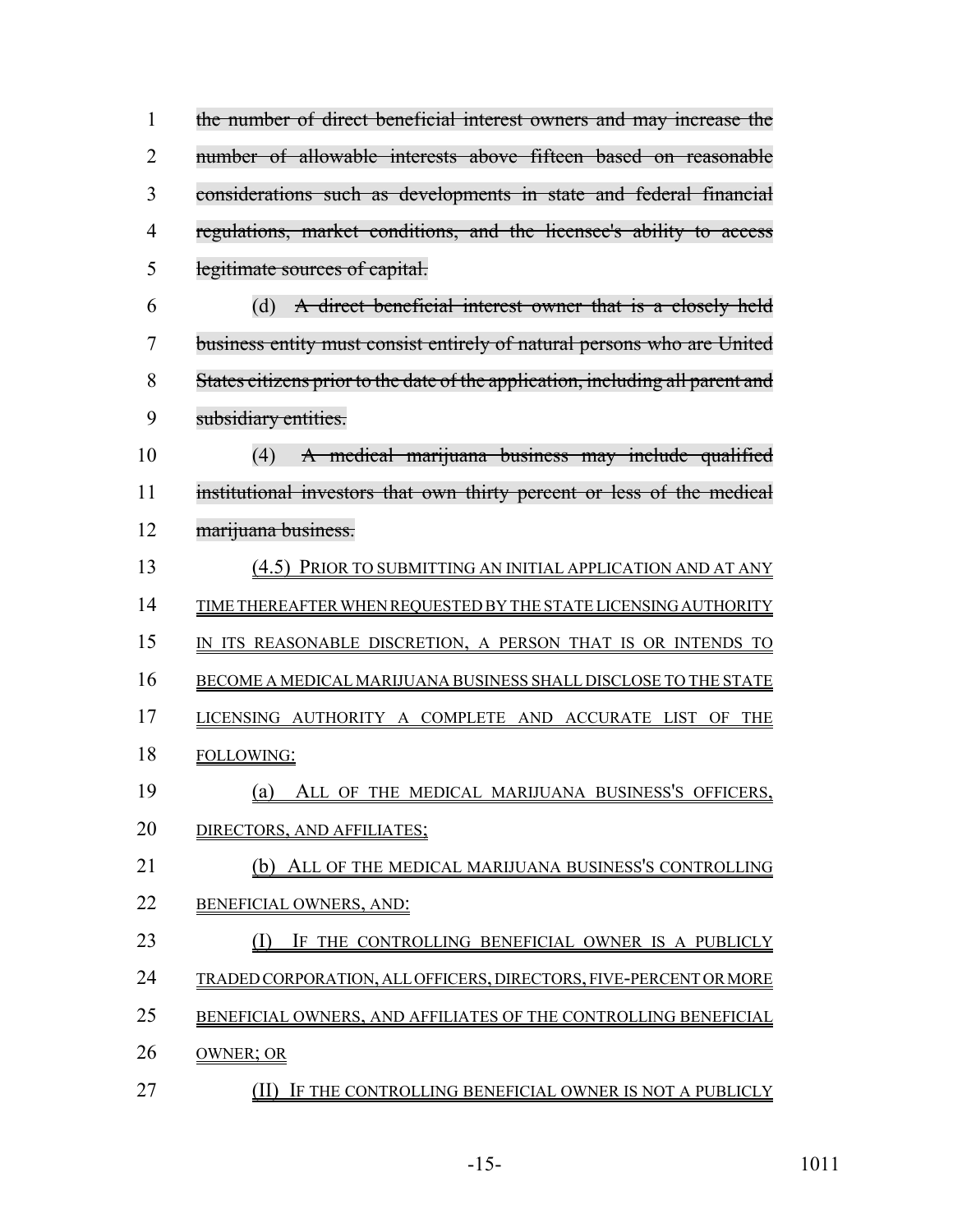| 1              | TRADED CORPORATION AND IS NOT AN INDIVIDUAL, ALL OFFICERS,                     |
|----------------|--------------------------------------------------------------------------------|
| 2              | DIRECTORS, BENEFICIAL OWNERS, AND AFFILIATES OF THE CONTROLLING                |
| 3              | <b>BENEFICIAL OWNER; AND</b>                                                   |
| $\overline{4}$ | IF THE MEDICAL MARIJUANA BUSINESS IS NOT A PUBLICLY<br>(c)                     |
| 5              | TRADED CORPORATION, ALL OF THE MEDICAL MARIJUANA BUSINESS'S                    |
| 6              | PASSIVE BENEFICIAL OWNERS.                                                     |
| 7              | $(5)$ (a) A person who THAT intends to apply as a direct beneficial            |
| 8              | interest owner and is not a Colorado resident for at least one year prior to   |
| 9              | the date of application TO BECOME A CONTROLLING BENEFICIAL OWNER               |
| 10             | shall first submit a request to the state licensing authority for a finding of |
| 11             | suitability. as a direct beneficial interest owner. The person shall FAILURE   |
| 12             | TO PROVIDE ALL REQUESTED INFORMATION IN CONNECTION WITH A                      |
| 13             | REQUEST FOR A FINDING OF SUITABILITY IS GROUNDS FOR DENIAL OF THAT             |
| 14             | FINDING OF SUITABILITY. EVERY PROPOSED CONTROLLING BENEFICIAL                  |
| 15             | OWNER MUST receive a finding of suitability OR AN EXEMPTION FROM A             |
| 16             | FINDING OF SUITABILITY BY THE STATE LICENSING AUTHORITY<br>prior to            |
| 17             | submitting an A MEDICAL MARIJUANA BUSINESS application to the state            |
| 18             | licensing authority. to be a direct beneficial interest owner Failure to       |
| 19             | receive a finding ALL REQUIRED FINDINGS of suitability prior to                |
| 20             | application is grounds for denial OF AN APPLICATION OR SUSPENSION,             |
| 21             | REVOCATION, OR OTHER SANCTION AGAINST THE LICENSEE by the state                |
| 22             | licensing authority.                                                           |
| 23             | The state licensing authority shall perform a limited initial<br>(b)           |

background check on qualified limited passive investors. If the initial

- 25 background check provides reasonable cause for additional investigation,
- 26 the state licensing authority may require a full background check.
- **(c)** THE STATE LICENSING AUTHORITY MAY REQUIRE ANY PERSON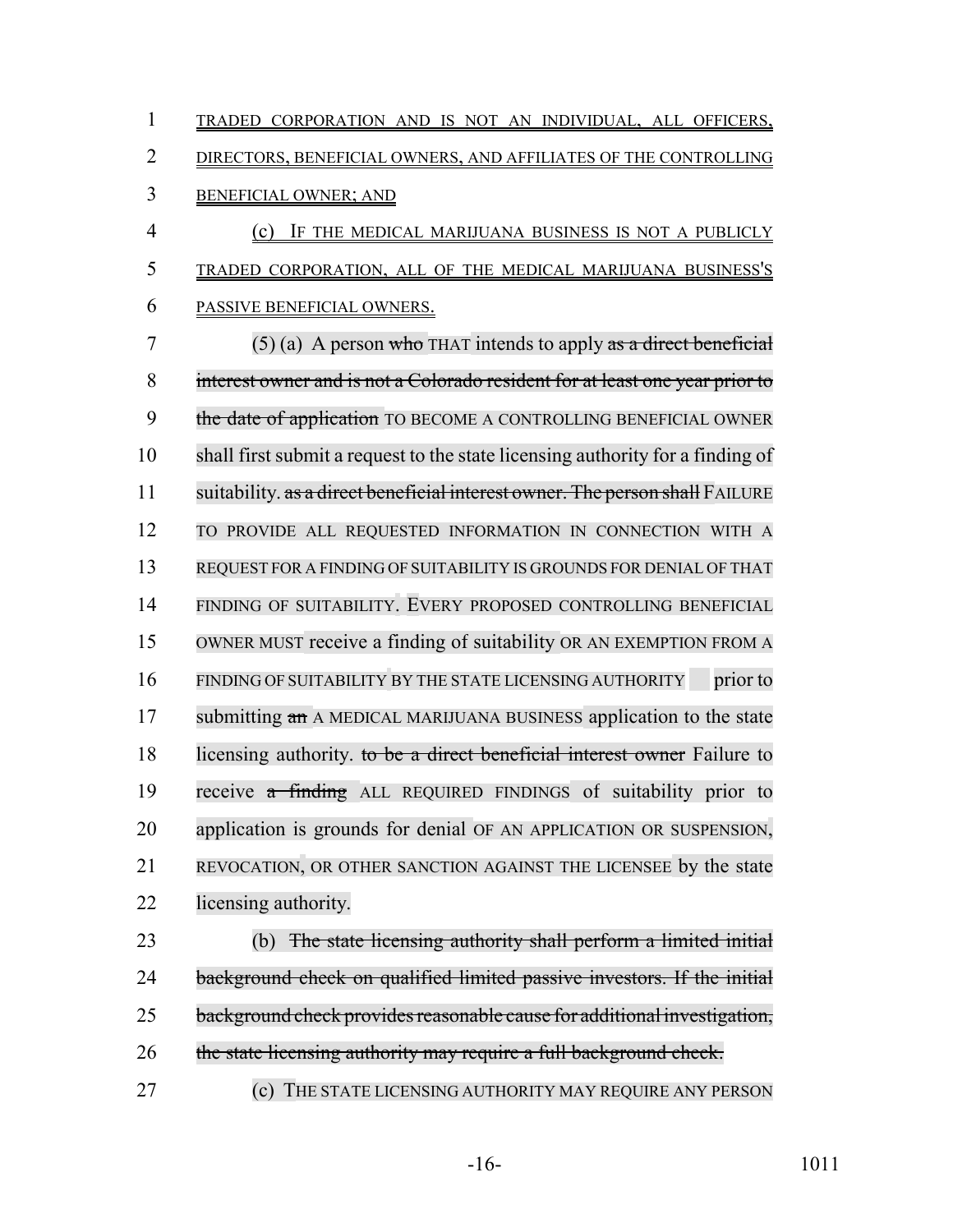THAT WAS DISCLOSED OR SHOULD HAVE BEEN DISCLOSED PURSUANT TO 2 SUBSECTION (4.5) OF THIS SECTION TO OBTAIN A FINDING OF SUITABILITY PRIOR TO SUBMISSION OF A MEDICAL MARIJUANA BUSINESS APPLICATION. FAILURE TO PROVIDE ANY INFORMATION REQUESTED IN CONNECTION WITH A FINDING OF SUITABILITY IS GROUNDS FOR DENIAL OF THAT REQUEST FOR A FINDING OF SUITABILITY. ALL INDIVIDUALS SHALL OBTAIN ANY REQUIRED FINDING OF SUITABILITY PRIOR TO SUBMITTING A MEDICAL MARIJUANA BUSINESS APPLICATION TO THE STATE LICENSING AUTHORITY. FAILURE OF A PERSON TO OBTAIN ANY REQUIRED FINDING OF SUITABILITY PRIOR TO APPLICATION IS GROUNDS FOR DENIAL OF AN APPLICATION OR SUSPENSION, REVOCATION, OR OTHER SANCTION AGAINST THE LICENSEE 12 BY THE STATE LICENSING AUTHORITY. (5.5) IN ITS REASONABLE DISCRETION, AT ANY TIME, THE STATE LICENSING AUTHORITY MAY REQUIRE ANY PERSON THAT WAS DISCLOSED OR SHOULD HAVE BEEN DISCLOSED UNDER THIS SECTION OR SECTION 12-43.3-307.6TO OBTAIN A FINDING OF SUITABILITY.FAILURE TO PROVIDE ANY INFORMATION REQUESTED IN CONNECTION WITH A FINDING OF SUITABILITY IS GROUNDS FOR DENIAL OF THAT REQUEST FOR A FINDING OF SUITABILITY.FAILURE OF A PERSON TO OBTAIN ANY REQUIRED FINDING OF SUITABILITY MAY BE GROUNDS FOR DENIAL OF AN APPLICATION OR SUSPENSION,REVOCATION, OR OTHER SANCTION AGAINST THE LICENSE BY 22 THE STATE LICENSING AUTHORITY. **(5.7)** IF A REQUIRED FINDING OF SUITABILITY IS NOT COMPLETED WITHIN ONE YEAR FROM THE DATE THE FINDING OF SUITABILITY WAS REQUESTED, THE STATE LICENSING AUTHORITY SHALL INFORM THE APPLICANT OR LICENSEE.

-17- 1011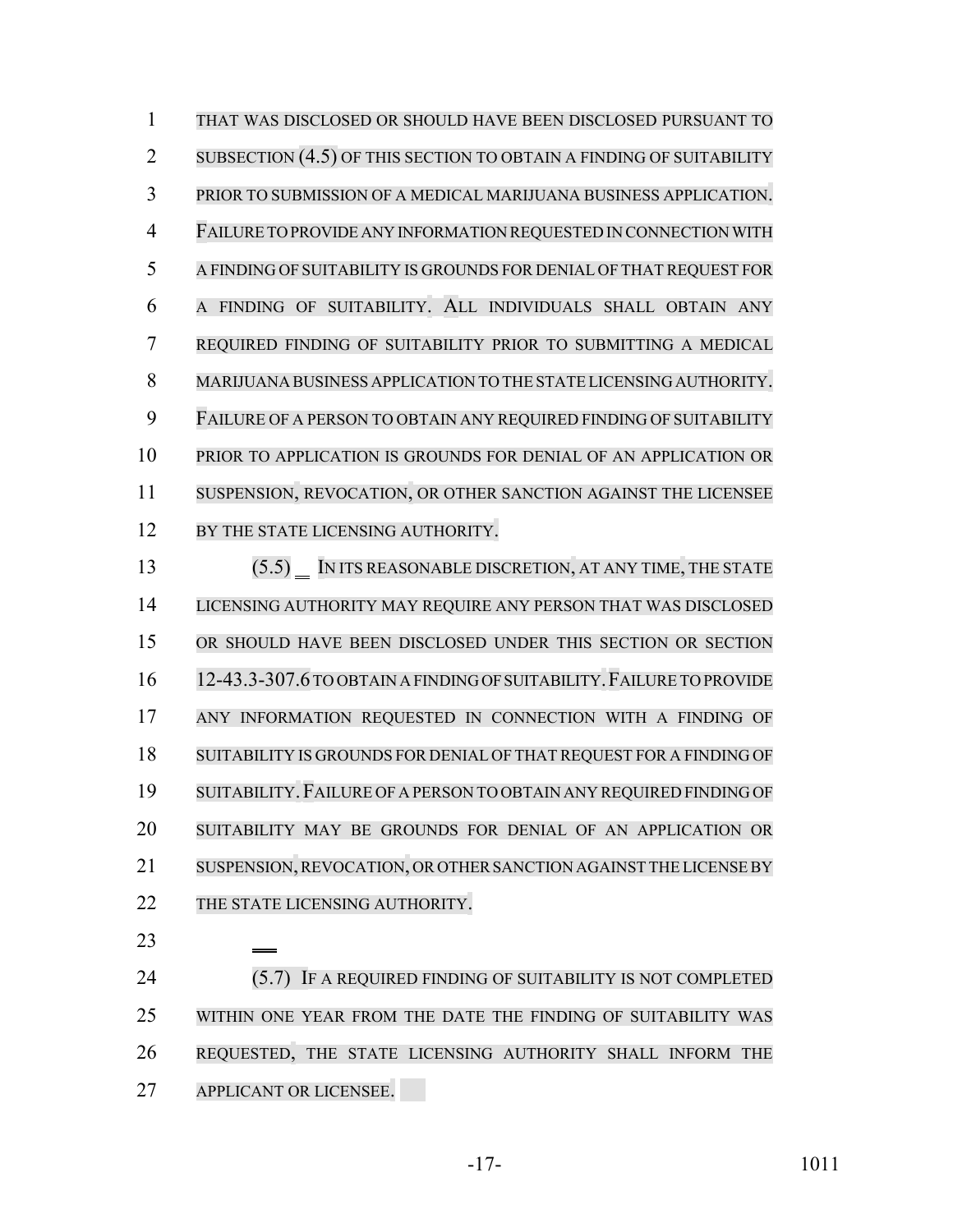| $\mathbf{1}$   | (6)<br>The state licensing authority shall review the medical              |
|----------------|----------------------------------------------------------------------------|
| $\overline{2}$ | marijuana business's operating documents to ensure compliance with this    |
| 3              | section.                                                                   |
| 4              | A PERSON, OTHER THAN AN INDIVIDUAL, THAT IS A<br>(6.5)                     |
| 5              | CONTROLLING BENEFICIAL OWNER SHALL APPOINT AND CONTINUOUSLY                |
| 6              | MAINTAIN A REGISTERED AGENT WHO SATISFIES THE REQUIREMENTS OF              |
| 7              | SECTION 7-90-701. THE MEDICAL MARIJUANA BUSINESS SHALL INFORM              |
| 8              | THE STATE LICENSING AUTHORITY OF A CHANGE IN THE REGISTERED                |
| 9              | AGENT WITHIN TEN DAYS OF THE CHANGE.                                       |
| 10             | For purposes of this section, unless the context otherwise<br>(7)          |
| 11             | requires, "institutional investor" means:                                  |
| 12             | (a) A bank as defined in section $3(a)(6)$ of the federal "Securities      |
| 13             | Exchange Act of 1934", as amended;                                         |
| 14             | (b) An insurance company as defined in section $2(a)(17)$ of the           |
| 15             | federal "Investment Company Act of 1940", as amended;                      |
| 16             | (c) An investment company registered under section 8 of the                |
| 17             | federal "Investment Company Act of 1940", as amended;                      |
| 18             | (d) An investment adviser registered under section 203 of the              |
| 19             | federal "Investment Advisers Act of 1940", as amended;                     |
| 20             | (e) Collective trust funds as defined in section $3(c)(11)$ of the         |
| 21             | federal "Investment Company Act of 1940", as amended;                      |
| 22             | (f) An employee benefit plan or pension fund that is subject to the        |
| 23             | federal "Employee Retirement Income Security Act of 1974", as              |
| 24             | amended, excluding an employee benefit plan or pension fund sponsored      |
| 25             | by a licensee or an intermediary or holding company licensee that directly |
| 26             | or indirectly owns five percent or more of a licensee;                     |
| 27             | $(g)$ A state or federal government pension plan;                          |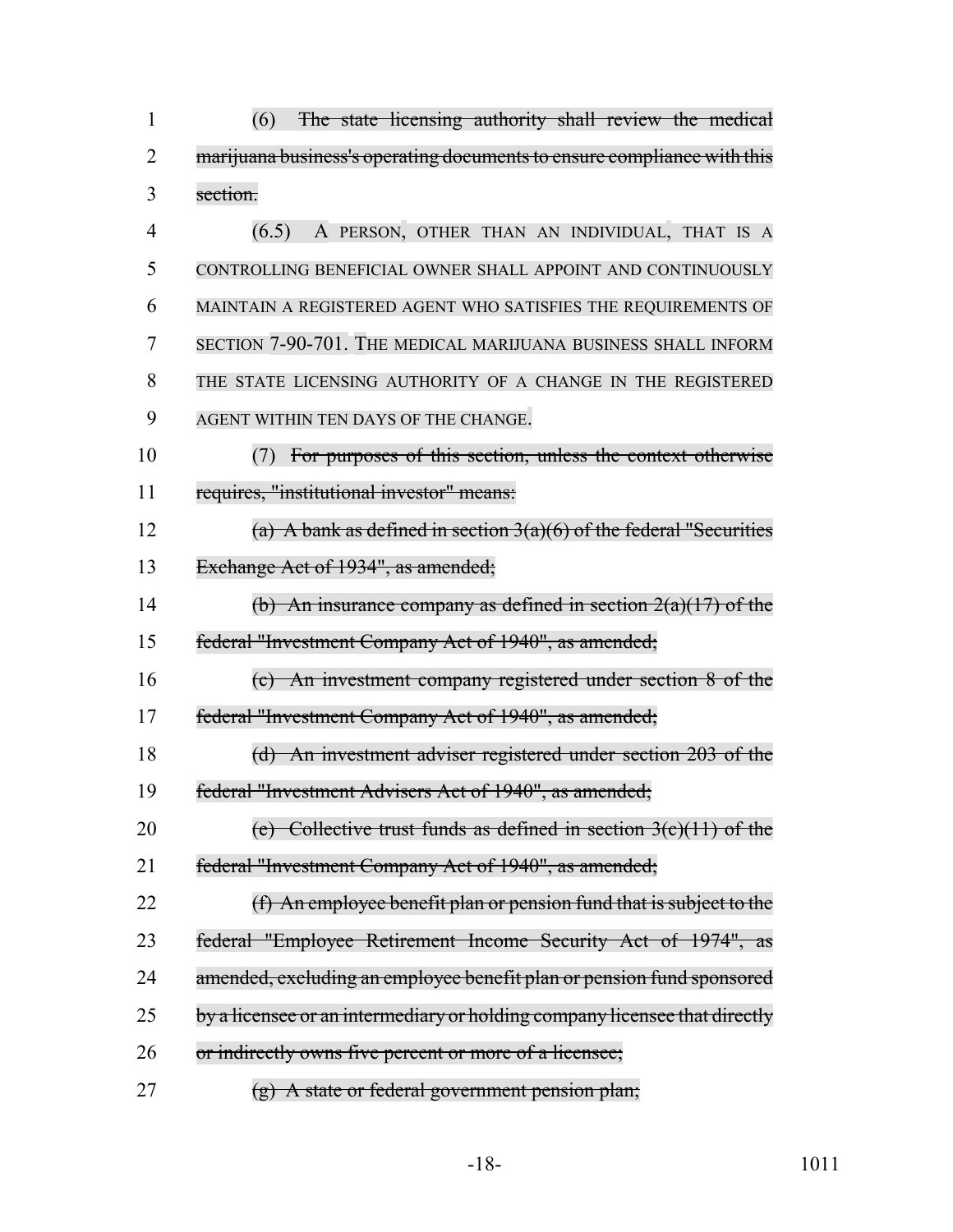| $\mathbf{1}$   | (h) A group comprised entirely of persons specified in subsections   |
|----------------|----------------------------------------------------------------------|
| $\overline{2}$ | (a) to $(g)$ of this subsection $(7)$ ; or                           |
| 3              | (i) Any other entity identified through rule by the state licensing  |
| 4              | authority.                                                           |
| 5              | <b>SECTION 5.</b> In Colorado Revised Statutes, add 12-43.3-307.6    |
| 6              | as follows:                                                          |
| 7              | 12-43.3-307.6. Licensure and investment requirements for             |
| 8              | publicly traded corporations. (1) IN ADDITION TO THE REQUIREMENTS    |
| 9              | OF SECTION 12-43.3-307.5, ANY APPLICANT, LICENSEE, OR CONTROLLING    |
| 10             | BENEFICIAL OWNER THAT IS A PUBLICLY TRADED CORPORATION SHALL         |
| 11             | COMPLY WITH THIS SECTION.                                            |
| 12             | (2) (a) A PUBLICLY TRADED CORPORATION THAT IS A MEDICAL              |
| 13             | MARIJUANA BUSINESS OR A CONTROLLING BENEFICIAL OWNER SHALL           |
| 14             | REPORT TO THE STATE LICENSING AUTHORITY WITHIN TEN DAYS AFTER THE    |
| 15             | ELECTION OR APPOINTMENT, OR RESIGNATION OR REMOVAL, OF ANY           |
| 16             | DIRECTOR OR OFFICER OF THE PUBLICLY TRADED CORPORATION.              |
| 17             | (b)<br>TO THE EXTENT REQUIRED BY THE STATE LICENSING                 |
| 18             | AUTHORITY,<br>WHENEVER ANY REPORT,<br><b>PROXY</b><br>OR INFORMATION |
| 19             | STATEMENT, REGISTRATION STATEMENT, SCHEDULE, OR OTHER FILING IS      |
| 20             | MADE WITH THE FEDERAL SECURITIES AND EXCHANGE COMMISSION OR          |
| 21             | OTHER APPLICABLE SECURITIES EXCHANGE, OR, IN THE CASE OF A FOREIGN   |
| 22             | PRIVATE ISSUER, ANY SIMILAR REGULATORY BODY, BY OR WITH RESPECT      |
| 23             | TO A PUBLICLY TRADED CORPORATION THAT IS A MEDICAL MARIJUANA         |
| 24             | BUSINESS OR A CONTROLLING BENEFICIAL OWNER, THE PUBLICLY TRADED      |
| 25             | CORPORATION SHALL NOTIFY THE STATE LICENSING AUTHORITY THAT A        |
| 26             | FILING HAS TAKEN PLACE AND DISCLOSE A COPY OF THE FILING WITHIN      |
| 27             | FIVE DAYS AFTER THE FILING WITH THE FEDERAL SECURITIES AND           |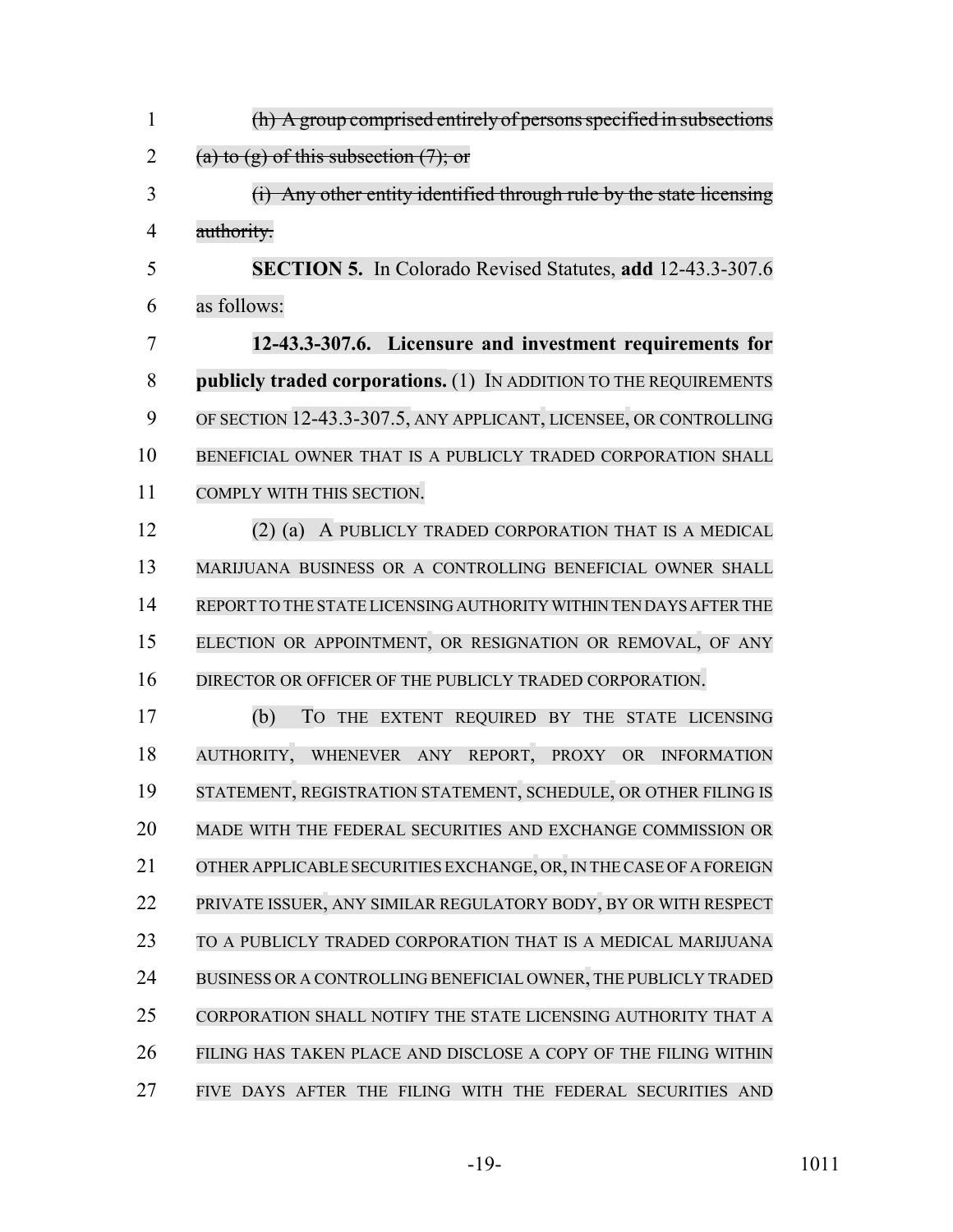EXCHANGE COMMISSION OR OTHER APPLICABLE SECURITIES EXCHANGE, OR, IN THE CASE OF A FOREIGN PRIVATE ISSUER, ANY SIMILAR REGULATORY BODY.

 (c) THE STATE LICENSING AUTHORITY MAY AT ANY TIME REQUIRE ANY APPLICANT, LICENSEE, OR CONTROLLING BENEFICIAL OWNER TO DISCLOSE A COMPLETE AND ACCURATE LIST OF ALL NONOBJECTING BENEFICIAL OWNERS.

8 (d) To the extent required by the state licensing AUTHORITY, A PUBLICLY TRADED CORPORATION THAT IS A MEDICAL MARIJUANA BUSINESS OR A CONTROLLING BENEFICIAL OWNER SHALL, WITHIN FIVE DAYS AFTER RECEIVING A COMMENT LETTER OR EXCHANGE NOTICE FROM THE FEDERAL SECURITIES AND EXCHANGE COMMISSION OR 13 OTHER APPLICABLE SECURITIES EXCHANGE, OR, IN THE CASE OF A FOREIGN PRIVATE ISSUER, ANY SIMILAR REGULATORY BODY, NOTIFY THE STATE LICENSING AUTHORITY THAT THE COMMENT LETTER OR EXCHANGE NOTICE WAS RECEIVED AND PROVIDE A COPY TO THE STATE LICENSING AUTHORITY.

 (3) AFTER COMMENCING ANY OFFERING OF A SECURITY, ANY PUBLICLY TRADED CORPORATION THAT IS A MEDICAL MARIJUANA BUSINESS, A CONTROLLING BENEFICIAL OWNER, OR A PASSIVE BENEFICIAL OWNER SHALL NOTIFY THE STATE LICENSING AUTHORITY OF THE PROPOSED OFFERING IN THE TIME AND MANNER REQUIRED BY THE STATE LICENSING AUTHORITY. AT A MINIMUM, THE NOTIFICATION MUST OCCUR NOT LATER THAN THREE BUSINESS DAYS AFTER THE EARLIER OF THE COMMENCEMENT OF THE OFFERING OR THE INITIAL FILING COVERING THE OFFERING WITH THE FEDERAL SECURITIES AND EXCHANGE COMMISSION OR OTHER APPLICABLE SECURITIES EXCHANGE, OR, IN THE CASE OF A FOREIGN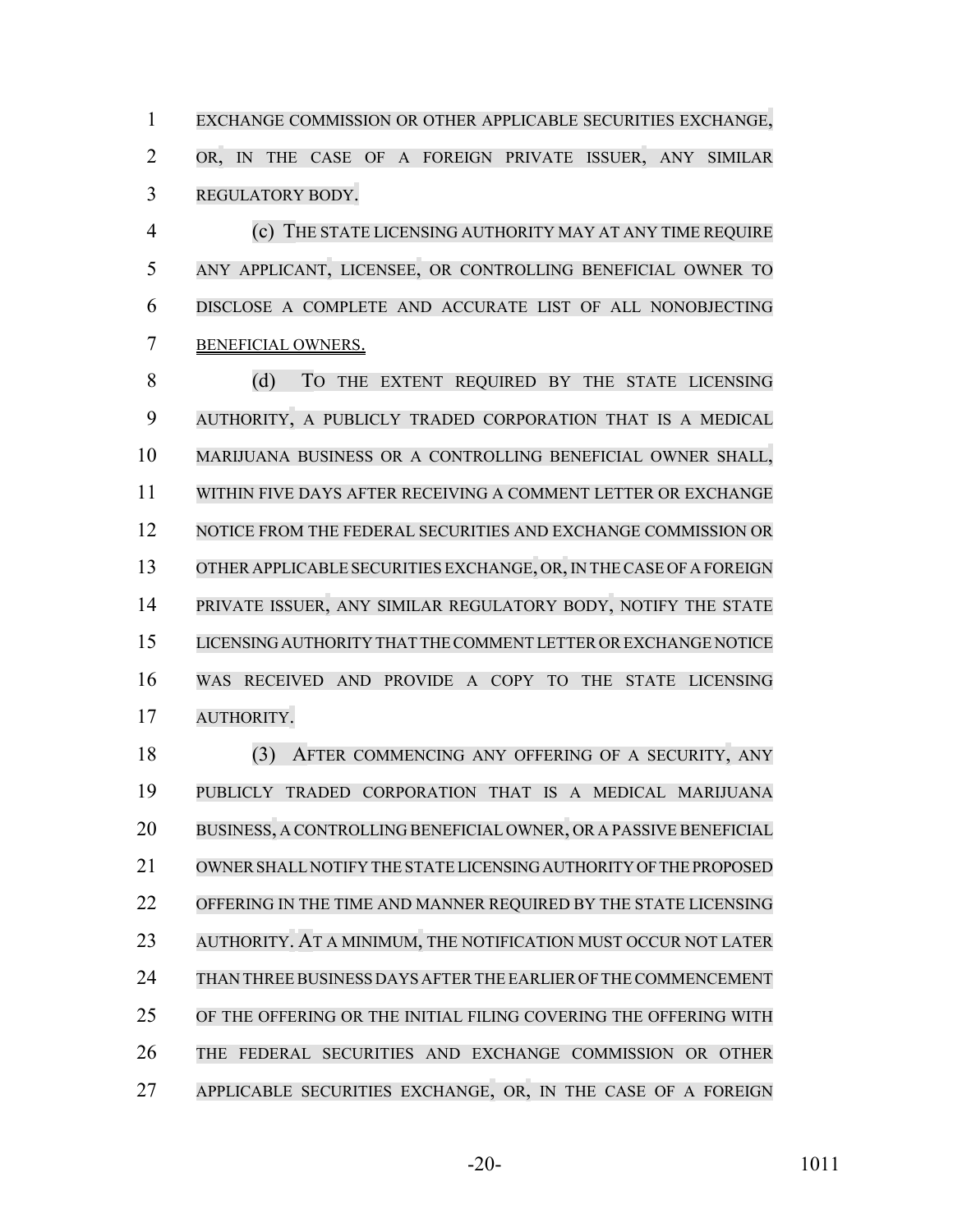PRIVATE ISSUER, ANY SIMILAR REGULATORY BODY.

 (4) A PUBLICLY TRADED CORPORATION THAT IS A MEDICAL MARIJUANA BUSINESS OR A CONTROLLING BENEFICIAL OWNER OF FIFTY PERCENT OR MORE OF THE SECURITIES OF A MEDICAL MARIJUANA BUSINESS SHALL INCLUDE AND MAINTAIN AT ALL TIMES IN ITS BYLAWS THE FOLLOWING PROVISIONS:

 (a) THE [NAME OF THE PUBLICLY TRADED CORPORATION] SHALL NOT ISSUE ANY SECURITY EXCEPT IN ACCORDANCE WITH THE PROVISIONS OF ARTICLE 43.3 OF TITLE 12, COLORADO REVISED STATUTES, AND THE RULES PROMULGATED PURSUANT TO THAT ARTICLE 43.3. THE ISSUANCE OF ANY SECURITY IN VIOLATION THEREOF SHALL BE VOID, AND THE SECURITY SHALL BE DEEMED NOT TO BE ISSUED AND OUTSTANDING UNTIL THE PUBLICLY TRADED CORPORATION CEASES TO BE SUBJECT TO THE JURISDICTION OF THE STATE LICENSING AUTHORITY OR THE STATE LICENSING AUTHORITY, BY AFFIRMATIVE ACTION, VALIDATES SAID ISSUANCE OR WAIVES ANY DEFECT IN ISSUANCE.

 (b) NO SECURITY ISSUED BY THE [NAME OF THE PUBLICLY TRADED CORPORATION] AND NO INTEREST, CLAIM, OR CHARGE THEREIN OR THERETO SHALL BE TRANSFERRED IN ANY MANNER WHATSOEVER EXCEPT IN ACCORDANCE WITH THE PROVISIONS OF ARTICLE 43.3 OF TITLE 12, COLORADO REVISED STATUTES, AND THE RULES PROMULGATED 22 PURSUANT TO THAT ARTICLE 43.3. ANY TRANSFER IN VIOLATION THEREOF SHALL BE VOID UNTIL THE [NAME OF THE PUBLICLY TRADED 24 CORPORATION CEASES TO BE SUBJECT TO THE JURISDICTION OF THE STATE LICENSING AUTHORITY OR THE STATE LICENSING AUTHORITY, BY AFFIRMATIVE ACTION, VALIDATES SAID TRANSFER OR WAIVES ANY DEFECT IN SAID TRANSFER.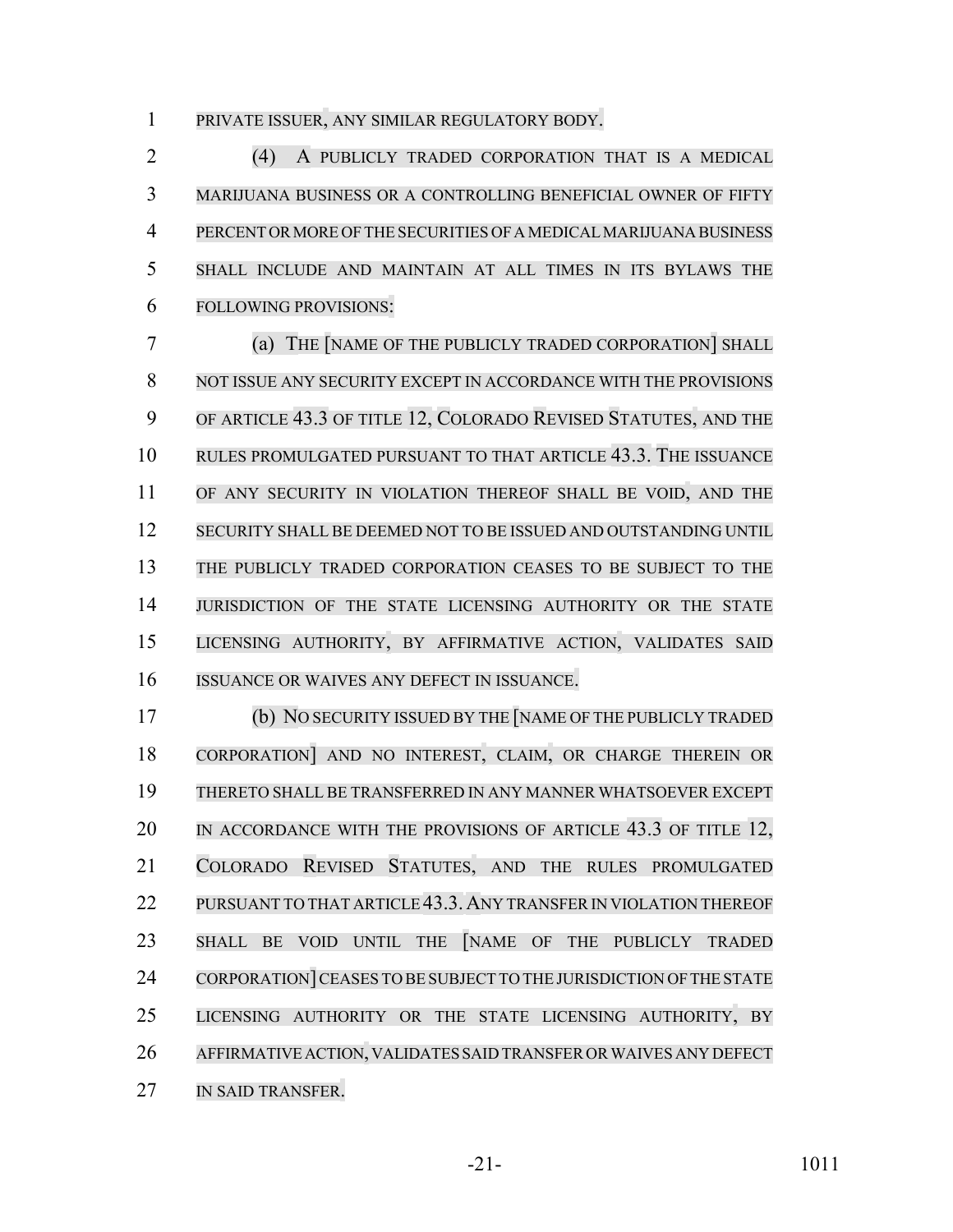| $\mathbf{1}$   | (c) IF THE STATE LICENSING AUTHORITY AT ANY TIME DETERMINES                                                                                          |
|----------------|------------------------------------------------------------------------------------------------------------------------------------------------------|
| $\overline{2}$ | THAT A HOLDER OF A SECURITY OF THE NAME OF THE PUBLICLY TRADED                                                                                       |
| 3              | CORPORATION] IS UNSUITABLE TO HOLD THE SECURITY, THEN THE [NAME                                                                                      |
| 4              | OF THE PUBLICLY TRADED CORPORATION MAY, WITHIN SIXTY DAYS AFTER                                                                                      |
| 5              | THE FINDING OF UNSUITABILITY, PURCHASE THE SECURITY OF THE                                                                                           |
| 6              | UNSUITABLE PERSON AT THE LESSER OF THE AMOUNT IN UNITED STATES                                                                                       |
| 7              | DOLLARS OF CASH OR OTHER CONSIDERATION PAID BY THE PERSON FOR                                                                                        |
| 8              | THE SECURITY OR THE CURRENT MARKET PRICE AS OF THE DATE OF THE                                                                                       |
| 9              | FINDING OF UNSUITABILITY, UNLESS THE SECURITY IS TRANSFERRED TO A                                                                                    |
| 10             | SUITABLE PERSON AS DETERMINED BY THE STATE LICENSING AUTHORITY                                                                                       |
| 11             | WITHIN SIXTY DAYS AFTER THE FINDING OF UNSUITABILITY. UNTIL THE                                                                                      |
| 12             | SECURITY IS OWNED BY PERSONS FOUND BY THE STATE LICENSING                                                                                            |
| 13             | AUTHORITY TO BE SUITABLE TO OWN IT, THE NAME OF THE PUBLICLY                                                                                         |
| 14             | TRADED CORPORATION SHALL NOT BE REQUIRED OR PERMITTED TO PAY                                                                                         |
| 15             | ANY DIVIDEND OR INTEREST WITH REGARD TO THE SECURITY; THE HOLDER                                                                                     |
| 16             | OF THE SECURITY SHALL NOT BE ENTITLED TO VOTE ON ANY MATTER AS                                                                                       |
| 17             | THE HOLDER OF THE SECURITY; AND THE SECURITY SHALL NOT FOR ANY                                                                                       |
| 18             | PURPOSES BE INCLUDED AMONG THE SECURITIES OF THE NAME OF THE                                                                                         |
| 19             | PUBLICLY TRADED CORPORATION ENTITLED TO VOTE, AND THE NAME OF                                                                                        |
| 20             | CORPORATION]<br>SHALL NOT<br><b>THE</b><br><b>PUBLICLY</b><br><b>TRADED</b><br><b>PAY</b><br><b>ANY</b>                                              |
| 21             | REMUNERATION IN ANY FORM TO THE HOLDER OF THE SECURITY EXCEPT                                                                                        |
| 22             | IN EXCHANGE FOR THE SECURITY AS PROVIDED IN THIS SUBSECTION $(4)(c)$ .                                                                               |
| 23             | (5)<br>A PERSON THAT BECOMES A BENEFICIAL OWNER OF FIVE                                                                                              |
| 24             | PERCENT OR MORE OF ANY CLASS OF SECURITY IN A PUBLICLY TRADED                                                                                        |
| 25             | <b>IS</b><br><b>CORPORATION</b><br><b>THAT</b><br>$\mathbf{A}$<br><b>MEDICAL</b><br><b>MARIJUANA</b><br><b>BUSINESS</b><br><b>OR</b><br>$\mathbf{A}$ |
| 26             | CONTROLLING BENEFICIAL OWNER MUST APPLY TO THE STATE LICENSING                                                                                       |
| 27             | AUTHORITY FOR A FINDING OF SUITABILITY WITHIN FORTY-FIVE DAYS                                                                                        |

-22- 1011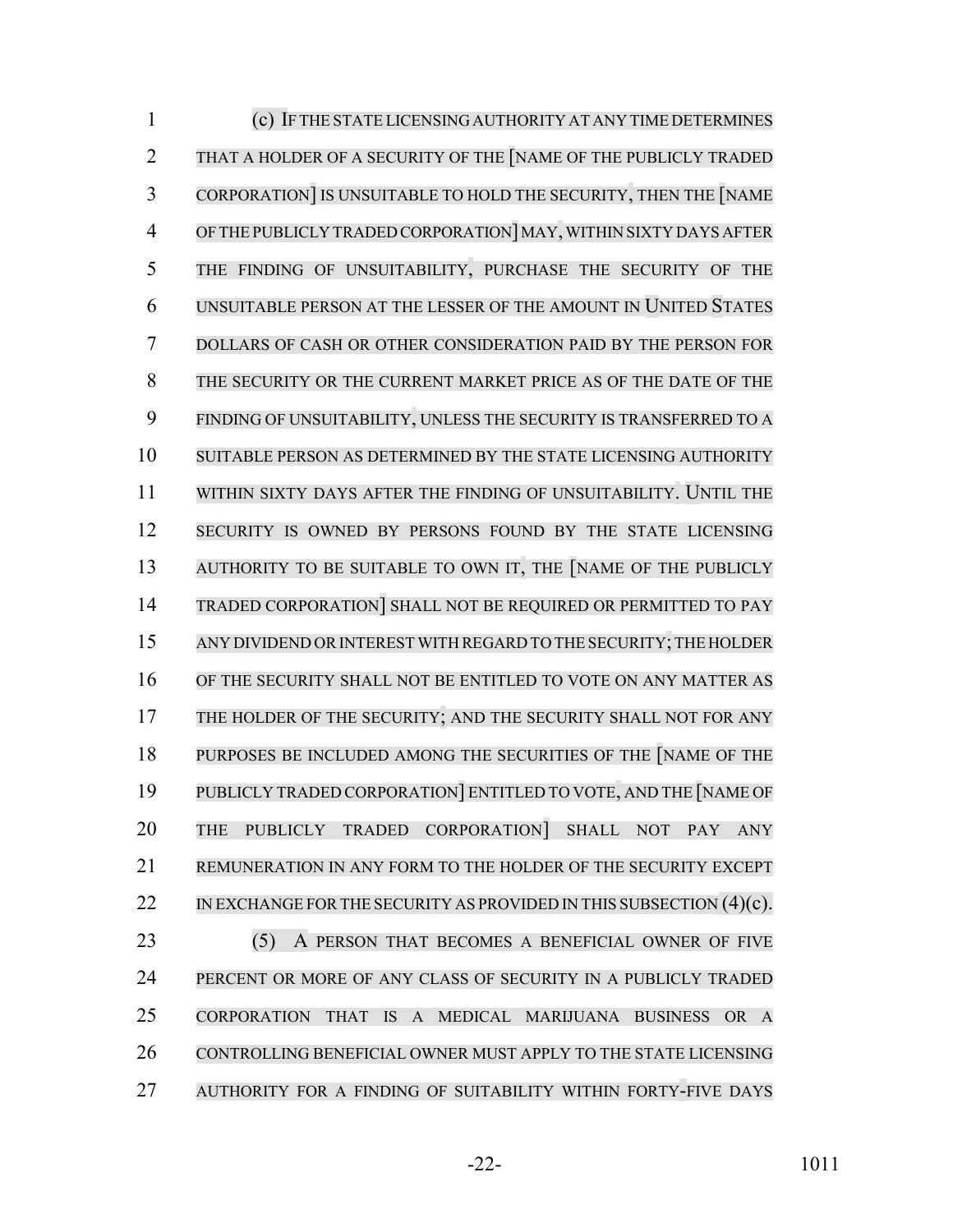AFTER BECOMING A BENEFICIAL OWNER OR CONTROLLING BENEFICIAL OWNER. WHEN A PERSON IS OR BECOMES A BENEFICIAL OWNER OF FIVE PERCENT OR MORE OF ANY CLASS OF SECURITY IN THE PUBLICLY TRADED CORPORATION,THE STATE LICENSING AUTHORITY MAY REQUIRE A FINDING OF SUITABILITY OF ANY OFFICER, DIRECTOR, MEMBER, AFFILIATE, OR GREATER-THAN-FIVE-PERCENT BENEFICIAL OWNER IN THAT PERSON. A LICENSEE SHALL NOTIFY EACH PERSON THAT IS SUBJECT TO THIS SUBSECTION (5) OF ITS REQUIREMENTS AS SOON AS THE LICENSEE BECOMES AWARE OF THE BENEFICIAL OWNERSHIP TRIGGERING THE REQUIREMENT, PROVIDED THAT THE OBLIGATIONS OF THE PERSON SUBJECT 11 TO THIS SUBSECTION (5) ARE INDEPENDENT OF, AND UNAFFECTED BY, THE LICENSEE'S FAILURE TO GIVE THE NOTICE.

 (6) APUBLICLY TRADED CORPORATION SHALLPROVIDE THE STATE LICENSING AUTHORITY WITH A DEPOSIT TO COVER THE DIRECT AND INDIRECT COSTS OF ANY INVESTIGATION NECESSARY TO DETERMINE WHETHER OR NOT ANY REQUIRED FINDING OF SUITABILITY SHALL BE ISSUED. THE STATE LICENSING AUTHORITY MAY MAKE FURTHER RULES REGARDING THE DEPOSIT AND DIRECT AND INDIRECT COSTS THAT SHALL BE BILLED AGAINST THE DEPOSIT.

**(7)** IT IS GROUNDS FOR DENIAL OF A LICENSE OR DISCIPLINARY ACTION IF ANY PERSON, IN CONNECTION WITH THE PURCHASE OR SALE OF ANY SECURITY ISSUED BY A MEDICAL MARIJUANA BUSINESS OR A CONTROLLING BENEFICIAL OWNER, PLEADS OR IS FOUND GUILTY OF, PLEADS NOLO CONTENDERE TO, IS SUBJECT TO A FINAL CEASE AND DESIST ORDER WITH RESPECT TO AN ORDER OF PERMANENT INJUNCTION ISSUED ON THE BASIS OF, OR IS THE SUBJECT OF A SIMILAR FINAL ACTION TAKEN ON 27 THE BASIS OF, A VIOLATION OF RULE 10b-5 PROMULGATED BY THE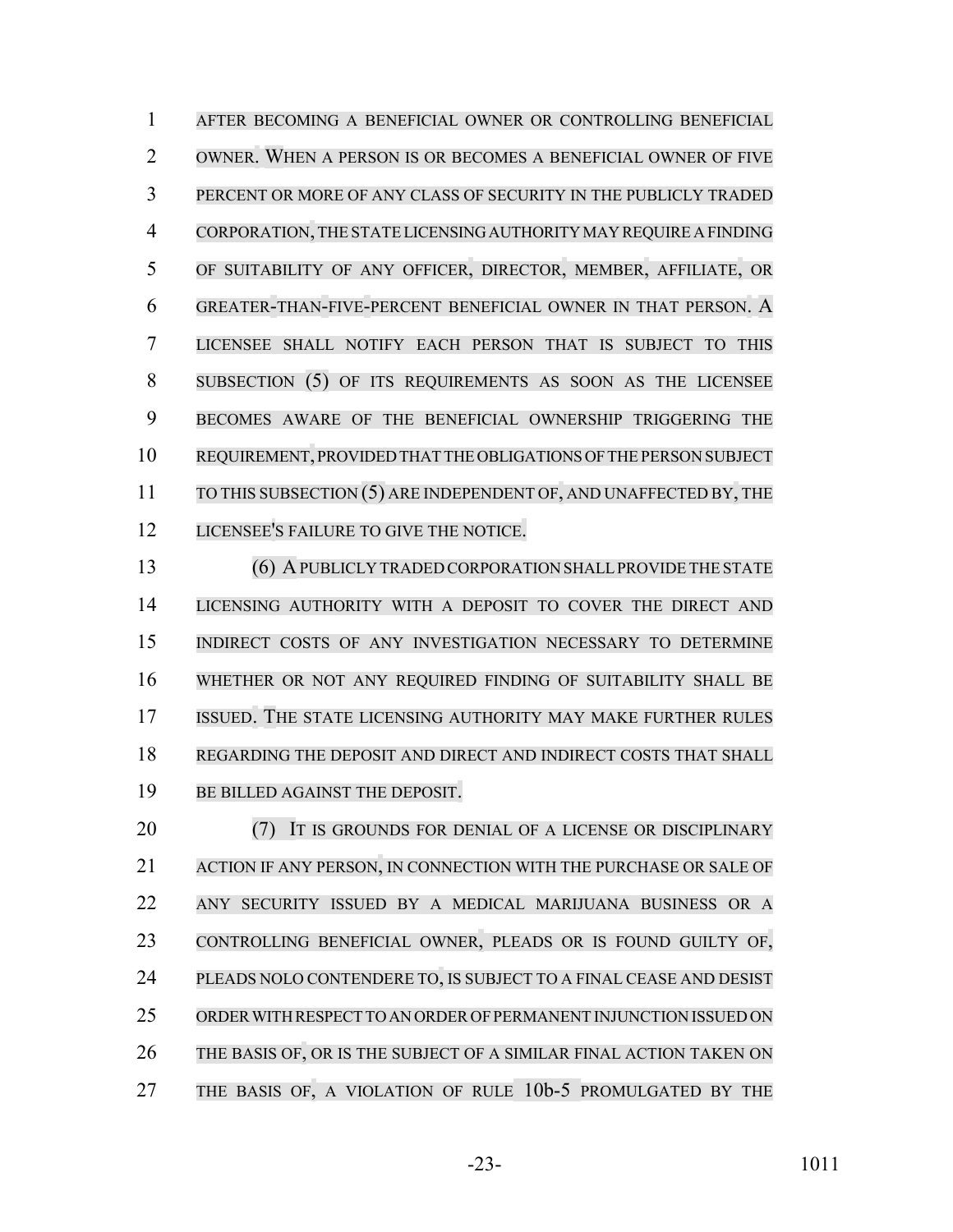1 FEDERAL SECURITIES AND EXCHANGE COMMISSION UNDER SECTION 10 (b) OF THE "SECURITIESEXCHANGEACT OF 1934", AS AMENDED, OR SECTION 11-51-501.

 **SECTION 6.** In Colorado Revised Statutes, 12-43.3-309, **amend** (2); and **add** (3) as follows:

 **12-43.3-309. Transfer of ownership.** (2) For a transfer of ownership, OTHER THAN RESALES OR TRANSFERS OF SECURITY IN ORDINARY BROKER TRANSACTIONS BY A BENEFICIAL OWNER OF SECURITIES OF A PUBLICLY TRADED CORPORATION THROUGH AN ESTABLISHED TRADING MARKET, a license holder shall apply to the state and local licensing authorities on forms prepared and furnished by the state licensing authority. In determining whether to permit a transfer of ownership, the state and local licensing authoritiesshall consider only the 14 requirements of this article ARTICLE 43.3, any rules promulgated by the state licensing authority, and any other local restrictions. The local licensing authority may hold a hearing on the application for transfer of ownership. The local licensing authority shall not hold a hearing pursuant to thissubsection (2) until the local licensing authority has posted a notice of hearing in the manner described in section 12-43.3-302 (2) on the licensed medical marijuana center premises for a period of ten days and has provided notice of the hearing to the applicant at least ten days prior to the hearing. Any transfer of ownership hearing by the state licensing authority shall be held in compliance with the requirements specified in section 12-43.3-302.

 (3) ANY TRANSFER OF SECURITIES BY A BENEFICIAL OWNER OF A PUBLICLY TRADED CORPORATION SHALL COMPLY WITH THE PROVISIONS OF SECTIONS 12-43.3-307.5 AND 12-43.3-307.6.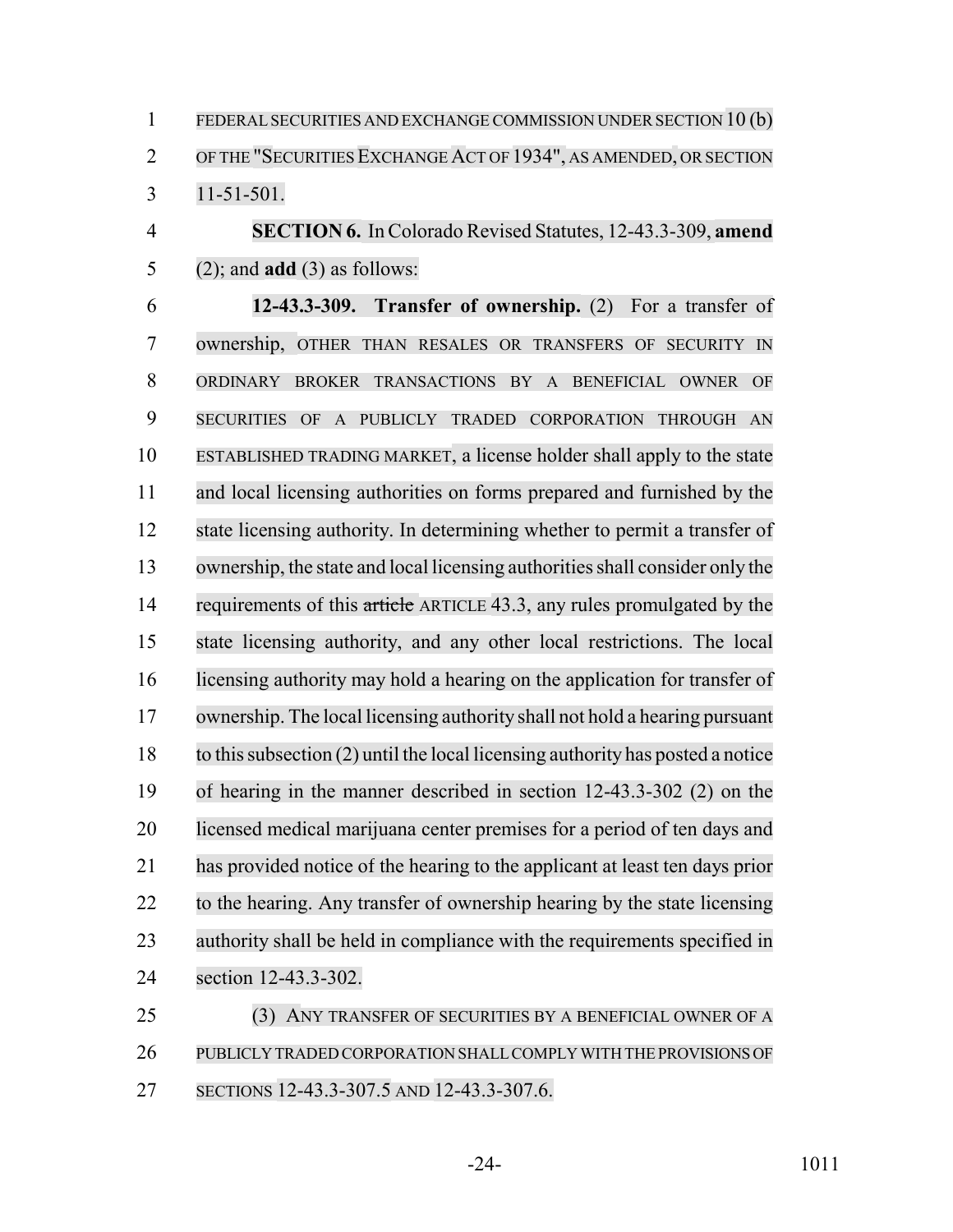**SECTION 7.** In Colorado Revised Statutes, 12-43.3-310, **amend** 2 (3) and (4) as follows:

 **12-43.3-310. Licensing in general.** (3) A medical marijuana center, optional premises cultivation operation, or medical marijuana-infused products manufacturer BUSINESS THAT IS NOT A PUBLICLY TRADED CORPORATION shall notify the state licensing authority in writing within ten days after an A CONTROLLING BENEFICIAL owner, PASSIVE BENEFICIAL OWNER, officer, or manager ceases to work at, manage, own, or otherwise be associated with the operation. The CONTROLLINGBENEFICIAL owner, PASSIVEBENEFICIAL OWNER, officer, or 11 manager shall surrender to the state licensing authority any identification card that may have been issued by the state licensing authority on or before the date of the notification.

 (4) A medical marijuana center, optional premises cultivation 15 operation, or medical marijuana-infused products manufacturer BUSINESS THAT IS NOT A PUBLICLY TRADED CORPORATION shall notify the state 17 licensing authority in writing of the name, address, and date of birth of  $\frac{d}{dx}$  A CONTROLLING BENEFICIAL owner, PASSIVE BENEFICIAL OWNER, officer, or manager before the new CONTROLLING BENEFICIAL owner, officer, or manager begins managing, owning, or associating with the operation. Any CONTROLLING BENEFICIAL owner, PASSIVE BENEFICIAL OWNER, officer, manager, or employee shall pass a fingerprint-based criminal 23 history record check as required by the state licensing authority and obtain the required identification prior to being associated with, managing, owning, or working at the operation.

 **SECTION 8.** In Colorado Revised Statutes, **amend** 12-43.3-407 as follows: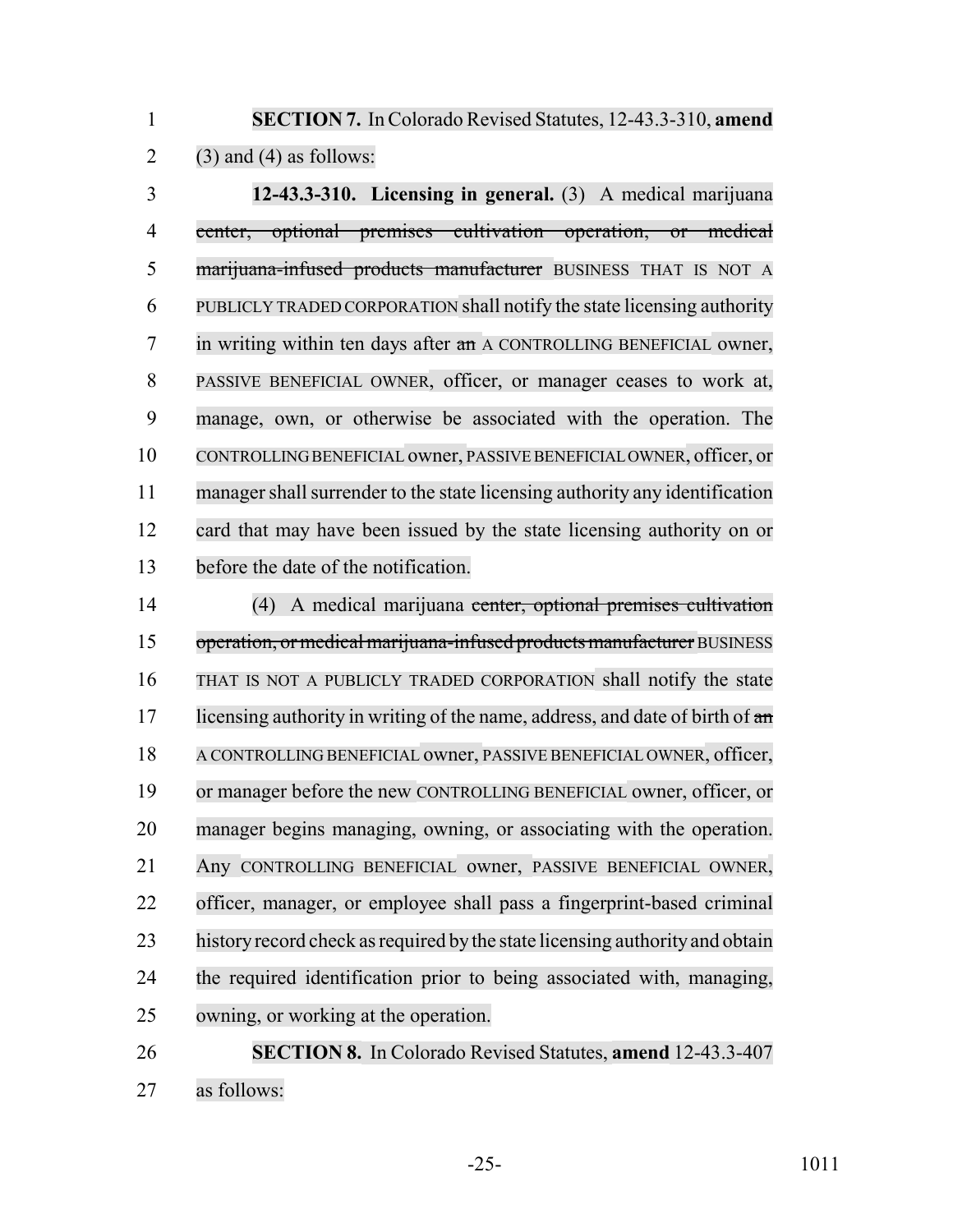| $\mathbf{1}$   | 12-43.3-407. Medical marijuana business operator license. A                            |
|----------------|----------------------------------------------------------------------------------------|
| $\overline{2}$ | medical marijuana business operator license may be issued to an entity or              |
| 3              | A person who THAT operates a medical marijuana establishment BUSINESS                  |
| $\overline{4}$ | licensed pursuant to this article 43.3, for an owner ANOTHER MEDICAL                   |
| 5              | MARIJUANA BUSINESS licensed pursuant to this article 43.3, and who THAT                |
| 6              | may receive a portion of the profits as compensation.                                  |
| 7              | <b>SECTION 9.</b> In Colorado Revised Statutes, 12-43.4-103, amend                     |
| 8              | $(1), (1.3), (2.5), (13), (17),$ and $(17.5)$ ; repeal $(12.4)$ and $(14.3)$ ; and add |
| 9              | $(1.1), (1.2), (1.4), (12.1), (14.2),$ and $(22.5)$ as follows:                        |
| 10             | 12-43.4-103. Definitions. As used in this article 43.4, unless the                     |
| 11             | context otherwise requires:                                                            |
| 12             | (1) "Direct beneficial interest owner" means a person or closely                       |
| 13             | held business entity that owns a share or shares of stock in a licensed                |
| 14             | retail marijuana business, including the officers, directors, managing                 |
| 15             | members, or partners of the licensed retail marijuana business or closely              |
| 16             | held business entity, or a qualified limited passive investor "AFFILIATE"              |
| 17             | OF, OR PERSON "AFFILIATED WITH", A SPECIFIED PERSON MEANS A PERSON                     |
| 18             | THAT DIRECTLY, OR INDIRECTLY THROUGH ONE OR MORE INTERMEDIARIES,                       |
| 19             | CONTROLS OR IS CONTROLLED BY, OR IS UNDER COMMON CONTROL WITH,                         |
| 20             | THE PERSON SPECIFIED.                                                                  |
| 21             | (1.1) "BENEFICIAL OWNER" OF A SECURITY SHALL BE DETERMINED                             |
| 22             | IN ACCORDANCE WITH SECTION 13 (d) OF THE FEDERAL "SECURITIES                           |
| 23             | EXCHANGE ACT OF 1934", AS AMENDED, AND RULE 13d-3 PROMULGATED                          |
| 24             | THEREUNDER.                                                                            |
| 25             | "CONTROL", INCLUDING THE TERMS "CONTROLS",<br>(1.2)                                    |
| 26             | "CONTROLLED", "CONTROLLING", "CONTROLLED BY", AND "UNDER                               |
| 27             | COMMON CONTROL WITH", MEANS THE POSSESSION, DIRECT OR INDIRECT,                        |

-26- 1011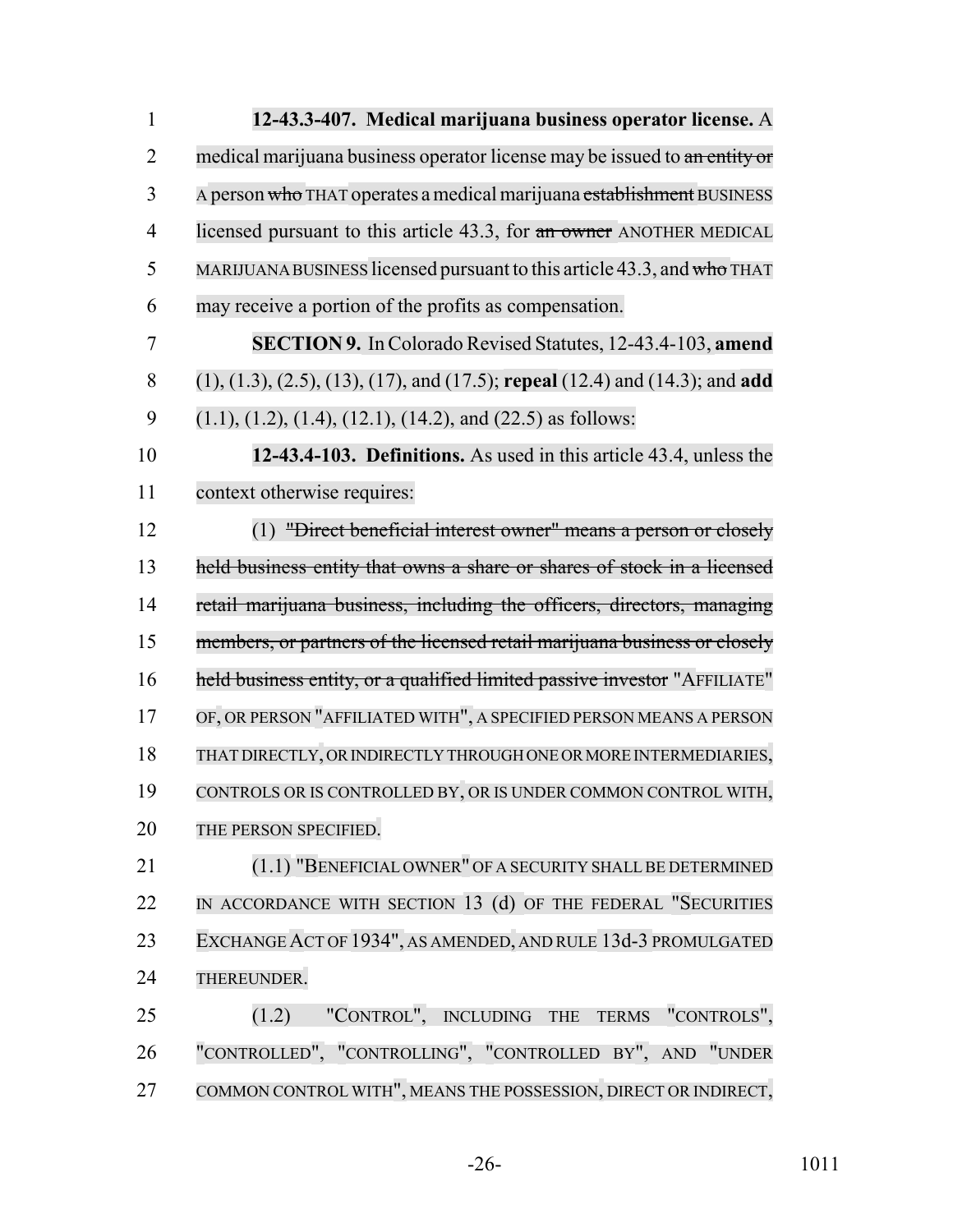OF THE POWERTO DIRECT OR CAUSE THE DIRECTION OF THE MANAGEMENT 2 OR POLICIES OF A PERSON, WHETHER THROUGH THE OWNERSHIP OF VOTING SECURITIES, BY CONTRACT, OR OTHERWISE.

 (1.3) "Escorted" means appropriately checked into the limited access area and accompanied by a person licensed by the state licensing authority; except that trade craftspeople not normally engaged in the business of cultivating, processing, orselling retail marijuana need not be accompanied on a full-time basis, but only reasonably monitored. "CONTROLLING BENEFICIAL OWNER" MEANS A PERSON THAT:

 (a) IS THE BENEFICIAL OWNER OF FIVE PERCENT OR MORE OF THE SECURITIES OF A RETAIL MARIJUANA ESTABLISHMENT;

 (b) IS AN AFFILIATE, WHICH INCLUDES WITHOUT LIMITATION ANY OFFICER, DIRECTOR, MANAGING MEMBER, GENERAL PARTNER, OR TRUSTEE, OF A RETAIL MARIJUANA ESTABLISHMENT OR OF ANY OTHER CONTROLLING BENEFICIAL OWNER OF A RETAIL MARIJUANA ESTABLISHMENT; OR (c) IS OTHERWISE IN A POSITION TO EXERCISE CONTROL OVER THE

 RETAILMARIJUANA ESTABLISHMENT,EXCEPT AS AUTHORIZED BY SECTION 12-43.4-407.

 (1.4) "ESCORTED" MEANS APPROPRIATELY CHECKED INTO THE LIMITED ACCESS AREA AND ACCOMPANIED BY A PERSON LICENSED BY THE STATE LICENSING AUTHORITY; EXCEPT THAT TRADE CRAFTSPEOPLE NOT NORMALLY ENGAGED IN THE BUSINESS OF CULTIVATING, PROCESSING, OR SELLING RETAIL MARIJUANA NEED NOT BE ACCOMPANIED ON A FULL-TIME BASIS, BUT ONLY REASONABLY MONITORED.

 (2.5) "Indirect beneficial interest owner" means a holder of a permitted economic interest, a recipient of a commercially reasonable 27 royalty associated with the use of intellectual property by a licensee, a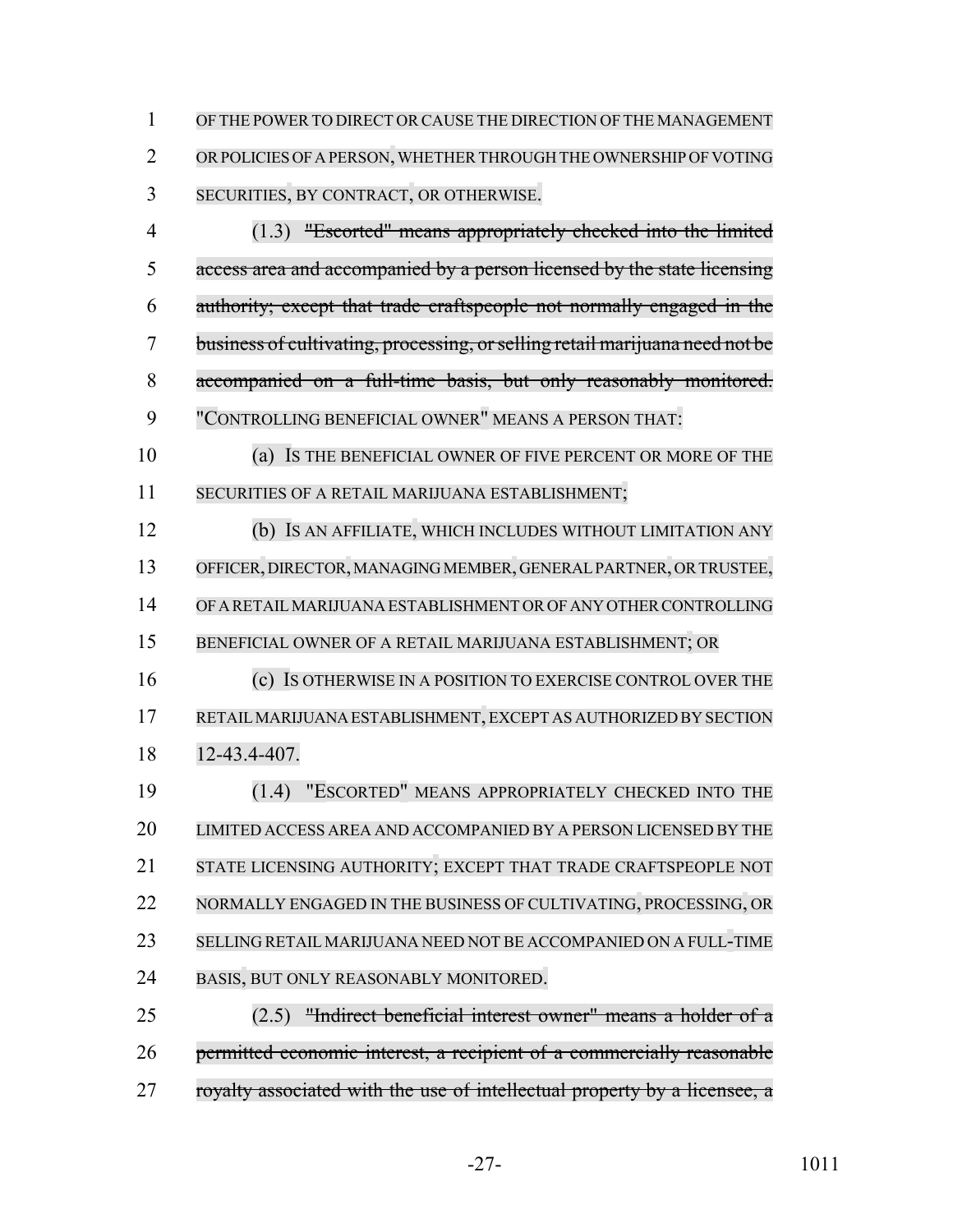1 licensed employee who receives a share of the profits from an employee benefit plan, a qualified institutional investor, or another similarly situated person or entity as determined by the state licensing authority. "INDIRECT FINANCIAL INTEREST HOLDER" MEANS A PERSON THAT IS NOT AN AFFILIATE OF A RETAIL MARIJUANA ESTABLISHMENT AND IS NOT OTHERWISE IN A POSITION TO EXERCISE CONTROL OVER THE RETAIL MARIJUANA ESTABLISHMENT AND THAT: 8 (a) HOLDS A COMMERCIALLY REASONABLE ROYALTY INTEREST IN EXCHANGE FOR A RETAIL MARIJUANA ESTABLISHMENT'S USE OF THE 10 PERSON'S INTELLECTUAL PROPERTY; (b) HOLDS A PERMITTED ECONOMIC INTEREST THAT WAS ISSUED PRIORTO JANUARY 1,2019, AND THAT HAS NOT BEEN CONVERTED INTO AN OWNERSHIP INTEREST; OR (c) IS A CONTRACT COUNTERPARTY WITH A RETAIL MARIJUANA ESTABLISHMENT THAT HAS A DIRECT NEXUS TO THE CULTIVATION, MANUFACTURE, ORSALE OFMARIJUANA,INCLUDING, BUT NOT LIMITED TO, A LEASE OF REAL PROPERTY ON WHICH THE RETAIL MARIJUANA ESTABLISHMENT OPERATES, A LEASE OF EQUIPMENT USED IN THE CULTIVATION OF RETAIL MARIJUANA, A SECURED OR UNSECURED FINANCING AGREEMENT WITH THERETAILMARIJUANA ESTABLISHMENT, A SECURITY CONTRACT WITH THE RETAIL MARIJUANA ESTABLISHMENT, OR A MANAGEMENT AGREEMENT WITH THE RETAIL MARIJUANA ESTABLISHMENT, PROVIDED THAT NO SUCH CONTRACT COMPENSATES THE 24 CONTRACT COUNTERPARTY WITH A PERCENTAGE OF REVENUE OR PROFITS OF THE RETAIL MARIJUANA ESTABLISHMENT. (12.1) "PASSIVE BENEFICIAL OWNER" MEANS A PERSON THAT IS

NOT AN AFFILIATE OF A RETAIL MARIJUANA ESTABLISHMENT, IS NOT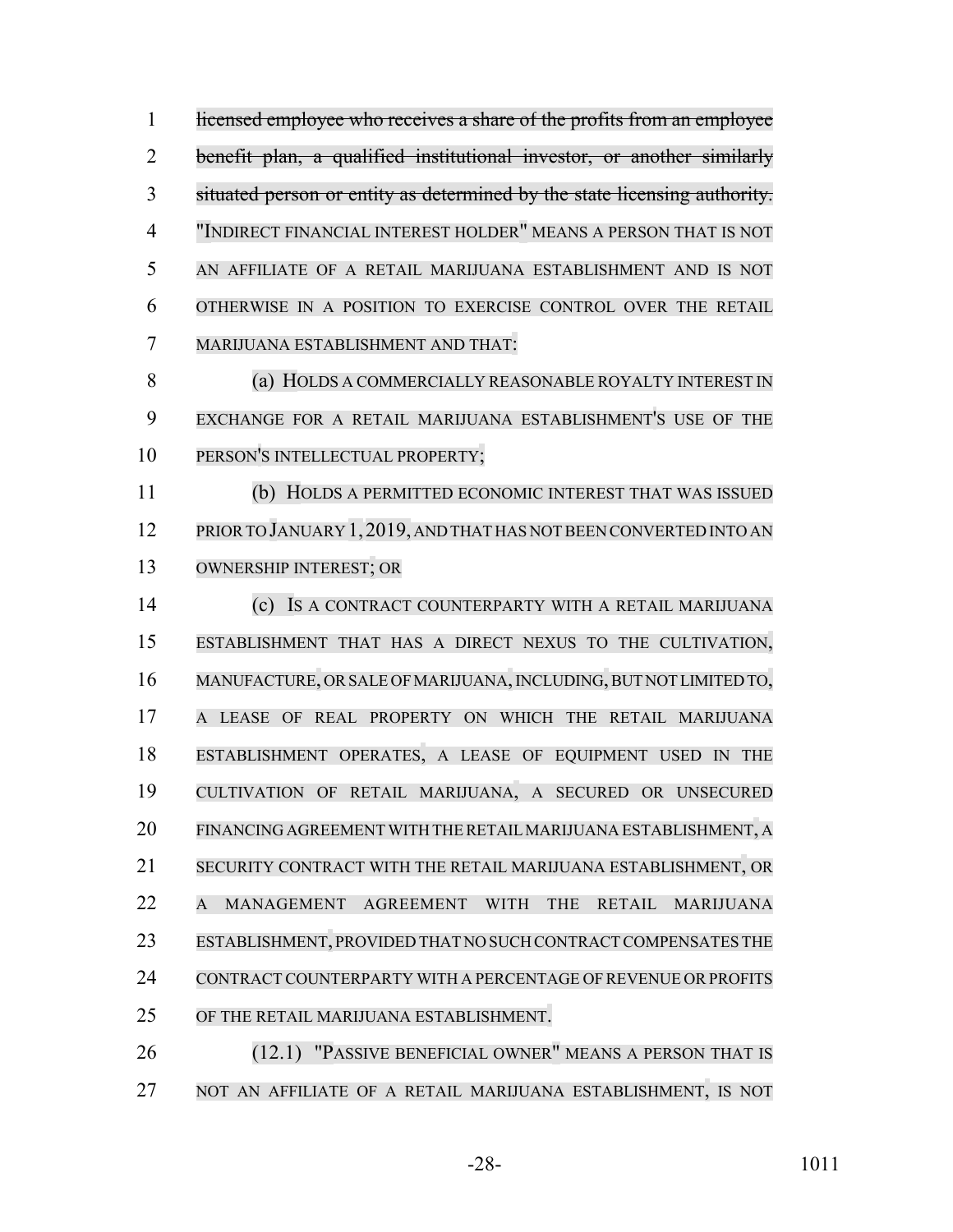OTHERWISE IN A POSITION TO EXERCISE CONTROL OVER THE RETAIL MARIJUANA ESTABLISHMENT, AND IS THE BENEFICIAL OWNER OF LESS THAN FIVE PERCENT OF THE SECURITIES OF THE RETAIL MARIJUANA ESTABLISHMENT.

 (12.4) "Permitted economic interest" means any unsecured convertible debt instrument, option agreement, warrant, or anyotherright to obtain an ownership interest when the holder of such interest is a natural person who is a lawful United States resident and whose right to convert into an ownership interest is contingent on the holder qualifying and obtaining a license as an owner under this article or such other 11 agreements as may be permitted by rule by the state licensing authority. (13) "Person" means a natural person AN INDIVIDUAL, A

 partnership, association, JOINT-STOCK company, corporation, limited liability company, or ANY OTHER UNINCORPORATED organization; except that "person" does not include any governmental organization.

16 (14.2) (a) "PUBLICLY TRADED CORPORATION" MEANS ANY PERSON 17 OTHER THAN AN INDIVIDUAL THAT:

 (I) HAS A CLASS OF SECURITIES REGISTERED UNDER SECTION 12 OF THE FEDERAL"SECURITIES EXCHANGE ACT OF 1934", AS AMENDED,THAT: (A) CONSTITUTE "COVERED SECURITIES" UNDER SECTION 18 (b)(1)(A) OF THE FEDERAL "SECURITIES ACT OF 1933", AS AMENDED; OR **(B) ARE QUALIFIED AND QUOTED ON THE OTCQX TIER OF THE** 23 OTC MARKETS, OR ANY LIKE TIER OF ANY SUCCESSOR TO THE ENTITY, IF THE PERSON IS THEN REQUIRED TO FILE REPORTS AND IS FILING REPORTS ON A CURRENT BASIS WITH THE FEDERAL SECURITIES AND EXCHANGE COMMISSION UNDER THE FEDERAL "SECURITIES EXCHANGE 27 ACT OF 1934", AS AMENDED, AS IF THE SECURITIES CONSTITUTED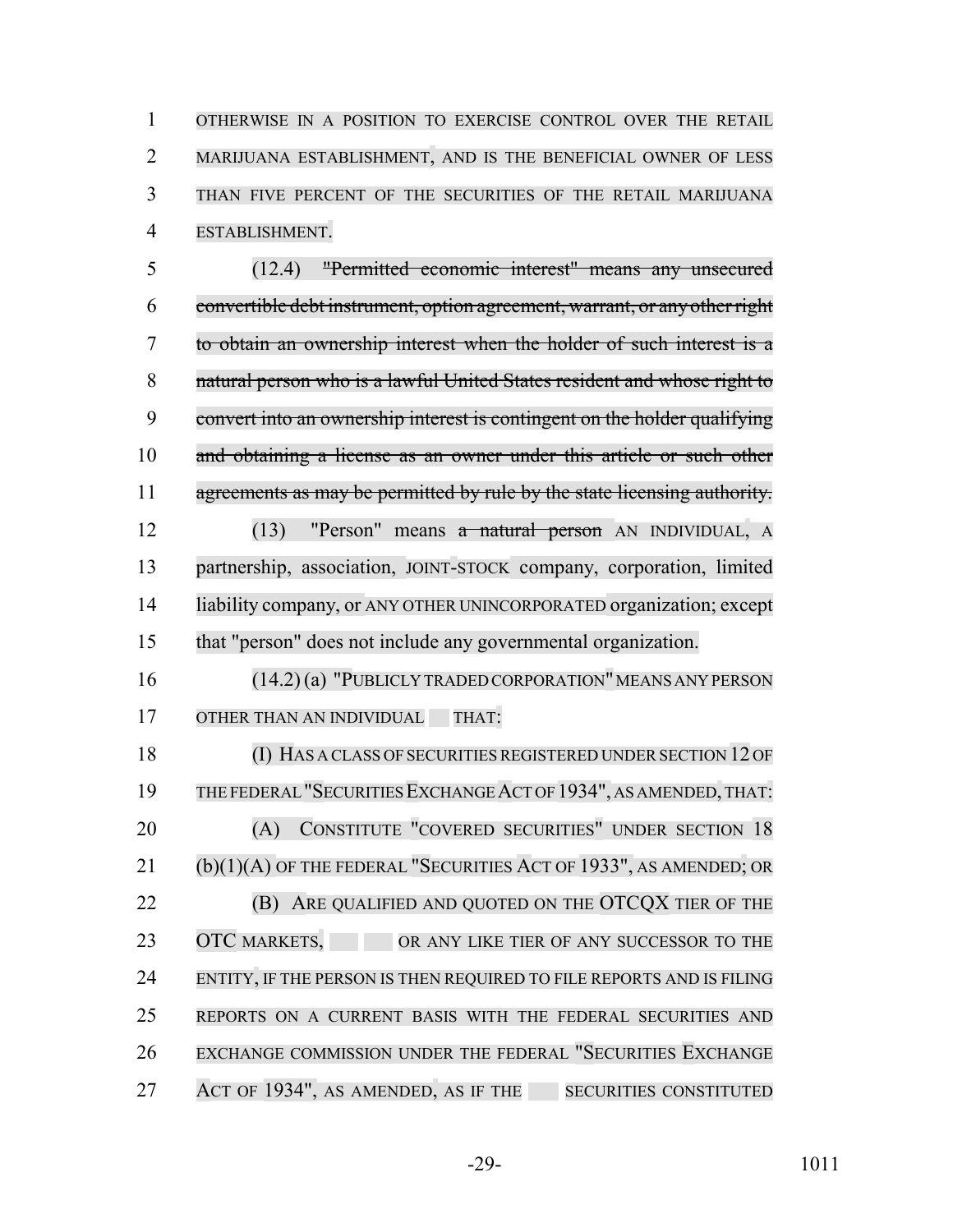"COVERED SECURITIES" AS DESCRIBED IN SUBSECTION (14.2)(a)(I)(A) OF THIS SECTION; (II) IS A "FOREIGN PRIVATE ISSUER", AS DEFINED IN RULE 405 PROMULGATED UNDER THE FEDERAL "SECURITIES ACT OF 1933", AS AMENDED WHOSE SECURITIES ARE EXEMPT FROM REGISTRATION UNDER SECTION 12 OF THE FEDERAL "SECURITIES EXCHANGE ACT OF 1934", AS AMENDED, PURSUANT TO RULE 12g3-2(b) PROMULGATED UNDER THE FEDERAL "SECURITIES EXCHANGE ACT OF 1934", AS AMENDED; OR (III) IS IDENTIFIED BY RULE BY THE STATE LICENSING AUTHORITY AS A PUBLICLY TRADED CORPORATION. (b) NOTWITHSTANDING ANY PROVISION TO THE CONTRARY, A "PUBLICLY TRADED CORPORATION" DOES NOT INCLUDE: (I) A PERSON THAT HAS LISTED OR QUOTED SECURITIES THAT NO 15 LONGER COMPLY WITH THE REQUIREMENTS OF SUBSECTION  $(14.2)(a)(I)$  OF THIS SECTION OR A PERSON THAT HAS LISTED OR QUOTED SECURITIES CONSTITUTING "PENNY STOCK", AS DEFINED BY 17 CFR 240.3a51-1; OR (II) A PERSON THAT CONSTITUTES AN "INELIGIBLE ISSUER", AS DEFINED IN 17 CFR 230.405. (14.3) "Qualified limited passive investor" means a natural person who is a United States citizen and is a passive investor who owns less 22 than a five percent share or shares of stock in a licensed retail marijuana business. (17) "Retail marijuana establishment" means ANY OF THE FOLLOWING ENTITIES LICENSED PURSUANT TO THIS ARTICLE 43.4: A retail marijuana store, a retail marijuana cultivation facility, a retail marijuana 27 products manufacturer,  $\sigma$  a retail marijuana testing facility, A RETAIL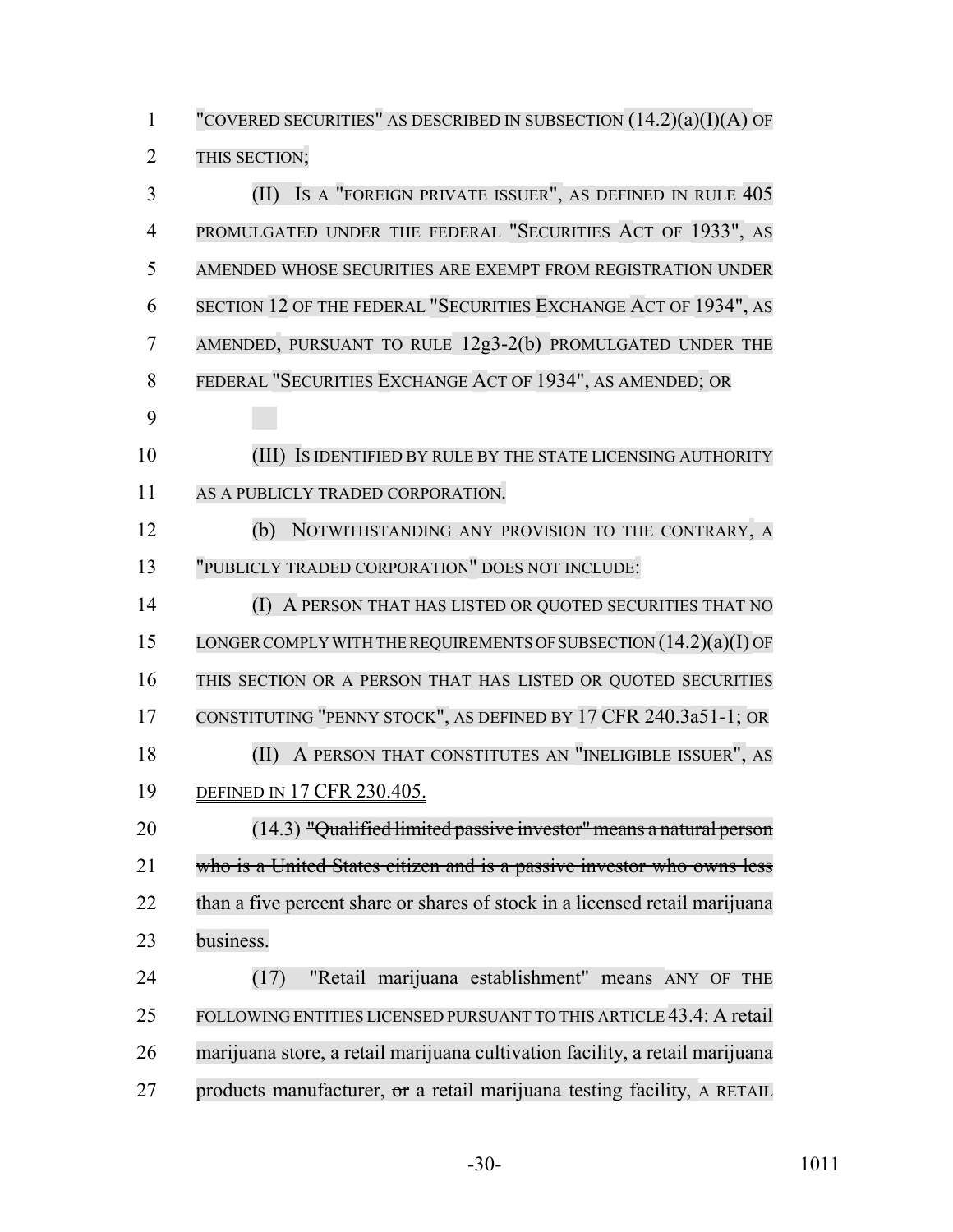MARIJUANA ESTABLISHMENT OPERATOR, OR A RETAIL MARIJUANA TRANSPORTER.

 (17.5) "Retail marijuana establishment operator" means an entity 4 or A person that is not an owner and that is licensed to provide professional operational services to a retail marijuana establishment for direct remuneration from the retail marijuana establishment. A RETAIL MARIJUANA ESTABLISHMENT OPERATOR IS NOT, BY VIRTUE OF ITS STATUS AS A MEDICAL MARIJUANA BUSINESS OPERATOR, A CONTROLLING BENEFICIAL OWNER, A PASSIVE BENEFICIAL OWNER, OR AN INDIRECT FINANCIAL INTEREST HOLDER OF ANY RETAIL MARIJUANA ESTABLISHMENT 11 IT OPERATES.

 (22.5) "SECURITY" MEANS ANY NOTE; STOCK; TREASURY STOCK; BOND; DEBENTURE; EVIDENCE OF INDEBTEDNESS; CERTIFICATE OF 14 INTEREST OR PARTICIPATION IN ANY PROFIT-SHARING AGREEMENT; COLLATERAL-TRUST CERTIFICATE; PREORGANIZATION CERTIFICATE OF SUBSCRIPTION; TRANSFERABLE SHARE; INVESTMENT CONTRACT; VIATICAL SETTLEMENT INVESTMENT; VOTING-TRUST CERTIFICATE; CERTIFICATE OF DEPOSIT FOR A SECURITY; CERTIFICATE OF INTEREST OR PARTICIPATION IN AN OIL, GAS, OR MINING TITLE OR LEASE OR IN PAYMENTS OUT OF PRODUCTION UNDER SUCH A TITLE OR LEASE; OR, IN GENERAL, ANY 21 INTEREST OR INSTRUMENT COMMONLY KNOWN AS A "SECURITY" OR ANY CERTIFICATE OF INTEREST OR PARTICIPATION IN, TEMPORARY OR INTERIM CERTIFICATE FOR, GUARANTEE OF, OR WARRANT OR RIGHT TO SUBSCRIBE TO ORPURCHASE ANY OFTHE FOREGOING. "SECURITY" DOES NOT INCLUDE ANY INSURANCE OR ENDOWMENT POLICY OR ANNUITY CONTRACT UNDER WHICH AN INSURANCE COMPANY PROMISES TO PAY A SUM OF MONEY EITHER IN A LUMP SUM OR PERIODICALLY FOR LIFE OR SOME OTHER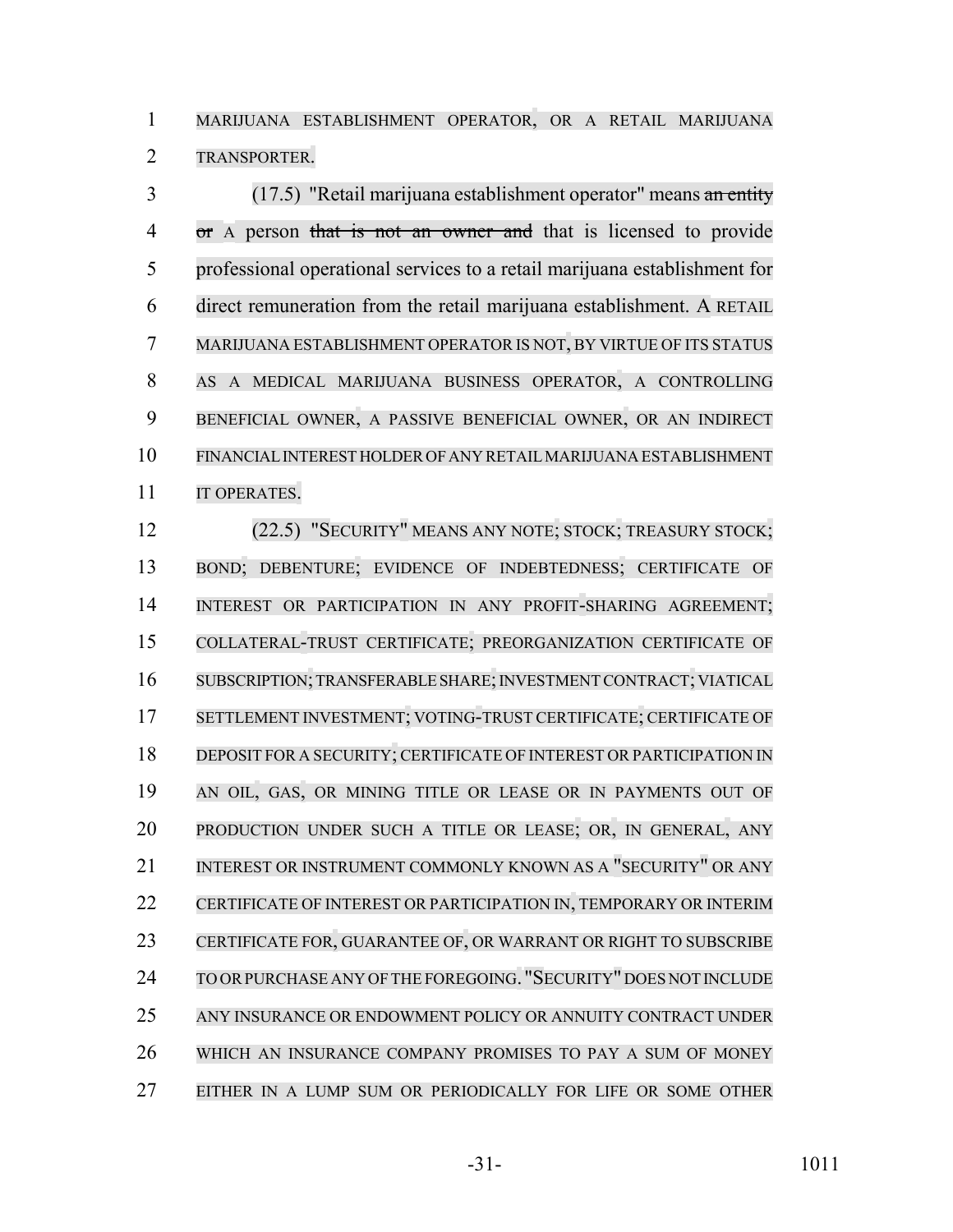| $\mathbf{1}$   | SPECIFIED PERIOD. FOR PURPOSES OF THIS ARTICLE 43.4, AN "INVESTMENT               |
|----------------|-----------------------------------------------------------------------------------|
| $\overline{2}$ | CONTRACT" NEED NOT INVOLVE MORE THAN ONE INVESTOR NOR BE                          |
| 3              | LIMITED TO THOSE CIRCUMSTANCES WHEREIN THERE ARE MULTIPLE                         |
| $\overline{4}$ | INVESTORS WHO ARE JOINT PARTICIPANTS IN THE SAME ENTERPRISE.                      |
| 5              | <b>SECTION 10.</b> In Colorado Revised Statutes, 12-43.4-202,                     |
| 6              | <b>amend</b> (2)(d), (3)(a)(III), (3)(a)(XVIII), (3)(a)(XIX), (3)(b) introductory |
| 7              | portion, and $(3)(b)(V)$ ; repeal $(3)(a)(XX)$ ; and add $(3)(a)(XXI)$ as         |
| 8              | follows:                                                                          |
| 9              | 12-43.4-202. Powers and duties of state licensing authority -                     |
| 10             | rules. (2) The state licensing authority has the authority to:                    |
| 11             | (d) Maintain the confidentiality of reports or other information                  |
| 12             | obtained from a licensee containing any individualized data, information,         |
| 13             | or records related to the licensee or its operation, including sales              |
| 14             | information, financial records, tax returns, credit reports, cultivation          |
| 15             | information, testing results, and security information and plans, or              |
| 16             | revealing any customer information, or any other records that are exempt          |
| 17             | from public inspection pursuant to state law. Such reports or other               |
| 18             | information may be used only for a purpose authorized by this article             |
| 19             | ARTICLE 43.4, FOR INVESTIGATION OR ENFORCEMENT<br>OF<br><b>ANY</b>                |
| 20             | INTERNATIONAL, FEDERAL, STATE, OR LOCAL SECURITIES LAW OR                         |
| 21             | REGULATIONS, or for any other state or local law enforcement purpose.             |
| 22             | Any customer information may be used only for a purpose authorized by             |
| 23             | this article ARTICLE 43.4.                                                        |
| 24             | $(3)$ (a) Rules promulgated pursuant to subsection $(2)(b)$ of this               |
| 25             | section must include, but need not be limited to, the following subjects:         |
| 26             | (III) Qualifications for licensure under this article ARTICLE 43.4,               |
| 27             | including but not limited to the requirement for a fingerprint-based              |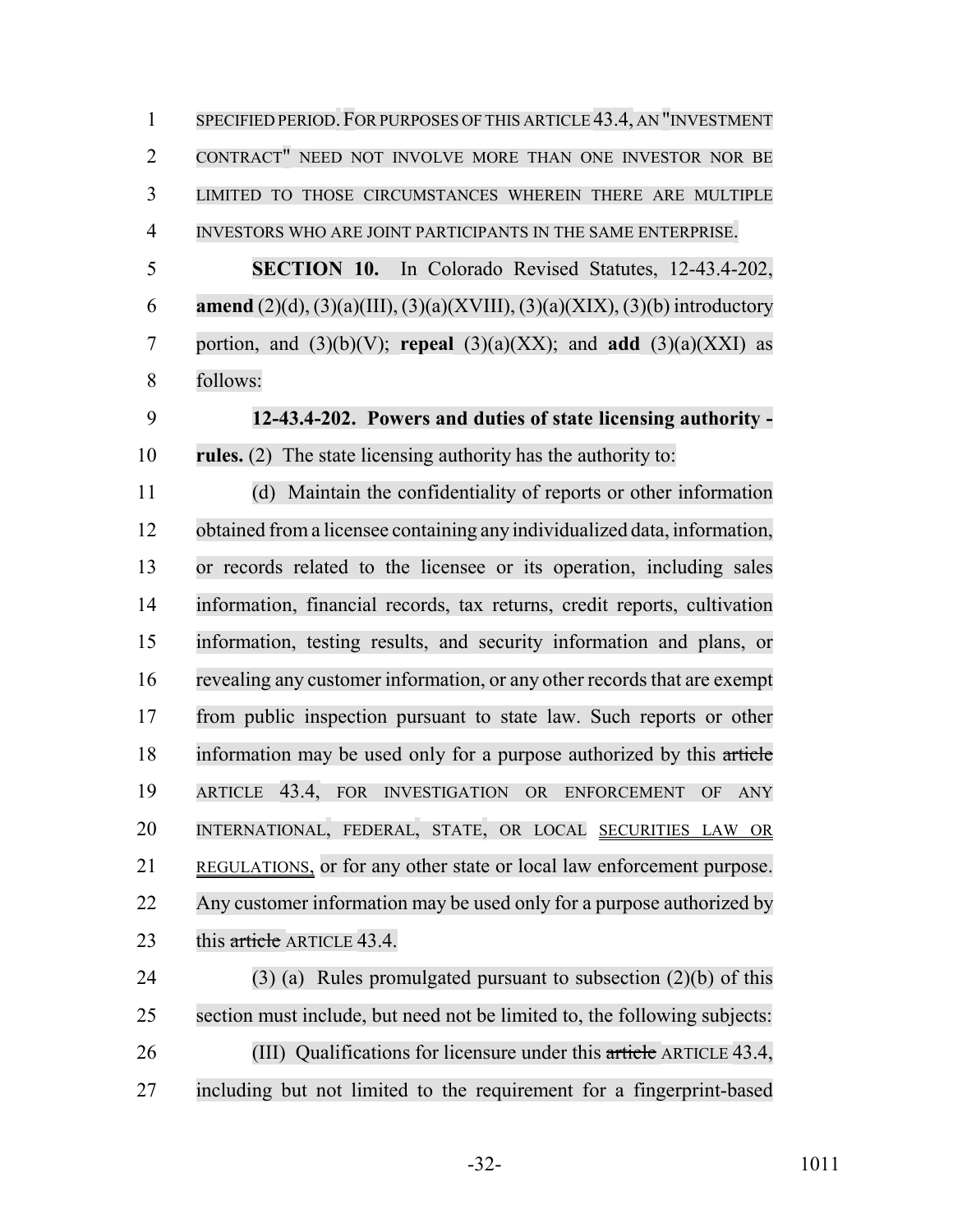1 criminal history record check for all owners, officers CONTROLLING BENEFICIAL OWNERS, managers, contractors, employees, and other support 3 staff of entities licensed pursuant to this article ARTICLE 43.4; (XVIII) Retail marijuana establishment operator licensees, including the form and structure of allowable agreements between operators and owners THE RETAIL MARIJUANA ESTABLISHMENT BEING OPERATED; (XIX) Nonescorted visitors in limited access areas; and (XX) The parameters and qualifications of an indirect beneficial interest owner and a qualified limited passive investor. (XXI) OWNERSHIP AND FINANCIAL INTEREST REQUIREMENTS, 12 INCLUDING BUT NOT LIMITED TO: (A) PARAMETERS OF, QUALIFICATIONS OF, DISCLOSURE OF, REQUIREMENTS FOR, AND SUITABILITY OF A CONTROLLING BENEFICIAL OWNER, A PASSIVE BENEFICIAL OWNER, AND AN INDIRECT FINANCIAL INTEREST HOLDER; AND (B) PARAMETERS OF, QUALIFICATIONS OF, DISCLOSURE OF, REQUIREMENTS FOR, AND SUITABILITY OF A PUBLICLY TRADED CORPORATION THAT IS A RETAIL MARIJUANA ESTABLISHMENT OR THAT IS A CONTROLLING BENEFICIAL OWNER OR PASSIVE BENEFICIAL OWNER. 21 (b) Rules promulgated pursuant to paragraph  $(b)$  of subsection  $(2)$  SUBSECTION (2)(b) of this section must also include the following subjects: (V) Development of individual identification cards for owners, 25 officers CONTROLLING BENEFICIAL OWNERS, managers, contractors, employees, and other support staff of entities licensed pursuant to this article ARTICLE43.4, including a fingerprint-based criminal history record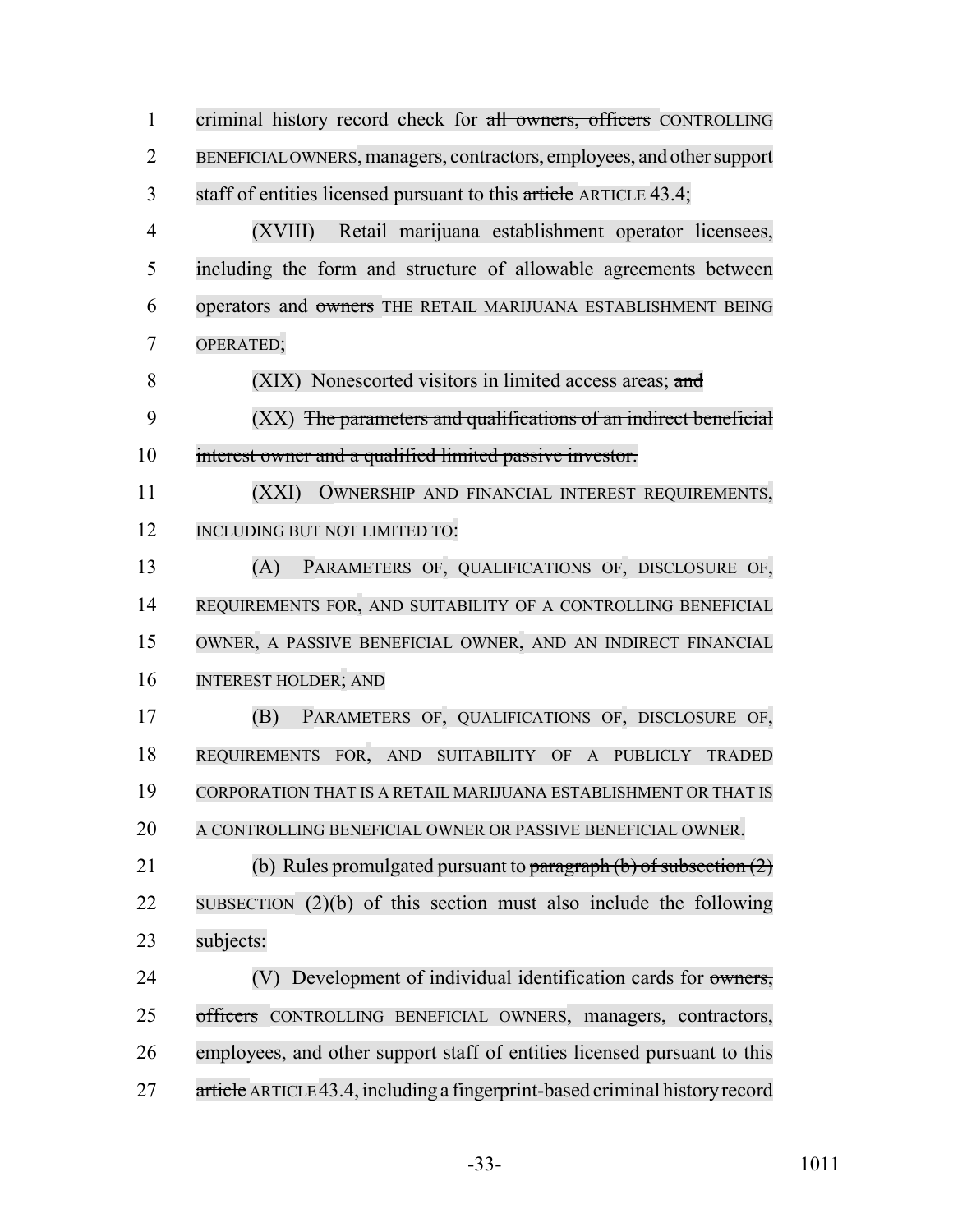check as may be required by the state licensing authority prior to issuing a card; **SECTION 11.** In Colorado Revised Statutes, 12-43.4-306, **amend** (1) introductory portion, (1)(c), and (1)(j); **repeal** (1)(l); and **add** 5 (1)(m) and (1)(n) as follows: **12-43.4-306. Persons prohibited as licensees - definitions.** (1) A license provided by this article ARTICLE 43.4 shall not be issued to or held by: (c) A person other than an individual if the criminal history of any 10 of its officers, directors, stockholders, or owners CONTROLLING 11 BENEFICIAL OWNERS indicates that the officer, director, stockholder, or 12 owner A CONTROLLING BENEFICIAL OWNER is not of good moral character 13 after considering the factors in section 24-5-101 (2), C.R.S. OR ANY PERSON THAT WOULD BE DISQUALIFIED AS A "BAD ACTOR" UNDER RULE 506 (d) PROMULGATED UNDER THE FEDERAL "SECURITIES ACT OF 1933"; (j) A person applying for a license for a location that is currently 17 licensed as a retail food establishment or wholesale food registrant; or 18 (1) A publicly traded company. (m) A PERSON WHOSE CONTROLLING BENEFICIAL OWNER OR PASSIVE BENEFICIAL OWNER IS FOUND UNSUITABLE BY THE STATE LICENSING AUTHORITY. TO DETERMINE WHETHER A PERSON IS SUITABLE, THE STATE LICENSING AUTHORITY MAY CONSIDER,BUT IS NOT LIMITED TO, A PERSON'S FINANCIAL CHARACTER OR RECORD,CRIMINALCHARACTER OR RECORD, OR LICENSING CHARACTER OR RECORD. (n) A PERSON, OTHER THAN AN INDIVIDUAL, ORGANIZED OR FORMED UNDER THE LAWS OF A COUNTRY DETERMINED BY THE UNITED STATES SECRETARY OF STATE TO HAVE REPEATEDLY PROVIDED SUPPORT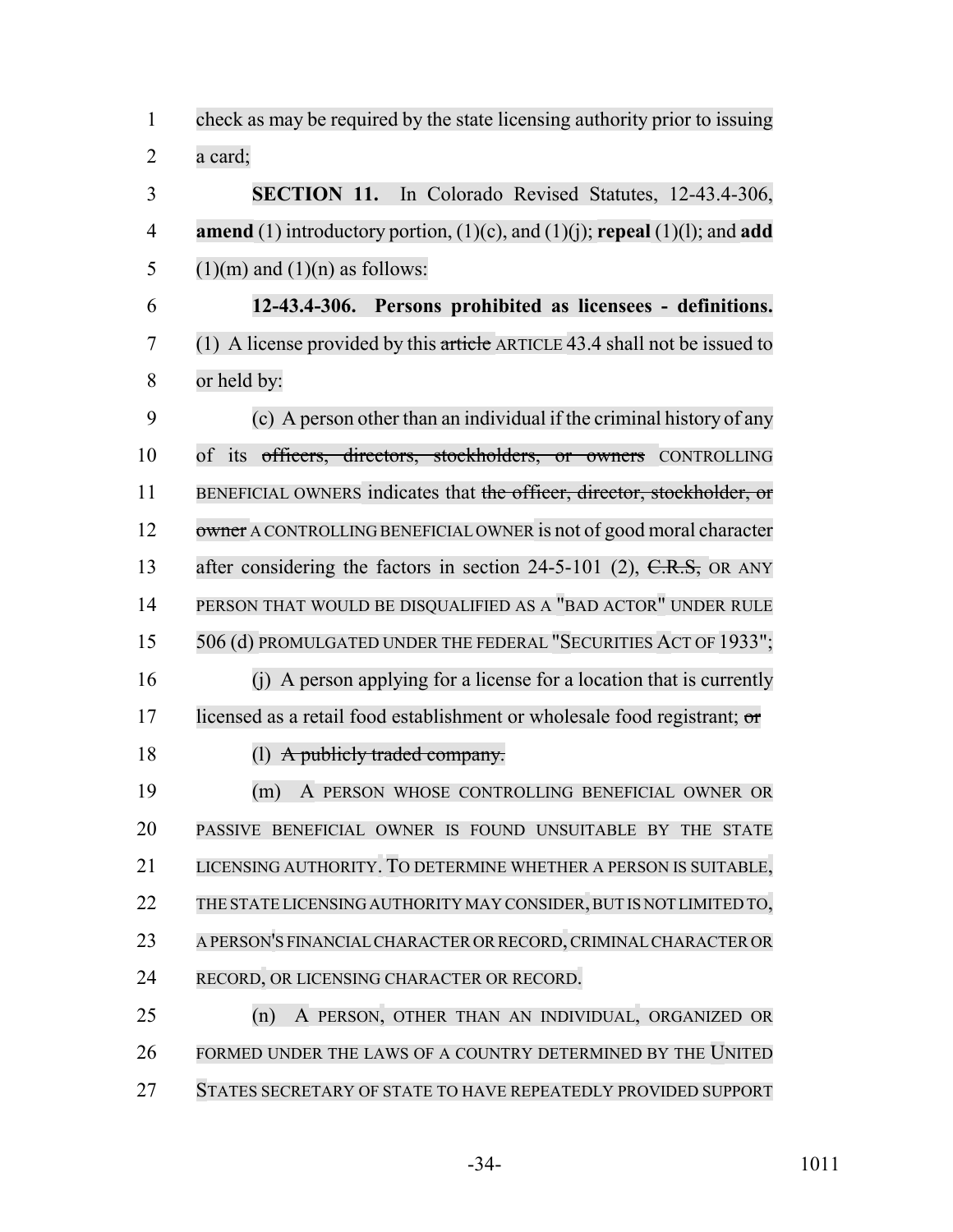| $\mathbf{1}$   | FOR ACTS OF INTERNATIONAL TERRORISM OR INCLUDED AMONG THE LIST                                                                           |
|----------------|------------------------------------------------------------------------------------------------------------------------------------------|
| $\overline{2}$ | "COVERED COUNTRIES"<br>SECTION 1502<br>$\ensuremath{\mathop{\rm IN}\nolimits}$<br><b>OF</b><br><b>OF</b><br><b>THE</b><br><b>FEDERAL</b> |
| 3              | "DODD-FRANK WALL STREET REFORM AND CONSUMER PROTECTION                                                                                   |
| $\overline{4}$ | ACT".                                                                                                                                    |
| 5              | <b>SECTION 12.</b> In Colorado Revised Statutes, 12-43.4-306.5,                                                                          |
| 6              | <b>amend</b> (1), (3), and (5); <b>repeal</b> (2), (4), (6), and (7); and <b>add</b> (4.5), (5.5),                                       |
| 7              | $(5.7)$ , and $(6.5)$ as follows:                                                                                                        |
| 8              | 12-43.4-306.5. Business and owner requirements - legislative                                                                             |
| 9              | declaration. $(1)(a)$ The general assembly hereby finds and declares that:                                                               |
| 10             | (I) Retail marijuana businesses ESTABLISHMENTS need to be able                                                                           |
| 11             | to access capital in order to effectively grow their businesses and remain                                                               |
| 12             | competitive in the marketplace;                                                                                                          |
| 13             | (II) The current regulatory structure for retail marijuana creates a                                                                     |
| 14             | substantial barrier to investment from out-of-state interests AND PUBLICLY                                                               |
| 15             | TRADED CORPORATIONS;                                                                                                                     |
| 16             | (III) There is insufficient capital in Colorado to properly fund the                                                                     |
| 17             | capital needs of Colorado retail marijuana businesses ESTABLISHMENTS;                                                                    |
| 18             | (IV) Colorado retail marijuana businesses ESTABLISHMENTS need                                                                            |
| 19             | to have ready access to capital from investors in states FROM outside of                                                                 |
| 20             | Colorado; and                                                                                                                            |
| 21             | (IV.5) UNDER CERTAIN CIRCUMSTANCES, PERMITTING PUBLICLY                                                                                  |
| 22             | TRADED CORPORATIONS TO HOLD AN INTEREST IN RETAIL MARIJUANA                                                                              |
| 23             | ESTABLISHMENTS WILL BENEFIT COLORADO'S RETAIL MARIJUANA MARKET;                                                                          |
| 24             | (V) Providing access to legitimate sources of capital helps prevent                                                                      |
| 25             | the opportunity for those who engage in illegal activity to gain entry into                                                              |
| 26             | Colorado's regulated retail marijuana market;                                                                                            |
| 27             | ACCESS TO CAPITAL MUST BE BALANCED WITH PROMOTING<br>(VI)                                                                                |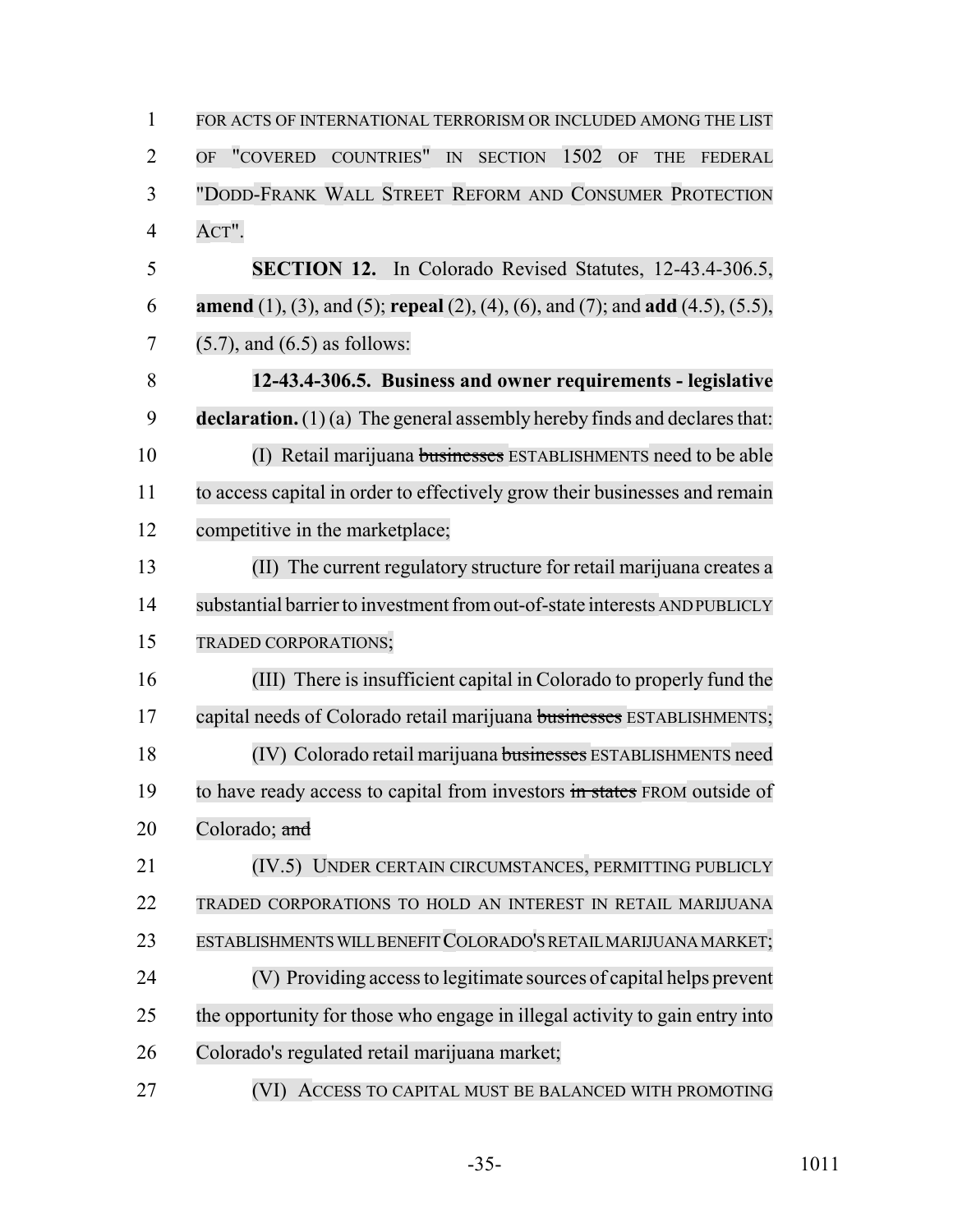CONTROL OVER RETAIL MARIJUANA ESTABLISHMENTS BY SUITABLE PERSONS WHO ARE LEGITIMATE, TAXPAYING BUSINESSPERSONS, AND NOT CRIMINAL ACTORS; PREVENTING REVENUE FROM THE SALE OF MARIJUANA FROM GOING TO CRIMINAL ENTERPRISES, GANGS, AND CARTELS; AND PREVENTING STATE-AUTHORIZED MARIJUANA ACTIVITY FROM BEING USED AS A COVER OR PRETEXT FOR THE TRAFFICKING OF OTHER ILLEGAL DRUGS OR OTHER ILLEGAL ACTIVITY; (VII) PUBLICLY TRADED CORPORATIONS OFFERING SECURITIES FOR INVESTMENT IN RETAIL MARIJUANA ESTABLISHMENTS MUST TELL THE PUBLIC THE TRUTH ABOUT THEIR BUSINESS, THE SECURITIES THEY ARE SELLING, AND THERISKS INVOLVED WITH INVESTING IN RETAIL MARIJUANA ESTABLISHMENTS, AND PEOPLE WHO SELL AND TRADE SECURITIES RELATED TO RETAILMARIJUANA ESTABLISHMENTS ARE PROHIBITED FROM ENGAGING IN DECEIT, MISREPRESENTATIONS, AND OTHER FRAUD IN THE SALE OF THE SECURITIES. (VIII) RECOGNIZING THAT PARTICIPATION BY PUBLICLY TRADED CORPORATIONS IN COLORADO'S RETAIL MARIJUANA INDUSTRY CREATES AN INCREASED NEED TO ASSESS BARRIERS OF ENTRY FOR MINORITY- AND WOMAN-OWNED BUSINESSES, WITH SUCH EFFORTS BEING MADE TO IDENTIFY SOLUTIONS TO ARRIVE AT A GREATER BALANCE AND FOR FURTHER EQUITY FOR MINORITY- AND WOMAN-OWNED BUSINESSES, AND 22 IN A MANNER THAT IS CONSISTENT WITH THE PUBLIC SAFETY AND ENFORCEMENT GOALS AS STATED HEREIN, IT IS THEREFORE OF SUBSTANTIVE IMPORTANCE TO ADDRESS THE LACK OF MINORITY- AND WOMAN-OWNED BUSINESSES' INCLUSION IN COLORADO'S RETAIL MARIJUANA INDUSTRY, SOCIAL INJUSTICE ISSUES ASSOCIATED WITH

MARIJUANA PROHIBITION, SUITABILITY ISSUES RELATING TO PAST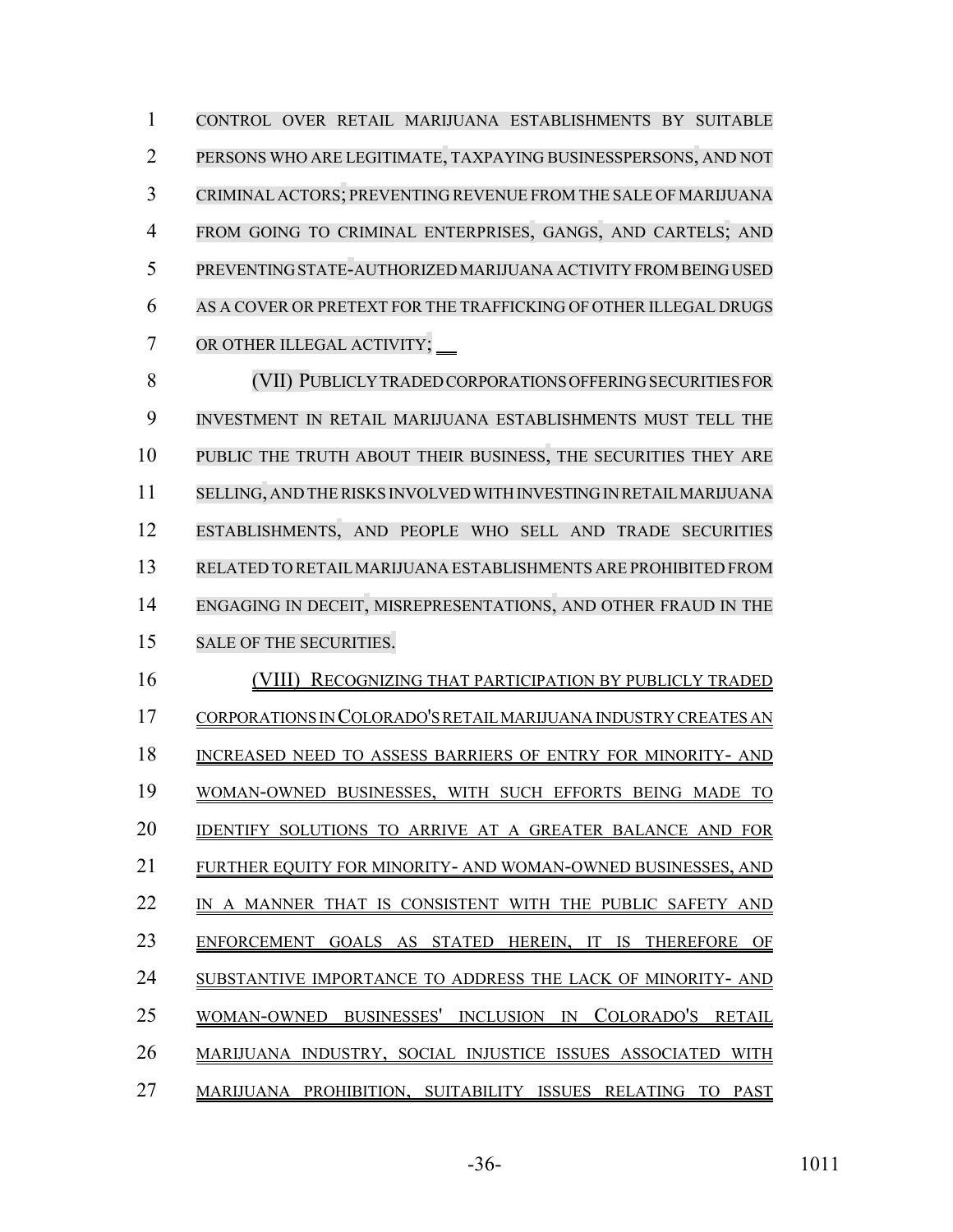| $\mathbf{1}$   | CONVICTIONS FOR POTENTIAL LICENSEES, LICENSING FEES, AND ECONOMIC     |
|----------------|-----------------------------------------------------------------------|
| $\overline{2}$ | CHALLENGES THAT ARISE WITH THE APPLICATION PROCESSES;                 |
| 3              | (IX) COORDINATION BETWEEN THE STATE LICENSING AUTHORITY               |
| $\overline{4}$ | AND OTHER STATE AND LOCAL LAW ENFORCEMENT AGENCIES SUPPORTS           |
| 5              | THESE GOALS; AND                                                      |
| 6              | IN THE EVENT THAT PASSAGE OF HOUSE BILL 18-1011,<br>(X)               |
| $\overline{7}$ | ENACTED IN 2018, LEADS TO AN INCREASE IN GRAY AND BLACK MARKET        |
| 8              | INVESTIGATIONS, THE DEPARTMENT OF LOCAL AFFAIRS SHOULD CONSIDER       |
| 9              | CONVENING A STAKEHOLDER PROCESS TO EXAMINE HOW TO IMPROVE LAW         |
| 10             | ENFORCEMENT ACCESS TO GRANTS FROM THE GRAY AND BLACK MARKET           |
| 11             | MARIJUANA ENFORCEMENT GRANT PROGRAM CREATED IN SECTION                |
| 12             | 24-32-119, INCLUDING:                                                 |
| 13             | (A) WHETHER THE ELIGIBILITY CRITERIA FOR THE AWARDING OF              |
| 14             | GRANTS REFLECTS THE REALITY OF THE INVESTIGATIONS UNDERTAKEN;         |
| 15             | (B)<br>WHETHER THE GRANTS SHOULD BE AVAILABLE ON A                    |
| 16             | PROSPECTIVE BASIS AND WHETHER THE GRANT PROCESS IS ACCESSIBLE TO      |
| 17             | LOCAL LAW ENFORCEMENT DEPARTMENTS WITH MINIMAL STAFF; AND             |
| 18             | (C) WHETHER THE AMOUNT OF MONEY AVAILABLE IS SUFFICIENT.              |
| 19             |                                                                       |
| 20             | (b) Therefore, the general assembly is providing a mechanism for      |
| 21             | Colorado retail marijuana businesses ESTABLISHMENTS to access capital |
| 22             | from investors in other states AND FROM CERTAIN PUBLICLY TRADED       |
| 23             | CORPORATIONS PURSUANT TO THIS SECTION AND SECTION 12-43.4-306.6.      |
| 24             | (2) A direct beneficial interest owner who is a natural person must   |
| 25             | either:                                                               |
| 26             | (a) Have been a resident of Colorado for at least one year prior to   |
| 27             | the date of the application; or                                       |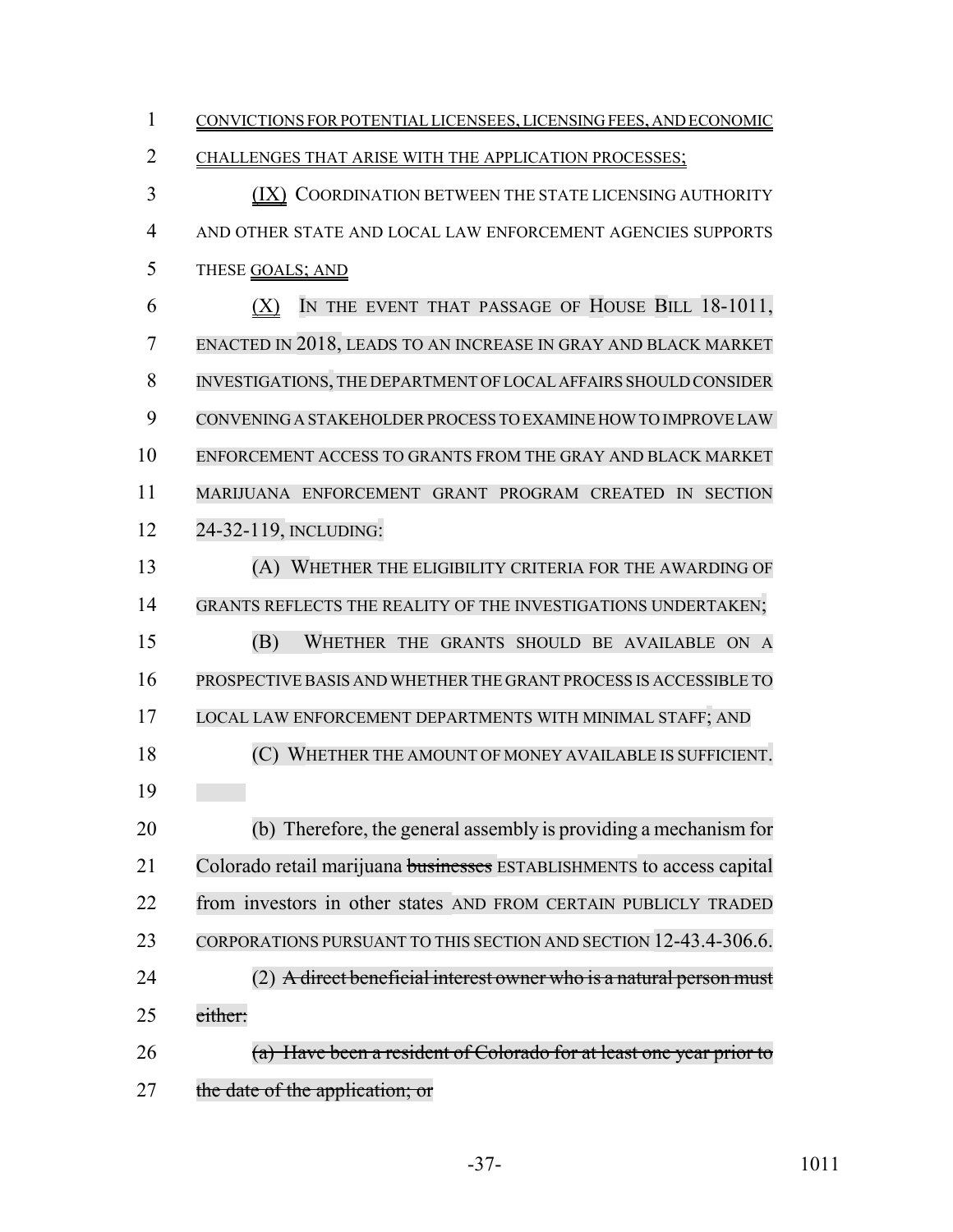(b) Be a United States citizen prior to the date of the application. (3) (a) A retail marijuana business may be comprised of an unlimited number of direct beneficial interest owners that have been residents of Colorado for at least one year prior to the date of the application.

6 (b) On and after January 1, 2017, A retail marijuana business that is comprised of one or more direct beneficial interest owners who have 8 not been Colorado residents for at least one year prior to application shall have at least one officer who has been a Colorado resident for at least one year prior to application, and all officers with day-to-day operational 11 control over the business must be Colorado residents for at least one year 12 prior to application. A retail marijuana business under this paragraph (b) is limited to no more than fifteen direct beneficial interest owners, 14 including all parent and subsidiary entities, all of whom are natural persons.

 (c) Notwithstanding the requirements of paragraph (b) of this 17 subsection (3), the state licensing authority may review the limitation on the number of direct beneficial interest owners and may increase the number of allowable interests above fifteen based on reasonable considerations such as developments in state and federal financial regulations, market conditions, and the licensee's ability to access 22 legitimate sources of capital.

 (d) A direct beneficial interest owner that is a closely held 24 business entity must consist entirely of natural persons who are United 25 States citizens prior to the date of the application, including all parent and 26 subsidiary entities.

(4) A retail marijuana business may include qualified institutional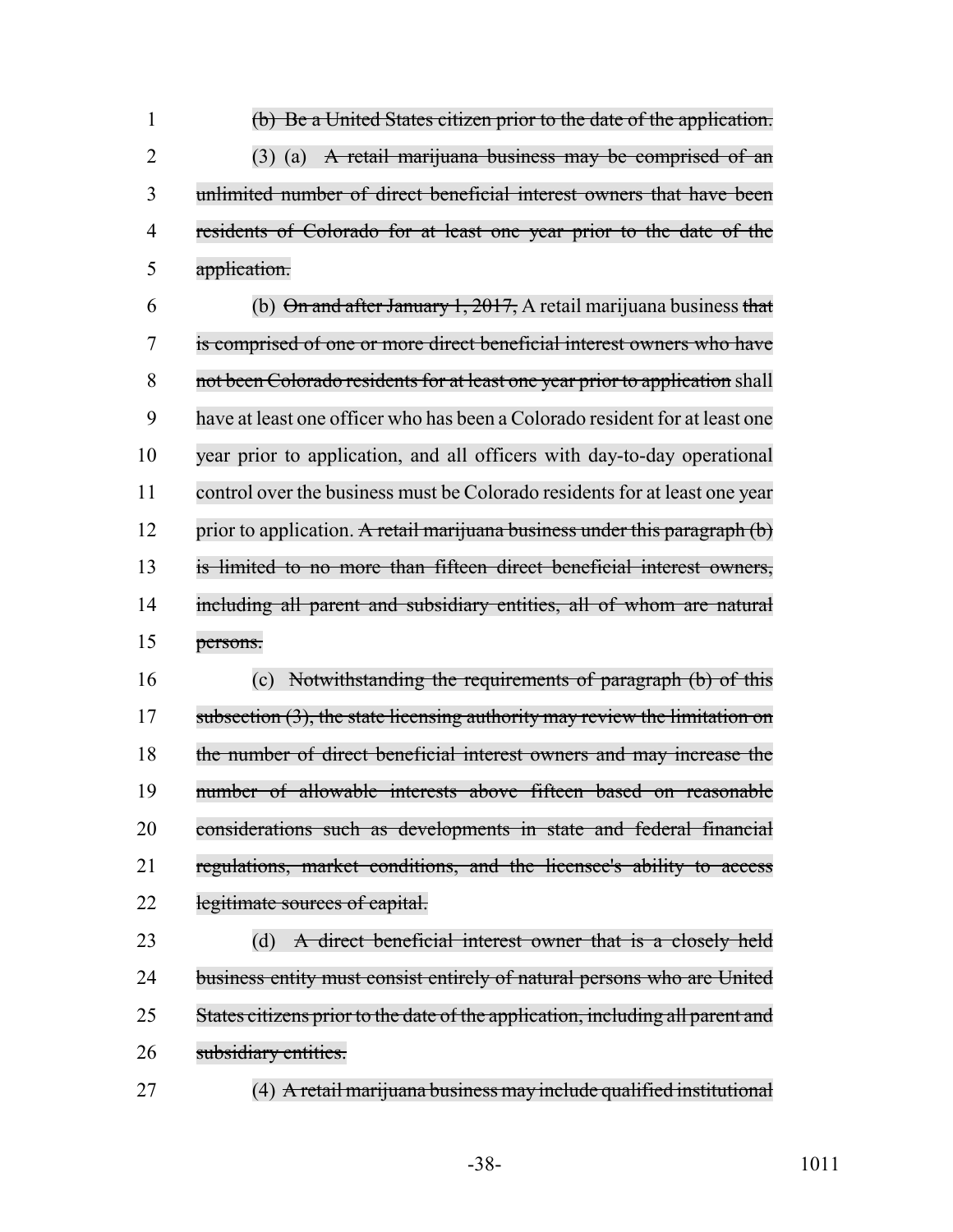| 1              | investors that own thirty percent or less of the retail marijuana business.    |
|----------------|--------------------------------------------------------------------------------|
| $\overline{2}$ | (4.5) PRIOR TO SUBMITTING AN INITIAL APPLICATION AND AT ANY                    |
| 3              | TIME THEREAFTER WHEN REQUESTED BY THE STATE LICENSING AUTHORITY                |
| 4              | IN ITS REASONABLE DISCRETION, A PERSON THAT IS OR INTENDS TO                   |
| 5              | BECOME A RETAIL MARIJUANA ESTABLISHMENT SHALL DISCLOSE TO THE                  |
| 6              | STATE LICENSING AUTHORITY A COMPLETE AND ACCURATE LIST OF THE                  |
| 7              | FOLLOWING:                                                                     |
| 8              | (a) ALL OF THE RETAIL MARIJUANA ESTABLISHMENT'S OFFICERS,                      |
| 9              | DIRECTORS, AND AFFILIATES;                                                     |
| 10             | ALL OF THE RETAIL MARIJUANA ESTABLISHMENT'S<br>(b)                             |
| 11             | CONTROLLING BENEFICIAL OWNERS, AND:                                            |
| 12             | $(\Gamma)$<br>IF THE CONTROLLING BENEFICIAL OWNER IS A PUBLICLY                |
| 13             | TRADED CORPORATION, ALL OFFICERS, DIRECTORS, FIVE-PERCENT OR MORE              |
| 14             | BENEFICIAL OWNERS, AND AFFILIATES OF THE CONTROLLING BENEFICIAL                |
| 15             | OWNER; OR                                                                      |
| 16             | (II)<br>IF THE CONTROLLING BENEFICIAL OWNER IS NOT A PUBLICLY                  |
| 17             | TRADED CORPORATION AND IS NOT AN INDIVIDUAL, ALL OFFICERS,                     |
| 18             | DIRECTORS, BENEFICIAL OWNERS, AND AFFILIATES OF THE CONTROLLING                |
| 19             | <b>BENEFICIAL OWNER; AND</b>                                                   |
| 20             | IF THE RETAIL MARIJUANA ESTABLISHMENT IS NOT A PUBLICLY                        |
| 21             | TRADED CORPORATION, ALL OF THE RETAIL MARIJUANA ESTABLISHMENT'S                |
| 22             | PASSIVE BENEFICIAL OWNERS.                                                     |
| 23             |                                                                                |
| 24             | $(5)$ (a) A person who THAT intends to apply as a direct beneficial            |
| 25             | interest owner and is not a Colorado resident for at least one year prior to   |
| 26             | the date of application TO BECOME A CONTROLLING BENEFICIAL OWNER               |
| 27             | shall first submit a request to the state licensing authority for a finding of |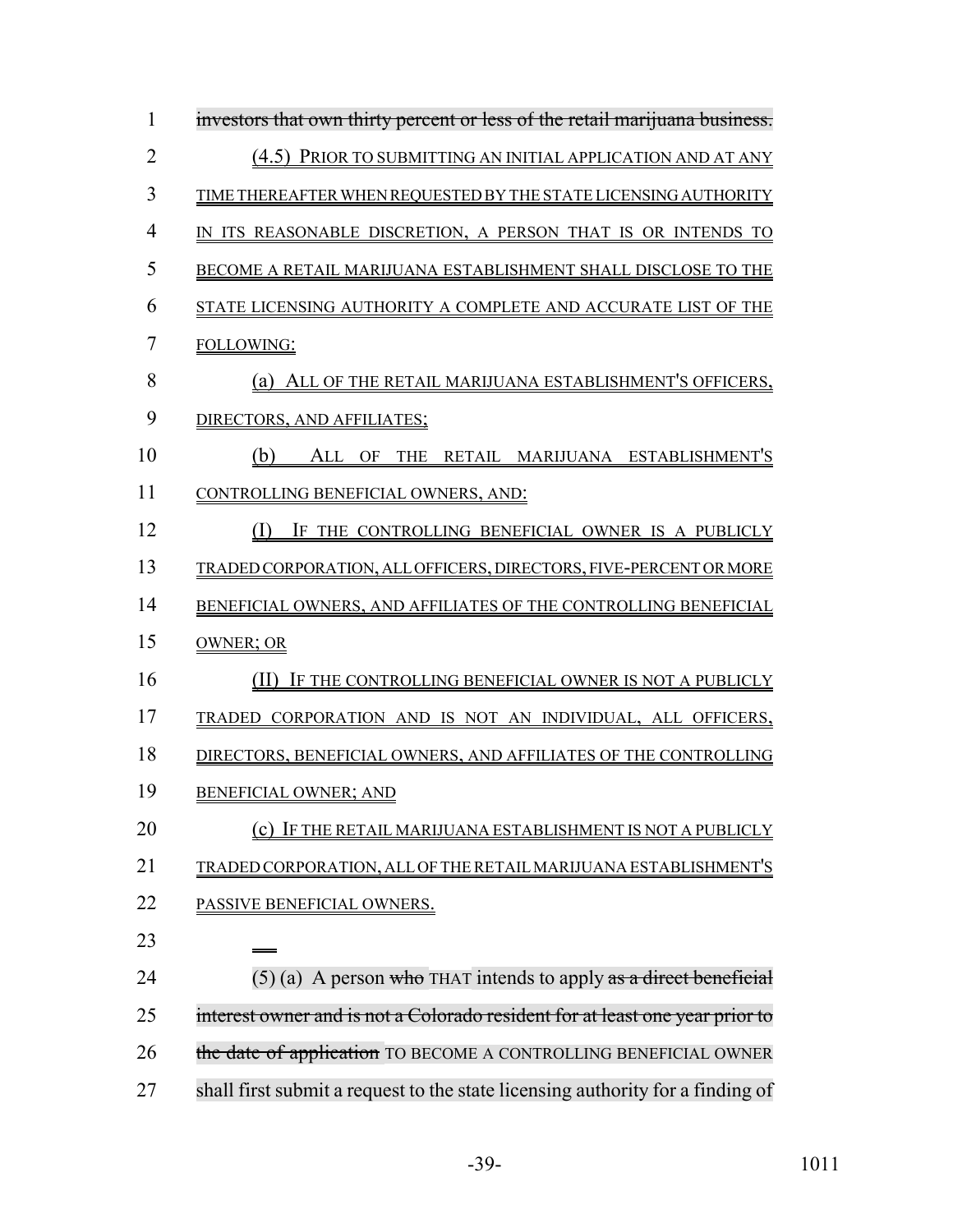| $\mathbf{1}$   | suitability. as a direct beneficial interest owner. The person shall FAILURE                                                    |
|----------------|---------------------------------------------------------------------------------------------------------------------------------|
| $\overline{2}$ | TO PROVIDE ALL REQUESTED INFORMATION IN CONNECTION WITH A                                                                       |
| 3              | REQUEST FOR A FINDING OF SUITABILITY IS GROUNDS FOR DENIAL OF THAT                                                              |
| 4              | FINDING OF SUITABILITY. EVERY PROPOSED CONTROLLING BENEFICIAL                                                                   |
| 5              | OWNER MUST receive a finding of suitability OR AN EXEMPTION FROM A                                                              |
| 6              | FINDING OF SUITABILITY BY THE STATE LICENSING AUTHORITY prior to                                                                |
| 7              | submitting an A RETAIL MARIJUANA ESTABLISHMENT application to the                                                               |
| 8              | state licensing authority. to be a direct beneficial interest owner. Failure                                                    |
| 9              | to receive a finding ALL REQUIRED FINDINGS of suitability prior to                                                              |
| 10             | application is grounds for denial of AN APPLICATION OR SUSPENSION,                                                              |
| 11             | REVOCATION, OR OTHER SANCTION AGAINST THE LICENSEE by the state                                                                 |
| 12             | licensing authority.                                                                                                            |
| 13             | (b) The state licensing authority shall perform a limited initial                                                               |
| 14             | background check on qualified limited passive investors. If the initial                                                         |
| 15             | background check provides reasonable cause for additional investigation,                                                        |
| 16             | the state licensing authority may require a full background check.                                                              |
| 17             | (c) THE STATE LICENSING AUTHORITY MAY REQUIRE ANY PERSON                                                                        |
| 18             | THAT WAS DISCLOSED OR SHOULD HAVE BEEN DISCLOSED PURSUANT TO                                                                    |
| 19             | SUBSECTION $(4.5)$ OF THIS SECTION TO<br>OBTAIN A FINDING OF                                                                    |
| 20             | <b>SUITABILITY</b><br><b>PRIOR</b><br><b>TO</b><br><b>SUBMISSION</b><br>OF<br>$\mathbf{A}$<br><b>RETAIL</b><br><b>MARIJUANA</b> |
| 21             | ESTABLISHMENT APPLICATION. FAILURE TO PROVIDE ANY INFORMATION                                                                   |
| 22             | REQUESTED IN CONNECTION WITH A FINDING OF SUITABILITY IS GROUNDS                                                                |
| 23             | FOR DENIAL OF THAT REQUEST FOR A FINDING OF SUITABILITY. ALL                                                                    |
| 24             | INDIVIDUALS MUST OBTAIN ANY REQUIRED FINDING OF SUITABILITY PRIOR                                                               |
| 25             | TO SUBMITTING A RETAIL MARIJUANA ESTABLISHMENT APPLICATION TO                                                                   |
| 26             | THE STATE LICENSING AUTHORITY. FAILURE OF A PERSON TO OBTAIN ANY                                                                |
| 27             | REQUIRED FINDING OF SUITABILITY PRIOR TO APPLICATION IS GROUNDS FOR                                                             |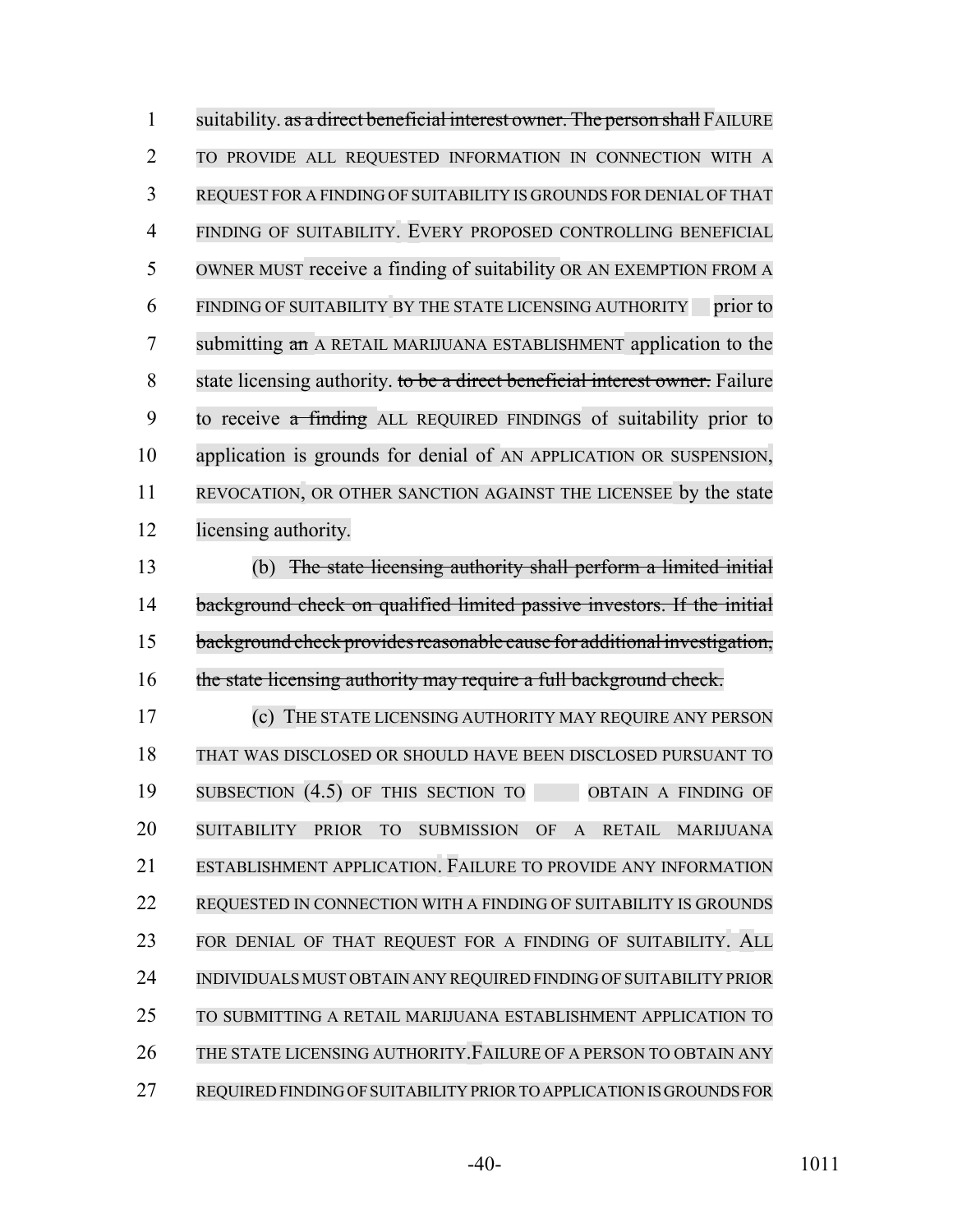DENIAL OF AN APPLICATION OR SUSPENSION, REVOCATION, OR OTHER SANCTION AGAINST THE LICENSEE BY THE STATE LICENSING AUTHORITY. (5.5) IN ITS REASONABLE DISCRETION, AT ANY TIME, THE STATE LICENSING AUTHORITY MAY REQUIRE ANY PERSON THAT WAS DISCLOSED OR SHOULD HAVE BEEN DISCLOSED UNDER THIS SECTION OR SECTION 12-43.4-306.6 TO OBTAIN A FINDING OF SUITABILITY.FAILURE TO PROVIDE ANY INFORMATION REQUESTED IN CONNECTION WITH A FINDING OF SUITABILITY IS GROUNDS FOR DENIAL OF THAT REQUEST FOR A FINDING OF SUITABILITY.FAILURE OF A PERSON TO OBTAIN ANY REQUIRED FINDING OF SUITABILITY MAY BE GROUNDS FOR DENIAL OF AN APPLICATION OR SUSPENSION, REVOCATION, OR OTHER SANCTION OF A AGAINST THE 12 LICENSE BY THE STATE LICENSING AUTHORITY. (5.7) IF A REQUIRED FINDING OF SUITABILITY IS NOT COMPLETED WITHIN ONE YEAR FROM THE DATE THE FINDING OF SUITABILITY WAS REQUESTED, THE STATE LICENSING AUTHORITY SHALL INFORM THE APPLICANT OR LICENSEE. (6) The state licensing authority shall review the retail marijuana business's operating documents to ensure compliance with this section. **(6.5)** A PERSON, OTHER THAN AN INDIVIDUAL, THAT IS A CONTROLLING BENEFICIAL OWNER SHALL APPOINT AND CONTINUOUSLY MAINTAIN A REGISTERED AGENT WHO SATISFIES THE REQUIREMENTS OF SECTION 7-90-701. THE RETAIL MARIJUANA ESTABLISHMENT SHALL INFORM THE STATE LICENSING AUTHORITY OF A CHANGE IN THE REGISTERED AGENT WITHIN TEN DAYS OF THE CHANGE. (7) For purposes of this section, unless the context otherwise

requires, "institutional investor" means: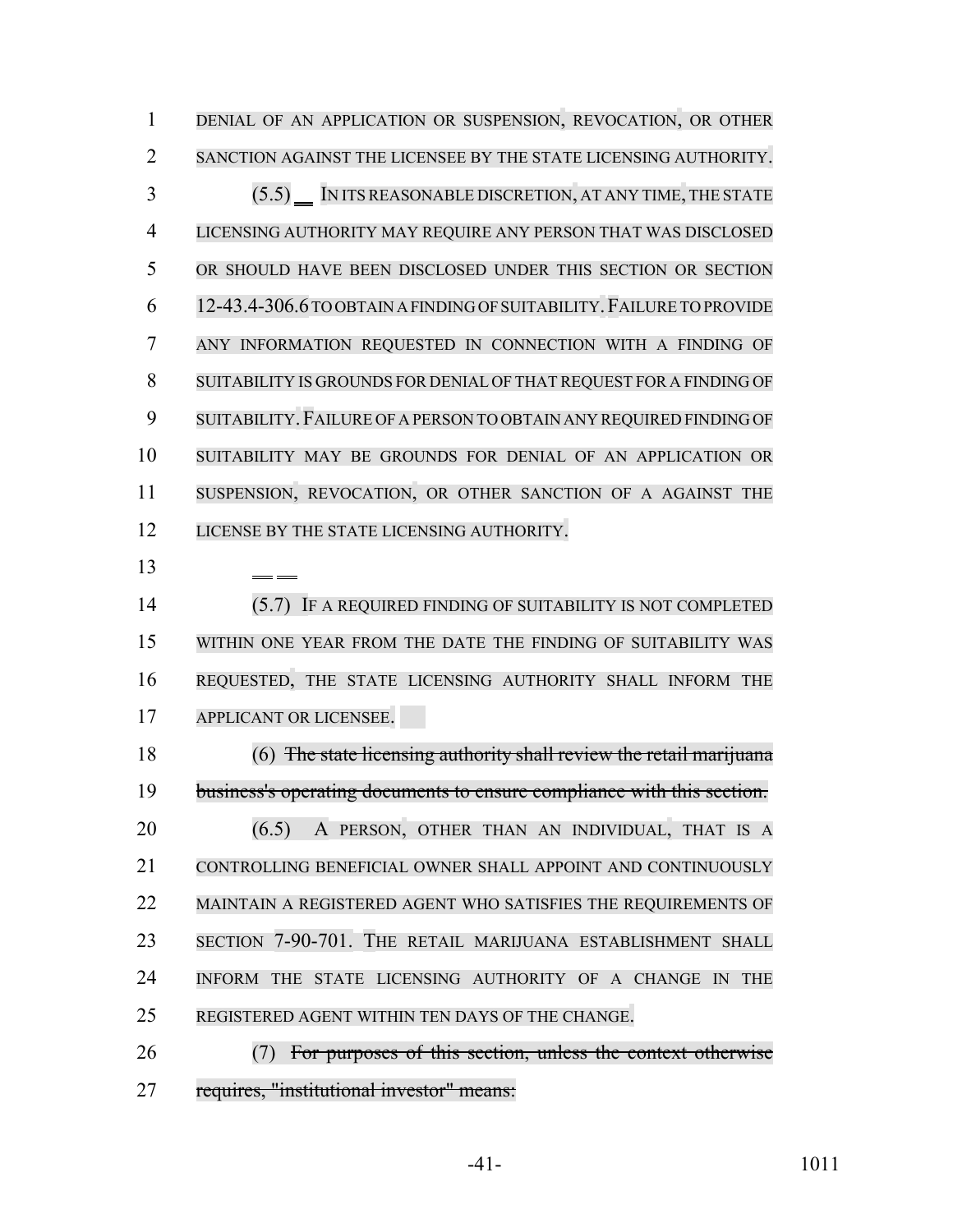| 1  | (a) A bank as defined in section $3(a)(6)$ of the federal "Securities      |
|----|----------------------------------------------------------------------------|
| 2  | Exchange Act of 1934", as amended;                                         |
| 3  | (b) An insurance company as defined in section $2(a)(17)$ of the           |
| 4  | federal "Investment Company Act of 1940", as amended;                      |
| 5  | (c) An investment company registered under section 8 of the                |
| 6  | federal "Investment Company Act of 1940", as amended;                      |
| 7  | (d) An investment adviser registered under section 203 of the              |
| 8  | federal "Investment Advisers Act of 1940", as amended;                     |
| 9  | (e) Collective trust funds as defined in section $3(c)(11)$ of the         |
| 10 | federal "Investment Company Act of 1940", as amended;                      |
| 11 | (f) An employee benefit plan or pension fund that is subject to the        |
| 12 | federal "Employee Retirement Income Security Act of 1974", as              |
| 13 | amended, excluding an employee benefit plan or pension fund sponsored      |
| 14 | by a licensee or an intermediary or holding company licensee that directly |
| 15 | or indirectly owns five percent or more of a licensee;                     |
| 16 | $(g)$ A state or federal government pension plan;                          |
| 17 | (h) A group comprised entirely of persons specified in subsections         |
| 18 | (a) to $(g)$ of this subsection $(7)$ ; or                                 |
| 19 | (i) Any other entity identified through rule by the state licensing        |
| 20 | authority.                                                                 |
| 21 | SECTION 13. In Colorado Revised Statutes, add 12-43.4-306.6                |
| 22 | as follows:                                                                |
| 23 | 12-43.4-306.6. Licensure and investment requirements for                   |
| 24 | publicly traded corporations. (1) IN ADDITION TO THE REQUIREMENTS          |
| 25 | OF SECTION 12-43.4-306.5, ANY APPLICANT, LICENSEE, OR CONTROLLING          |
| 26 | BENEFICIAL OWNER THAT IS A PUBLICLY TRADED CORPORATION SHALL               |
| 27 | COMPLY WITH THIS SECTION.                                                  |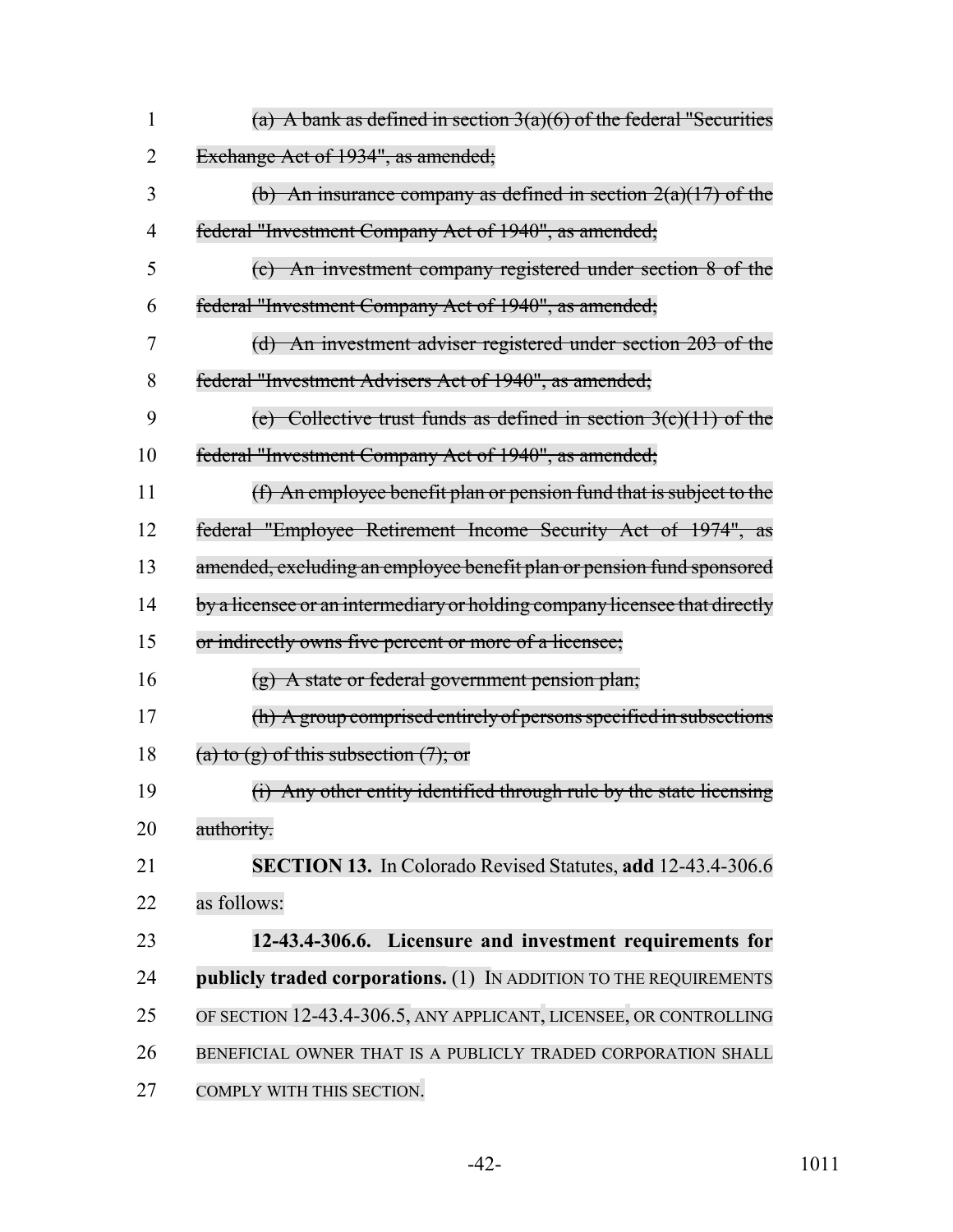(2) (a) A PUBLICLY TRADED CORPORATION THAT IS A RETAIL MARIJUANA ESTABLISHMENT OR A CONTROLLING BENEFICIAL OWNER SHALL REPORT TO THE STATE LICENSING AUTHORITY WITHIN TEN DAYS AFTERTHE ELECTION OR APPOINTMENT, OR RESIGNATION OR REMOVAL, OF ANY DIRECTOR OR OFFICER OF THE PUBLICLY TRADED CORPORATION.

 (b) TO THE EXTENT REQUIRED BY THE STATE LICENSING AUTHORITY, WHENEVER ANY REPORT, PROXY OR INFORMATION STATEMENT, REGISTRATION STATEMENT, SCHEDULE, OR OTHER FILING IS MADE WITH THE FEDERAL SECURITIES AND EXCHANGE COMMISSION OR OTHER APPLICABLE SECURITIES EXCHANGE, OR,IN THECASE OFA FOREIGN PRIVATE ISSUER, ANY SIMILAR REGULATORY BODY, BY OR WITH RESPECT TO A PUBLICLY TRADED CORPORATION THAT IS A RETAIL MARIJUANA ESTABLISHMENT OR A CONTROLLING BENEFICIAL OWNER, THE PUBLICLY TRADED CORPORATION SHALL NOTIFY THE STATE LICENSING AUTHORITY THAT A FILING HAS TAKEN PLACE AND DISCLOSE A COPY OF THE FILING WITHIN FIVE DAYS AFTER THE FILING WITH THE FEDERAL SECURITIES AND EXCHANGE COMMISSION OR OTHER APPLICABLE SECURITIES EXCHANGE, OR, IN THE CASE OF A FOREIGN PRIVATE ISSUER, ANY SIMILAR REGULATORY BODY.

**(c)** THE STATE LICENSING AUTHORITY MAY AT ANY TIME REQUIRE ANY APPLICANT, LICENSEE, OR CONTROLLING BENEFICIAL OWNER TO DISCLOSE A COMPLETE AND ACCURATE LIST OF ALL NONOBJECTING BENEFICIAL OWNERS.

24 (d) TO THE EXTENT REQUIRED BY THE STATE LICENSING AUTHORITY, A PUBLICLY TRADED CORPORATION THAT IS A RETAIL MARIJUANA ESTABLISHMENT OR A CONTROLLING BENEFICIAL OWNER SHALL, WITHIN FIVE DAYS AFTER RECEIVING A COMMENT LETTER OR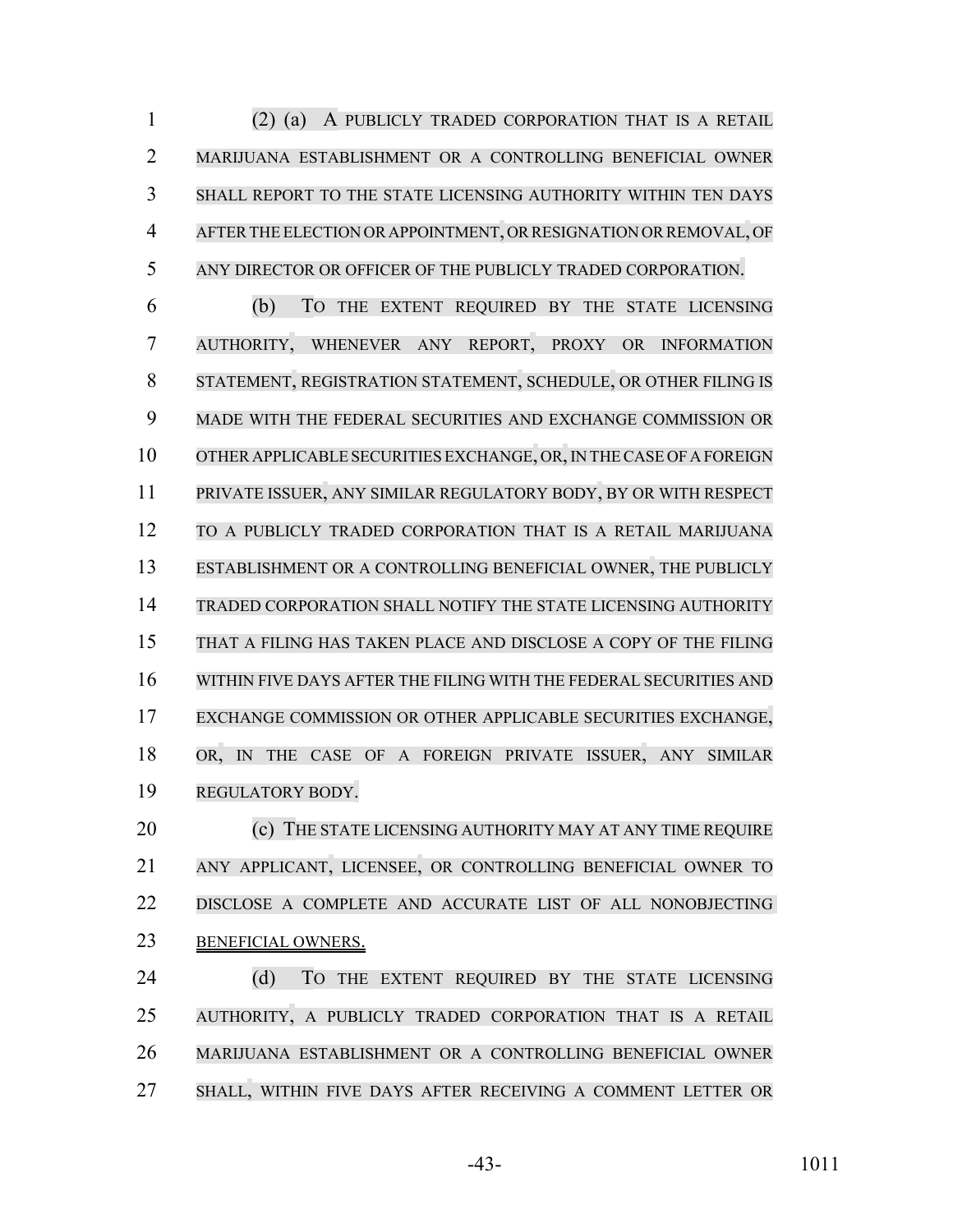EXCHANGE NOTICE FROM THE FEDERAL SECURITIES AND EXCHANGE COMMISSION OR OTHER APPLICABLE SECURITIES EXCHANGE, OR, IN THE CASE OF A FOREIGN PRIVATE ISSUER, ANY SIMILAR REGULATORY BODY, NOTIFY THE STATE LICENSING AUTHORITY THAT THE COMMENT LETTER OR EXCHANGE NOTICE WAS RECEIVED AND PROVIDE A COPY TO THE STATE LICENSING AUTHORITY.

 (3) AFTER COMMENCING ANY OFFERING OF A SECURITY, ANY PUBLICLY TRADED CORPORATION THAT IS A RETAIL MARIJUANA ESTABLISHMENT OR A CONTROLLING BENEFICIAL OWNER OR PASSIVE BENEFICIAL OWNER SHALL NOTIFY THE STATE LICENSING AUTHORITY OF 11 THE PROPOSED OFFERING IN THE TIME AND MANNER REQUIRED BY THE 12 STATE LICENSING AUTHORITY. AT A MINIMUM, THE NOTIFICATION MUST OCCUR NOT LATER THAN THREE BUSINESS DAYS AFTER THE EARLIER OF THE COMMENCEMENT OF THE OFFERING OR THE INITIAL FILING COVERING THE OFFERING WITH THE FEDERAL SECURITIES AND EXCHANGE COMMISSION OR OTHER APPLICABLE SECURITIES EXCHANGE, OR, IN THE CASE OF A FOREIGN PRIVATE ISSUER, ANY SIMILAR REGULATORY BODY.

 (4) A PUBLICLY TRADED CORPORATION THAT IS A RETAIL MARIJUANA ESTABLISHMENT OR A CONTROLLING BENEFICIAL OWNER OF FIFTY PERCENT OR MORE OF THE SECURITIES OF A RETAIL MARIJUANA ESTABLISHMENT SHALL INCLUDE AND MAINTAIN AT ALL TIMES IN ITS BYLAWS THE FOLLOWING PROVISIONS:

**(a) THE NAME OF THE PUBLICLY TRADED CORPORATION** SHALL NOT ISSUE ANY SECURITY EXCEPT IN ACCORDANCE WITH THE PROVISIONS OF ARTICLE 43.4 OF TITLE 12, COLORADO REVISED STATUTES, AND THE RULES PROMULGATED PURSUANT TO THAT ARTICLE 43.3. THE ISSUANCE OF ANY SECURITY IN VIOLATION THEREOF SHALL BE VOID, AND THE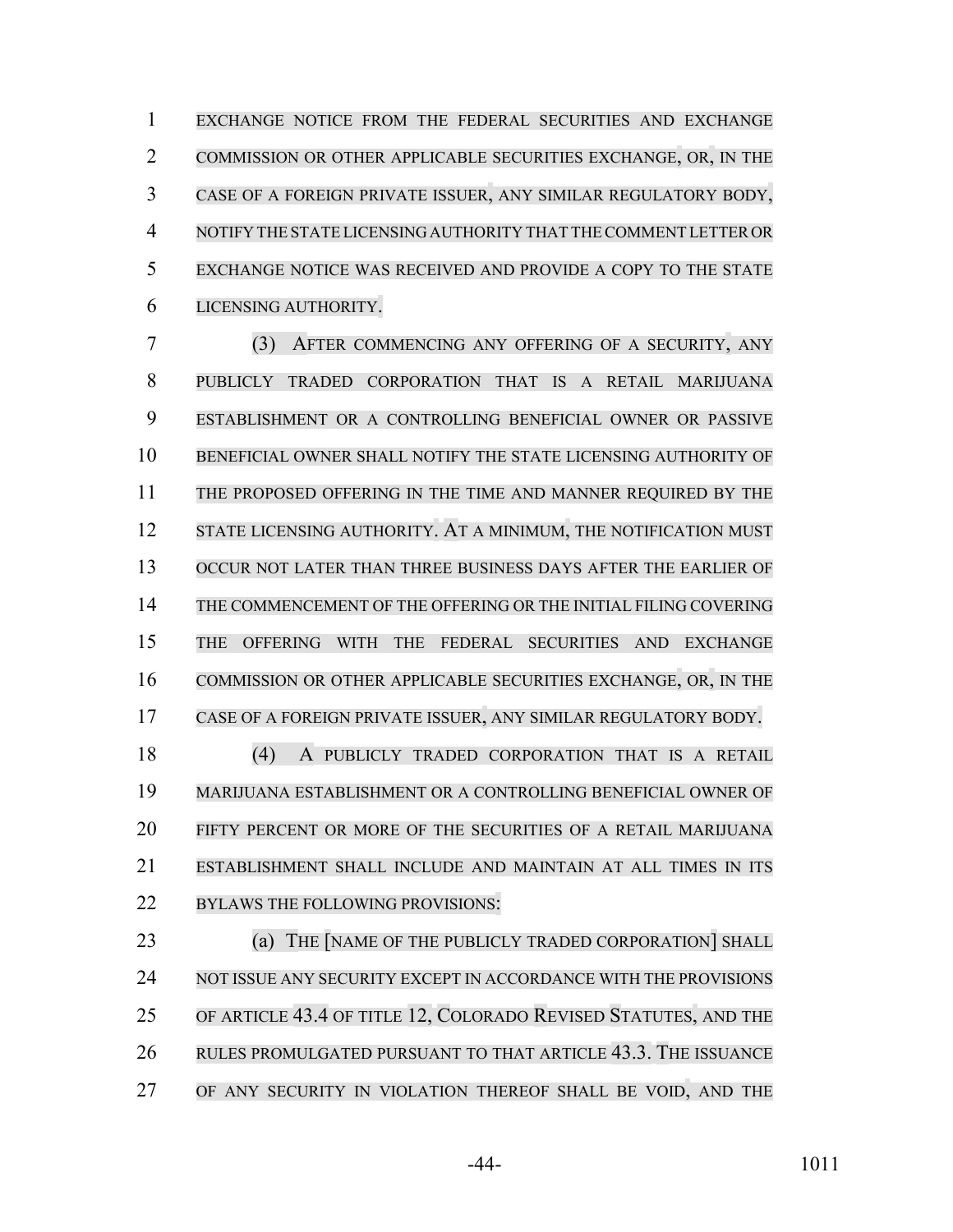SECURITY SHALL BE DEEMED NOT TO BE ISSUED AND OUTSTANDING UNTIL THE PUBLICLY TRADED CORPORATION CEASES TO BE SUBJECT TO THE JURISDICTION OF THE STATE LICENSING AUTHORITY OR THE STATE LICENSING AUTHORITY, BY AFFIRMATIVE ACTION, VALIDATES SAID ISSUANCE OR WAIVES ANY DEFECT IN ISSUANCE.

 (b) NO SECURITY ISSUED BY THE [NAME OF THE PUBLICLY TRADED CORPORATION] AND NO INTEREST, CLAIM, OR CHARGE THEREIN OR THERETO SHALL BE TRANSFERRED IN ANY MANNER WHATSOEVER EXCEPT 9 IN ACCORDANCE WITH THE PROVISIONS OF ARTICLE 43.4 OF TITLE 12, COLORADO REVISED STATUTES, AND THE RULES PROMULGATED PURSUANT TO THAT ARTICLE 43.3.ANY TRANSFERIN VIOLATION THEREOF SHALL BE VOID UNTIL THE [NAME OF THE PUBLICLY TRADED 13 CORPORATION CEASES TO BE SUBJECT TO THE JURISDICTION OF THE STATE LICENSING AUTHORITY OR THE STATE LICENSING AUTHORITY, BY AFFIRMATIVE ACTION, VALIDATES SAID TRANSFER OR WAIVES ANY DEFECT IN SAID TRANSFER.

 (c) IF THE STATE LICENSING AUTHORITY AT ANY TIME DETERMINES 18 THAT A HOLDER OF A SECURITY OF THE NAME OF THE PUBLICLY TRADED CORPORATION] IS UNSUITABLE TO HOLD THE SECURITY, THEN THE [NAME 20 OF THE PUBLICLY TRADED CORPORATION MAY, WITHIN SIXTY DAYS AFTER THE FINDING OF UNSUITABILITY, PURCHASE THE SECURITY OF THE 22 UNSUITABLE PERSON AT THE LESSER OF THE AMOUNT IN UNITED STATES DOLLARS OF CASH OR OTHER CONSIDERATION PAID BY THE PERSON FOR 24 THE SECURITY OR THE CURRENT MARKET PRICE AS OF THE DATE OF THE 25 FINDING OF UNSUITABILITY, UNLESS THE SECURITY IS TRANSFERRED TO A SUITABLE PERSON AS DETERMINED BY THE STATE LICENSING AUTHORITY WITHIN SIXTY DAYS AFTER THE FINDING OF UNSUITABILITY. UNTIL THE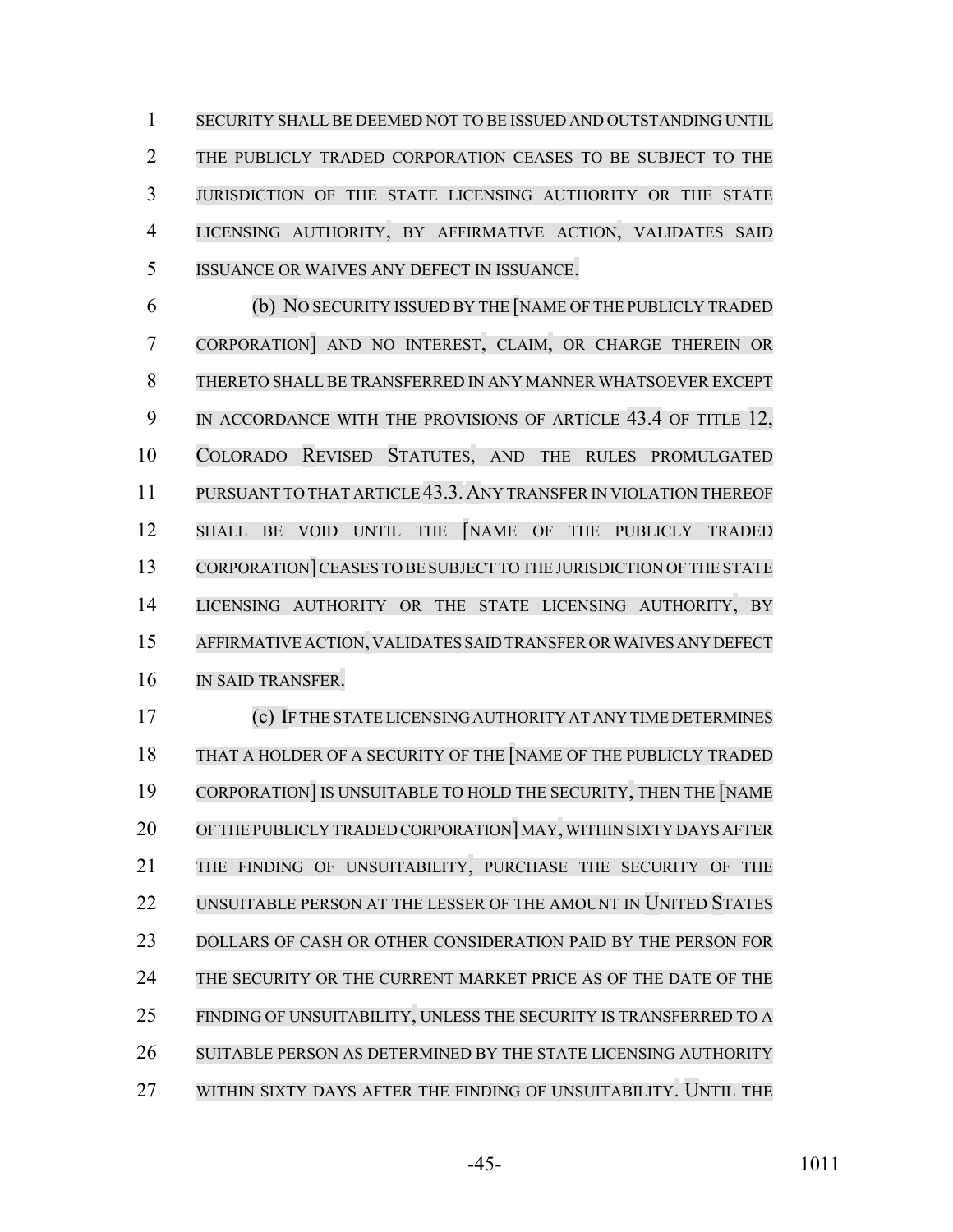SECURITY IS OWNED BY PERSONS FOUND BY THE STATE LICENSING AUTHORITY TO BE SUITABLE TO OWN IT, THE [NAME OF THE PUBLICLY TRADED CORPORATION] SHALL NOT BE REQUIRED OR PERMITTED TO PAY ANY DIVIDEND ORINTEREST WITH REGARD TO THE SECURITY;THE HOLDER OF THE SECURITY SHALL NOT BE ENTITLED TO VOTE ON ANY MATTER AS THE HOLDER OF THE SECURITY; AND THE SECURITY SHALL NOT FOR ANY PURPOSES BE INCLUDED AMONG THE SECURITIES OF THE [NAME OF THE PUBLICLY TRADED CORPORATION] ENTITLED TO VOTE, AND THE [NAME OF THE PUBLICLY TRADED CORPORATION] SHALL NOT PAY ANY REMUNERATION IN ANY FORM TO THE HOLDER OF THE SECURITY EXCEPT 11 IN EXCHANGE FOR THE SECURITY AS PROVIDED IN THIS SUBSECTION (4)(c). (5) A PERSON THAT BECOMES A BENEFICIAL OWNER OF FIVE PERCENT OR MORE OF ANY CLASS OF SECURITY IN A PUBLICLY TRADED CORPORATION THAT IS A RETAIL MARIJUANA ESTABLISHMENT OR A CONTROLLING BENEFICIAL OWNER MUST APPLY TO THE STATE LICENSING AUTHORITY FOR A FINDING OF SUITABILITY WITHIN FORTY-FIVE DAYS AFTER BECOMING A BENEFICIAL OWNER OR CONTROLLING BENEFICIAL OWNER. WHEN A PERSON IS OR BECOMES A BENEFICIAL OWNER OF FIVE PERCENT OR MORE OF ANY CLASS OF SECURITY IN THE PUBLICLY TRADED CORPORATION,THE STATE LICENSING AUTHORITY MAY REQUIRE A FINDING OF SUITABILITY OF ANY OFFICER, DIRECTOR, MEMBER, AFFILIATE, OR GREATER-THAN-FIVE-PERCENT BENEFICIAL OWNER IN THAT PERSON. A LICENSEE SHALL NOTIFY EACH PERSON THAT IS SUBJECT TO THIS 24 SUBSECTION (5) OF ITS REQUIREMENTS AS SOON AS THE LICENSEE BECOMES AWARE OF THE BENEFICIAL OWNERSHIP TRIGGERING THE REQUIREMENT, PROVIDED THAT THE OBLIGATIONS OF THE PERSON SUBJECT 27 TO THIS SUBSECTION (5) ARE INDEPENDENT OF, AND UNAFFECTED BY, THE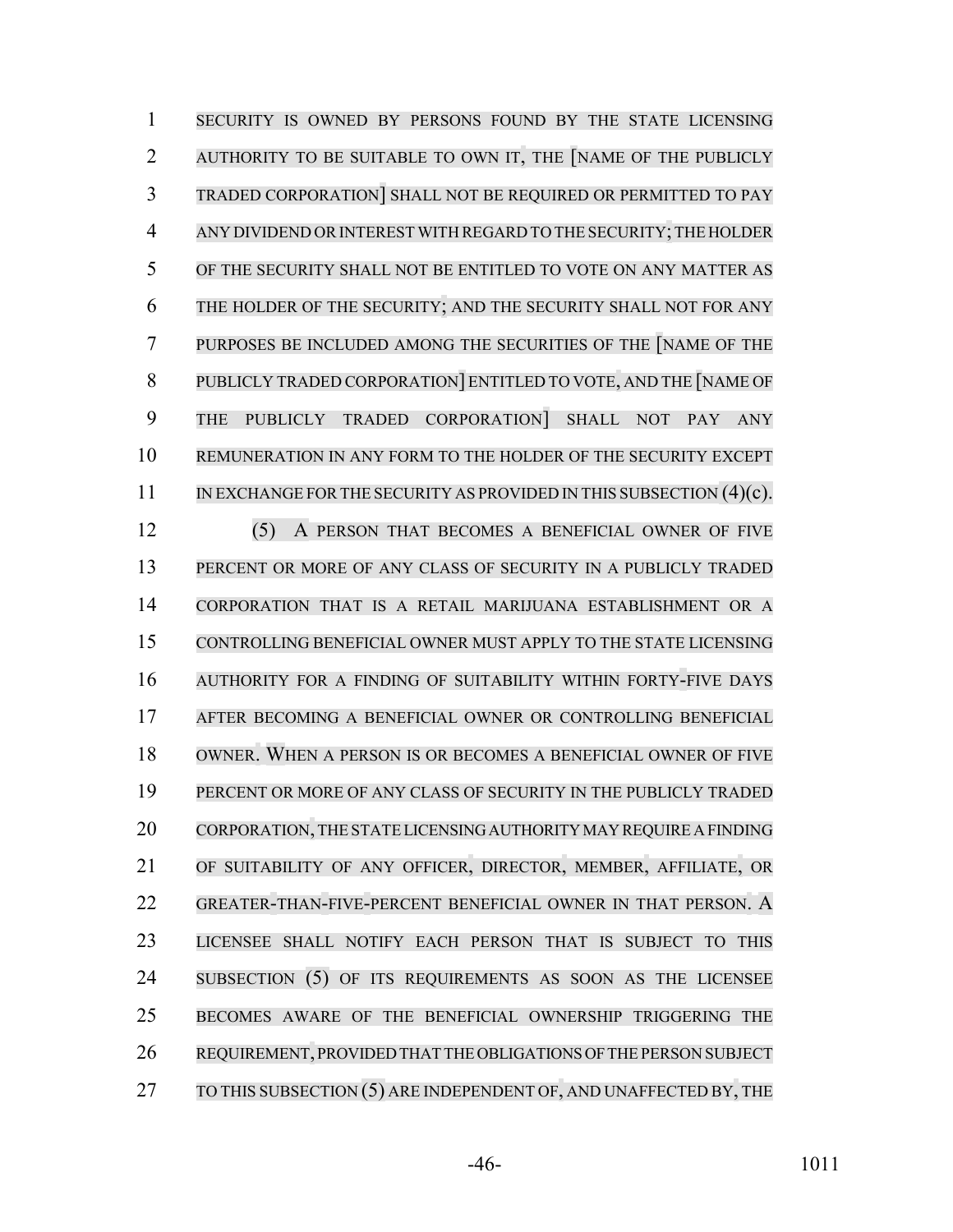LICENSEE'S FAILURE TO GIVE THE NOTICE.

2 (6) A PUBLICLY TRADED CORPORATION SHALL PROVIDE THE STATE LICENSING AUTHORITY WITH A DEPOSIT TO COVER THE DIRECT AND INDIRECT COSTS OF ANY INVESTIGATION NECESSARY TO DETERMINE WHETHER OR NOT ANY REQUIRED FINDING OF SUITABILITY SHALL BE ISSUED. THE STATE LICENSING AUTHORITY MAY MAKE FURTHER RULES REGARDING THE DEPOSIT AND DIRECT AND INDIRECT COSTS THAT SHALL BE BILLED AGAINST THE DEPOSIT.

 (7) IT IS GROUNDS FOR DENIAL OF A LICENSE OR DISCIPLINARY ACTION IF ANY PERSON, IN CONNECTION WITH THE PURCHASE OR SALE OF ANY SECURITY ISSUED BY A RETAIL MARIJUANA ESTABLISHMENT OR A CONTROLLING BENEFICIAL OWNER, PLEADS OR IS FOUND GUILTY OF, PLEADS NOLO CONTENDERE TO, IS SUBJECT TO A FINAL CEASE AND DESIST ORDERWITH RESPECT TO AN ORDER OF PERMANENT INJUNCTION ISSUED ON THE BASIS OF, OR IS THE SUBJECT OF A SIMILAR FINAL ACTION TAKEN ON THE BASIS OF, A VIOLATION OF RULE 10b-5 PROMULGATED BY THE 17 FEDERAL SECURITIES AND EXCHANGE COMMISSION UNDER SECTION 10 (b) 18 OF THE "SECURITIES EXCHANGE ACT OF 1934", AS AMENDED, OR SECTION 11-51-501. **SECTION 14.** In Colorado Revised Statutes, 12-43.4-308,

**amend** (2); and **add** (3) as follows:

 **12-43.4-308. Transfer of ownership.** (2) For a transfer of ownership, OTHER THAN RESALES OR TRANSFERS OF SECURITY IN ORDINARY BROKER TRANSACTIONS BY A BENEFICIAL OWNER OF SECURITIES OF A PUBLICLY TRADED CORPORATION THROUGH AN ESTABLISHED TRADING MARKET, a license holder shall apply to the state licensing authority on forms prepared and furnished by the state licensing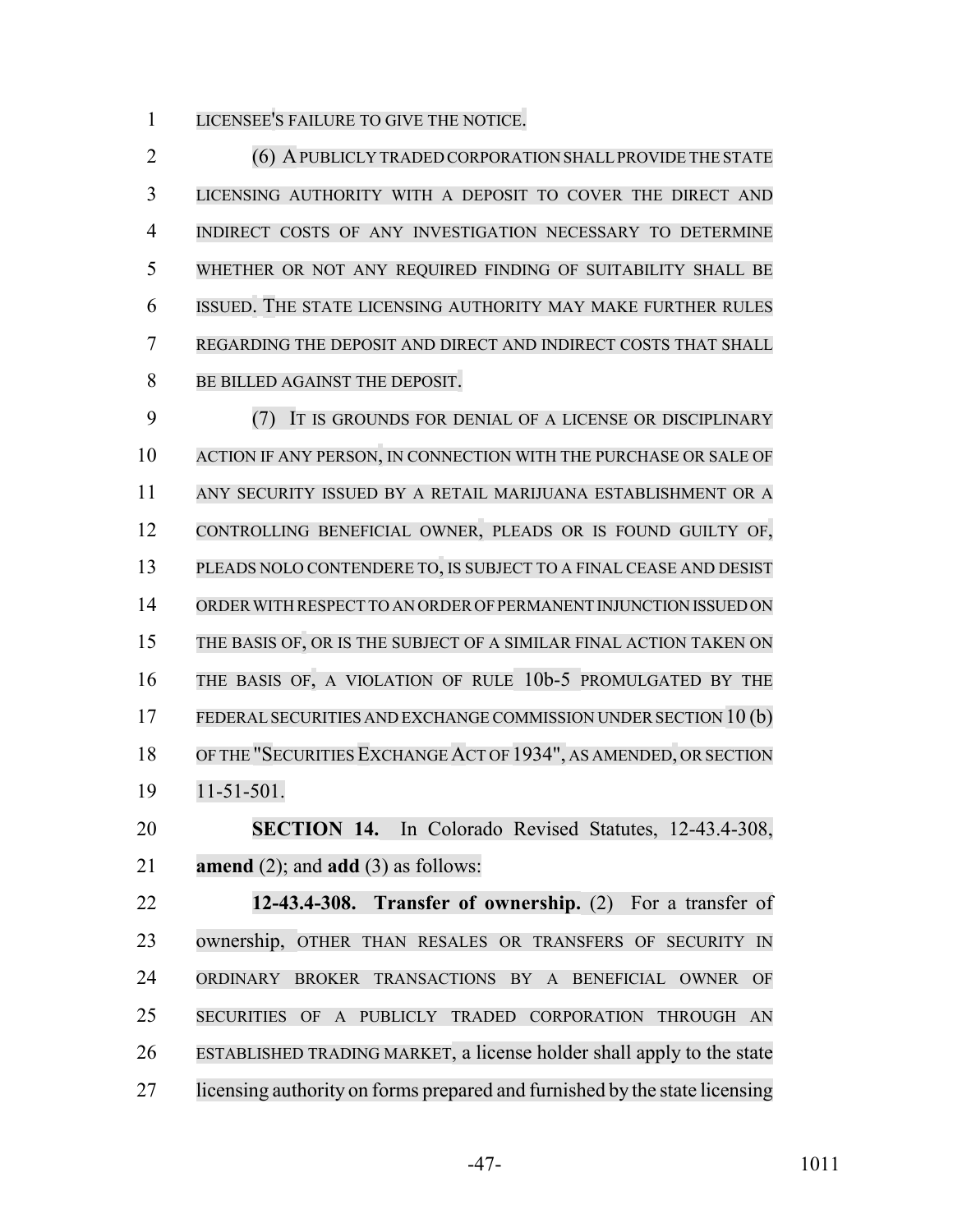| $\mathbf{1}$   | authority. Upon receipt of an application for transfer of ownership, the     |
|----------------|------------------------------------------------------------------------------|
| $\overline{2}$ | state licensing authority shall submit, within seven days, a copy of the     |
| 3              | application to the local jurisdiction to determine whether the transfer      |
| $\overline{4}$ | complies with local restrictions on transfer of ownership. In determining    |
| 5              | whether to permit a transfer of ownership, the state licensing authority     |
| 6              | shall consider only the requirements of this article ARTICLE 43.4, any rules |
| 7              | promulgated by the state licensing authority, and any other local            |
| 8              | restrictions. The local jurisdiction may hold a hearing on the application   |
| 9              | for transfer of ownership. The local jurisdiction shall not hold a hearing   |
| 10             | pursuant to this subsection (2) until the local jurisdiction has posted a    |
| 11             | notice of hearing in the manner described in section 12-43.4-302 (1) on      |
| 12             | the licensed premises for a period of ten days and has provided notice of    |
| 13             | the hearing to the applicant at least ten days prior to the hearing. Any     |
| 14             | transfer of ownership hearing by the state licensing authority shall be held |
| 15             | in compliance with the requirements specified in section 12-43.4-304.        |
| 16             | (3) ANY TRANSFER OF SECURITIES BY A BENEFICIAL OWNER OF A                    |
| 17             | PUBLICLY TRADED CORPORATION SHALL COMPLY WITH THE PROVISIONS OF              |
| 18             | SECTIONS 12-43.4-306.5 AND 12-43.4-306.6.                                    |
| 19             | SECTION 15. In Colorado Revised Statutes, 12-43.4-309,                       |
| 20             | amend $(3)$ as follows:                                                      |
| 21             | 12-43.4-309.<br>Licensing in general. (3) A retail marijuana                 |
| 22             | establishment THAT IS NOT A PUBLICLY TRADED CORPORATION shall notify         |
| 23             | the state licensing authority in writing of the name, address, and date of   |
| 24             | birth of an A CONTROLLING BENEFICIAL owner, PASSIVE BENEFICIAL               |
| 25             | OWNER, officer, or manager before the new CONTROLLING BENEFICIAL             |
| 26             | owner, PASSIVE BENEFICIAL OWNER, officer, or manager begins managing,        |
| 27             | owning, or associating with the operation. The CONTROLLING BENEFICIAL        |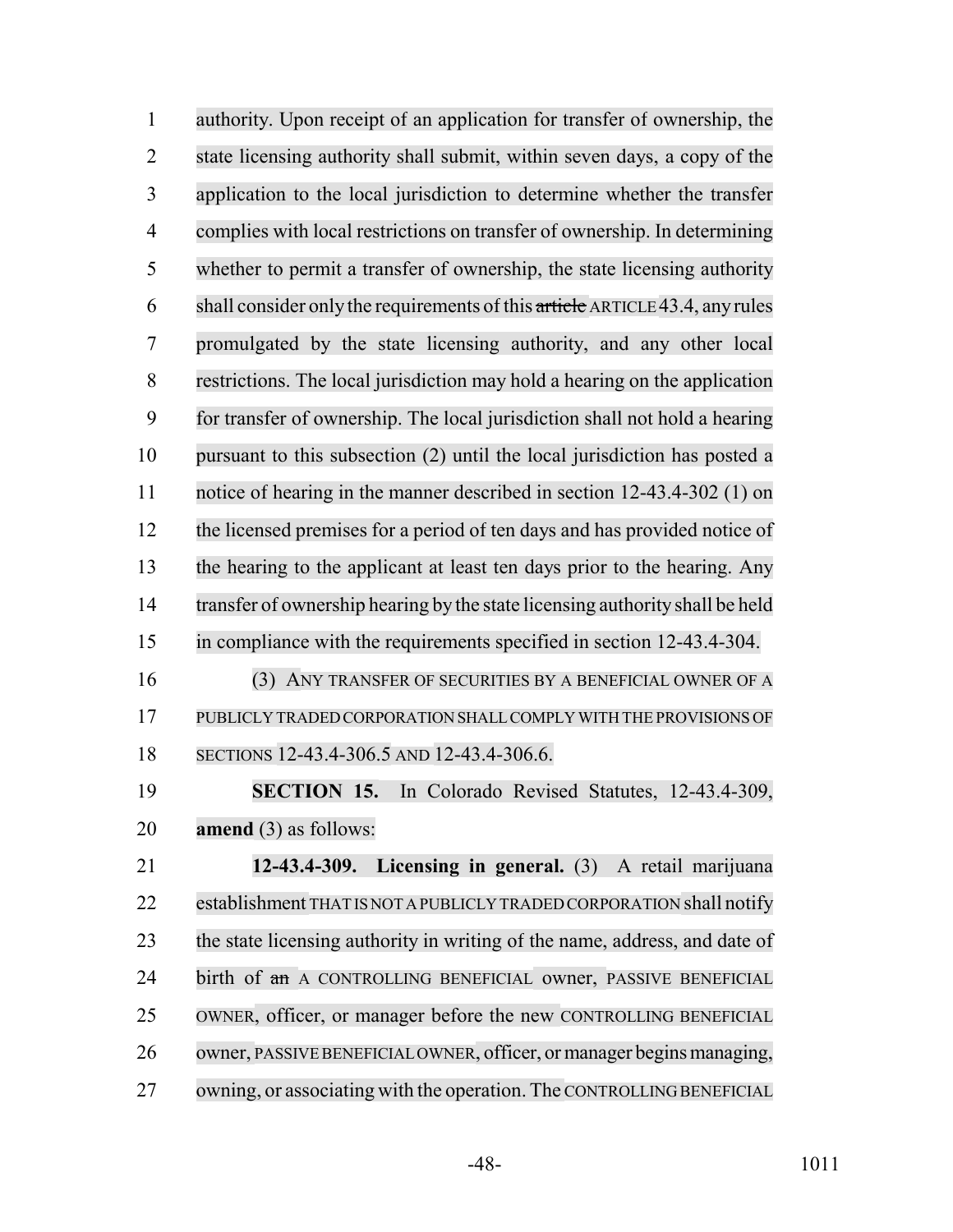| $\mathbf{1}$   | owner, PASSIVE BENEFICIAL OWNER, officer, manager, or employee must                          |
|----------------|----------------------------------------------------------------------------------------------|
| $\overline{2}$ | pass a fingerprint-based criminal history record check as required by the                    |
| 3              | state licensing authority and obtain the required identification prior to                    |
| 4              | being associated with, managing, owning, or working at the operation.                        |
| 5              | <b>SECTION 16.</b> In Colorado Revised Statutes, amend 12-43.4-407                           |
| 6              | as follows:                                                                                  |
| 7              | 12-43.4-407. Retail marijuana business operator license. A                                   |
| 8              | retail marijuana business operator license may be issued to a person who                     |
| 9              | THAT operates a retail marijuana establishment licensed pursuant to this                     |
| 10             | article ARTICLE 43.4, for an owner ANOTHER RETAIL MARIJUANA                                  |
| 11             | ESTABLISHMENT licensed pursuant to this article ARTICLE 43.4, and who                        |
| 12             | may receive a portion of the profits as compensation.                                        |
| 13             | <b>SECTION 17.</b><br>In Colorado Revised Statutes, 12-43.3-306,                             |
| 14             | amend (1) as follows:                                                                        |
| 15             | 12-43.3-306. Denial of application. (1) The state licensing                                  |
| 16             | authority shall deny a state license if the premises on which the applicant                  |
| 17             | proposes to conduct its business does not meet the requirements of this                      |
| 18             | article or for reasons set forth in section 12-43.3-104 $(\text{1.3})(\text{c})$ (1.4)(c) or |
| 19             | 12-43.3-305, and the state licensing authority may deny a license for good                   |
| 20             | cause as defined by section 12-43.3-104 $(\frac{1.3}{a})$ or $(\frac{1.3}{b})$ $(1.4)(a)$ OR |
| 21             | $(1.4)(b)$ .                                                                                 |
| 22             | <b>SECTION 18. Appropriation.</b> (1) For the 2018-19 state fiscal                           |
| 23             | year, $$1,037,452$ is appropriated to the department of revenue. This                        |
| 24             | appropriation is from the marijuana cash fund created in section                             |
| 25             | 12-43.3-501 $(1)(a)$ , C.R.S. To implement this act, the department may use                  |
| 26             | this appropriation as follows:                                                               |
| 27             | (a) \$867,780 for marijuana enforcement, which amount is based                               |